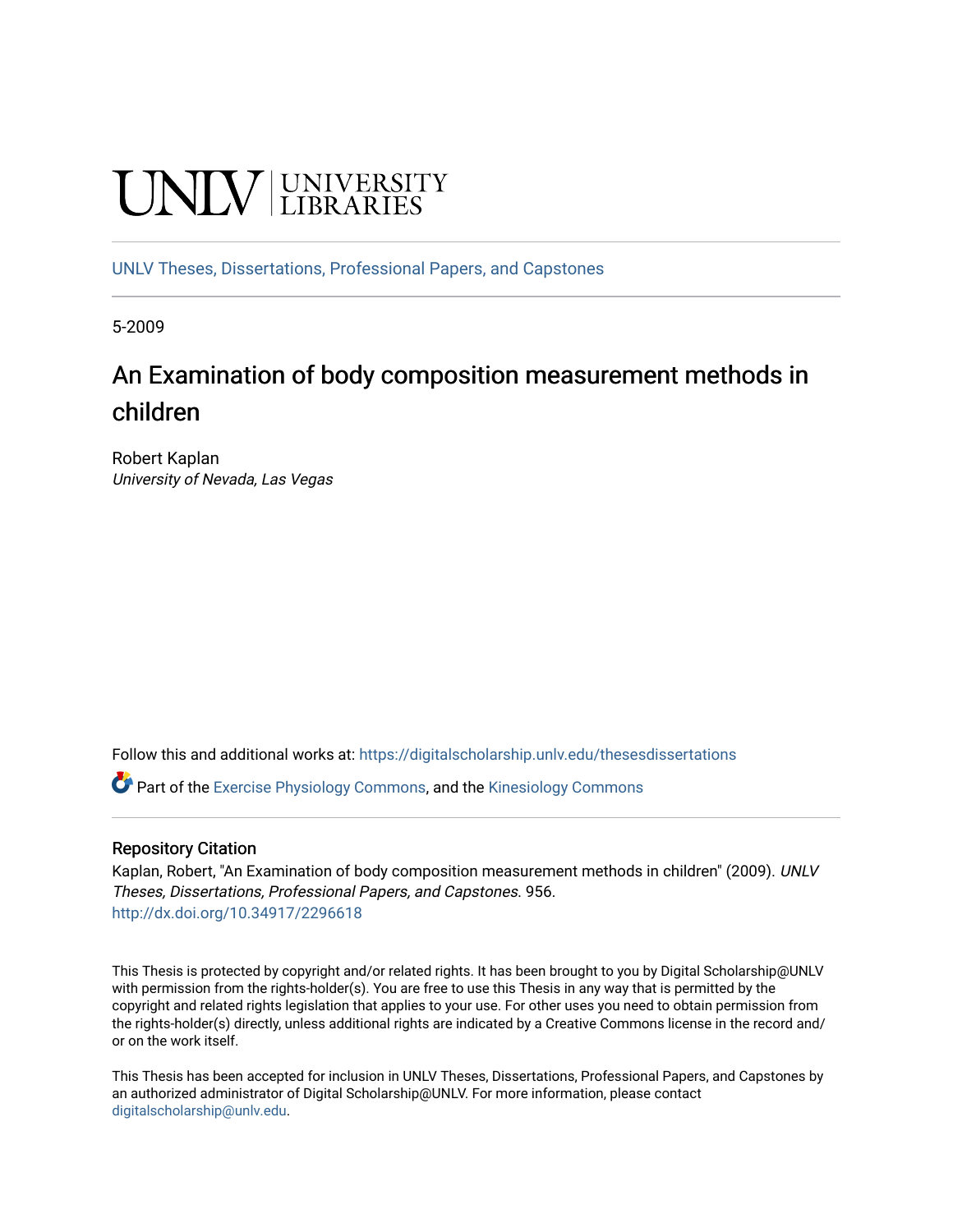## AN EXAMINATION OF BODY COMPOSITION

#### MEASUREMENT METHODS IN CHILDREN

by

Robert Kaplan

#### Masters of Business Administration Suffolk University 2003

#### Bachelor of Arts University of Vermont 1999

Submitted in partial fulfillment of the requirements for the

**Master of Science in Exercise Physiology Department of Kinesiology School of Allied Health Sciences** 

> **Graduate College University of Nevada, Las Vegas May 2009**

> > $\bar{z}$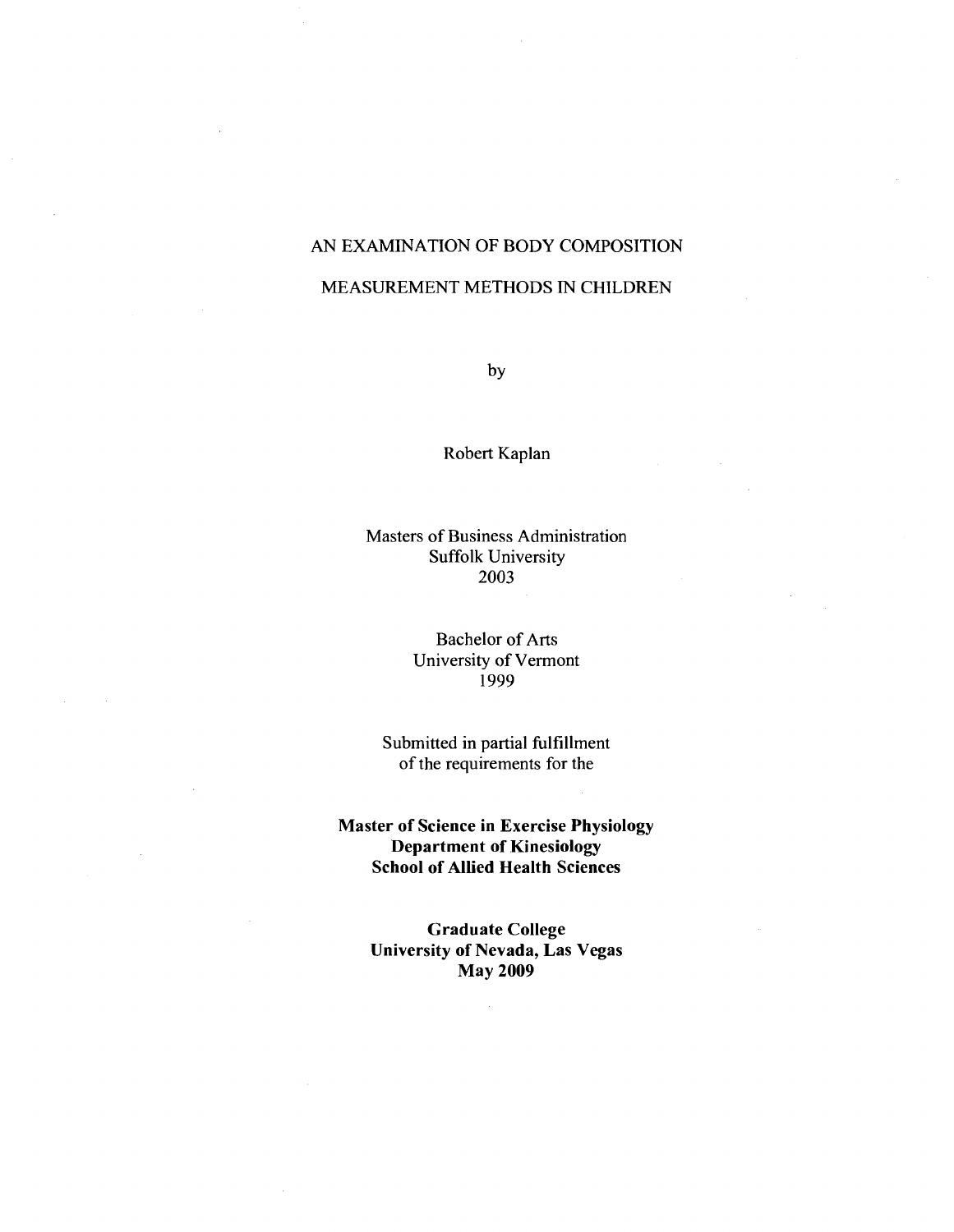## UMI Number: 1472419

## Copyright 2009 by Kaplan, Robert

### INFORMATION TO USERS

The quality of this reproduction is dependent upon the quality of the copy submitted. Broken or indistinct print, colored or poor quality illustrations and photographs, print bleed-through, substandard margins, and improper alignment can adversely affect reproduction.

In the unlikely event that the author did not send a complete manuscript and there are missing pages, these will be noted. Also, if unauthorized copyright material had to be removed, a note will indicate the deletion.

## UMI

UMI Microform 1472419 Copyright 2009 by ProQuest LLC All rights reserved. This microform edition is protected against unauthorized copying under Title 17, United States Code.

> ProQuest LLC 789 East Eisenhower Parkway P.O. Box 1346 Ann Arbor, Ml 48106-1346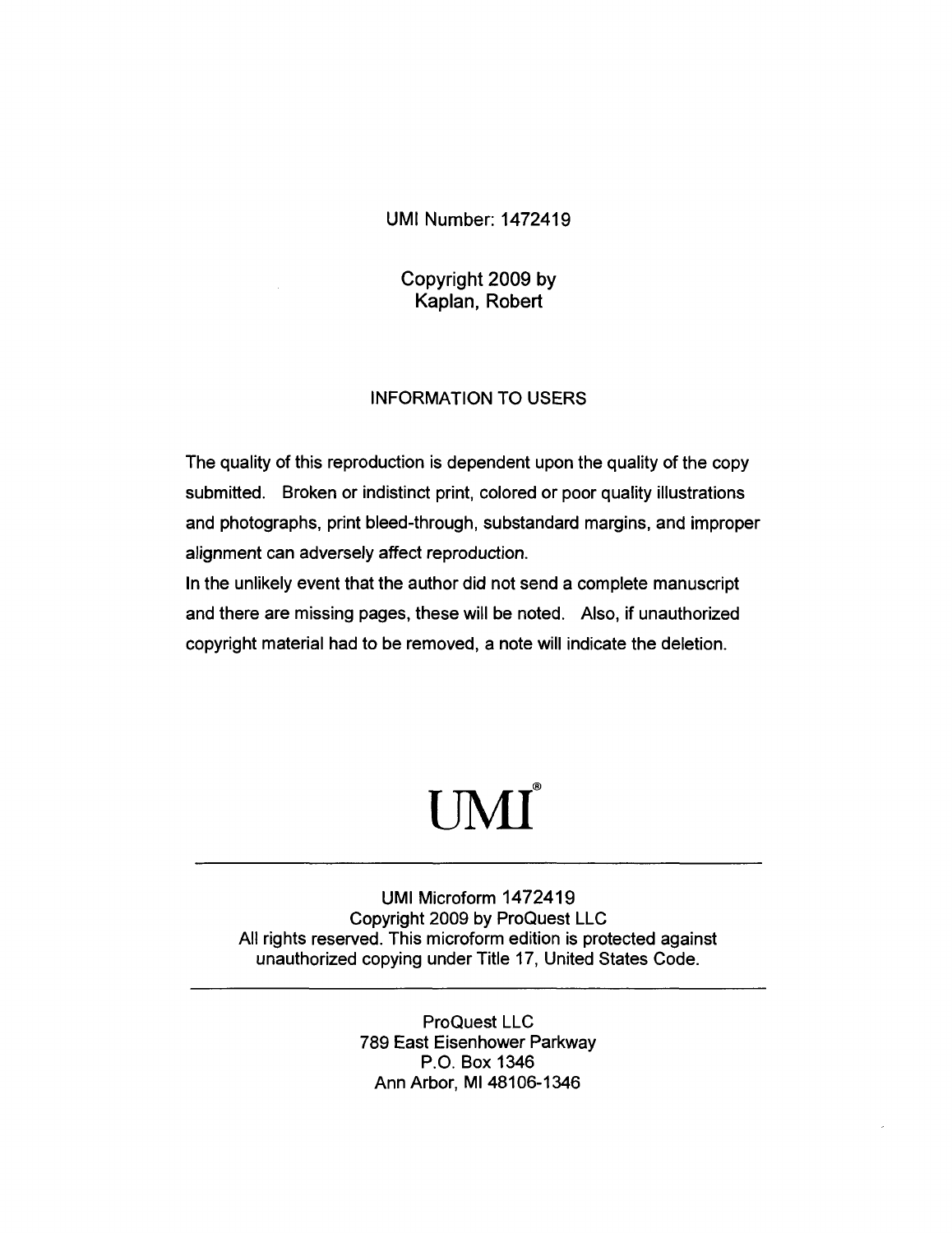#### ABSTRACT

#### **An Examination of Body Composition Measurement Methods in Children**

by

#### Robert Kaplan

## Dr. Lawrence Golding, Examination Committee Chair Distinguished Professor of Exercise Physiology University of Nevada, Las Vegas

INTRODUCTION: Body-composition methods include underwater weighing (UWW), skinfold thickness (SKF), bioelectrical impedance (BIA), and the BOD POD. Although these techniques are used routinely, each has its inherent limitations, especially in children. PURPOSE: The purpose of this study was to examine the various methods of body composition in children. METHODS: The body composition of 7 boys between the ages of 12-14 (13.1 +/- 1.1 years) was determined using the BOD POD, UWW, SKF, and BIA. RESULTS: Percent body fat estimated from the BOD POD (21.9 +/- 7.8%BF) was not significantly different than the estimated percent fat from UWW (21.8 +/-7.3%BF). CONCLUSION: The strong relationship between the BOD POD and UWW in this study suggests that the BOD POD is a valid method of measuring body composition in children.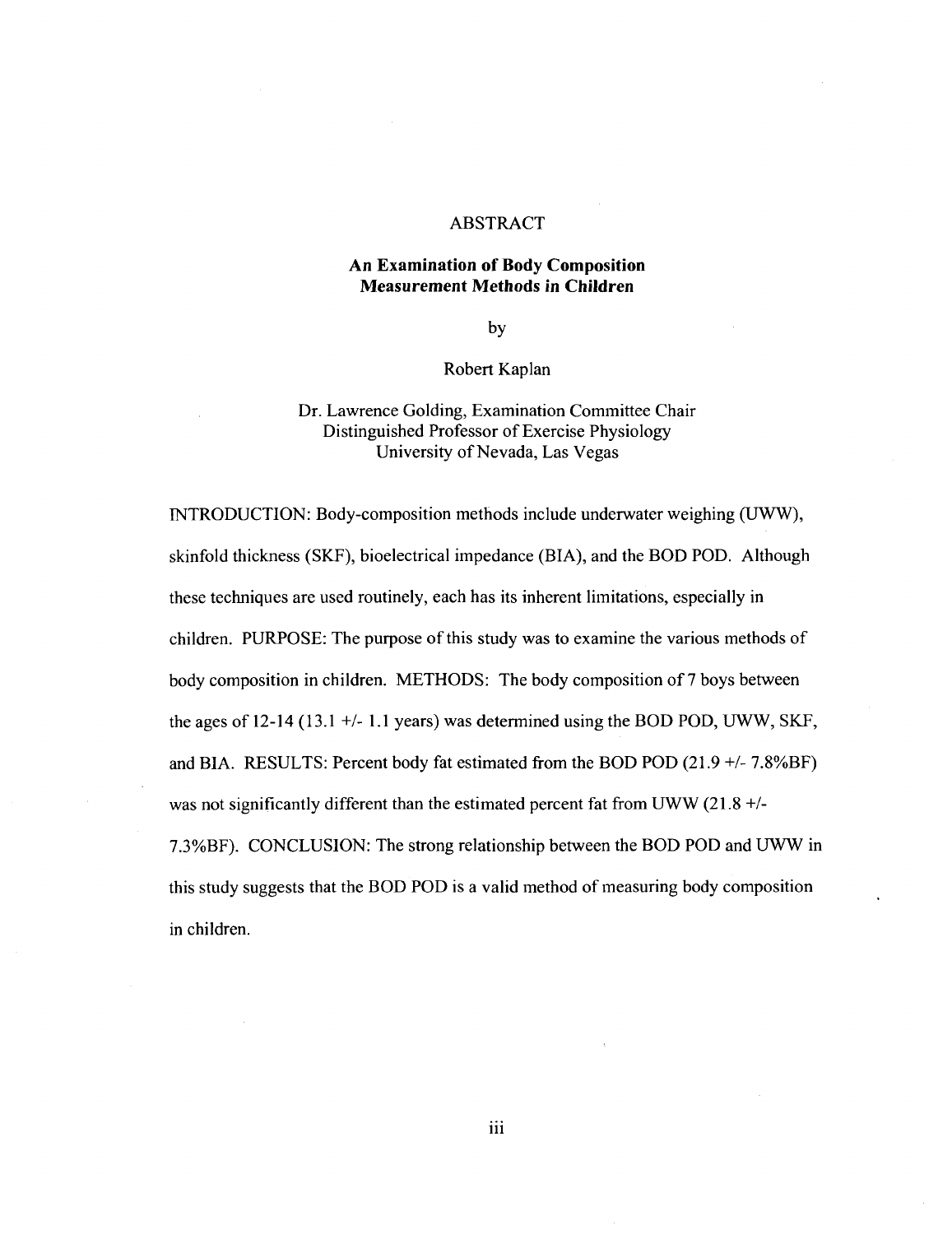## TABLE OF CONTENTS

| CHAPTER 5 SUMMARY, CONCLUSIONS, AND RECOMMENDATIONS  25 |  |
|---------------------------------------------------------|--|
|                                                         |  |
|                                                         |  |
|                                                         |  |
|                                                         |  |
|                                                         |  |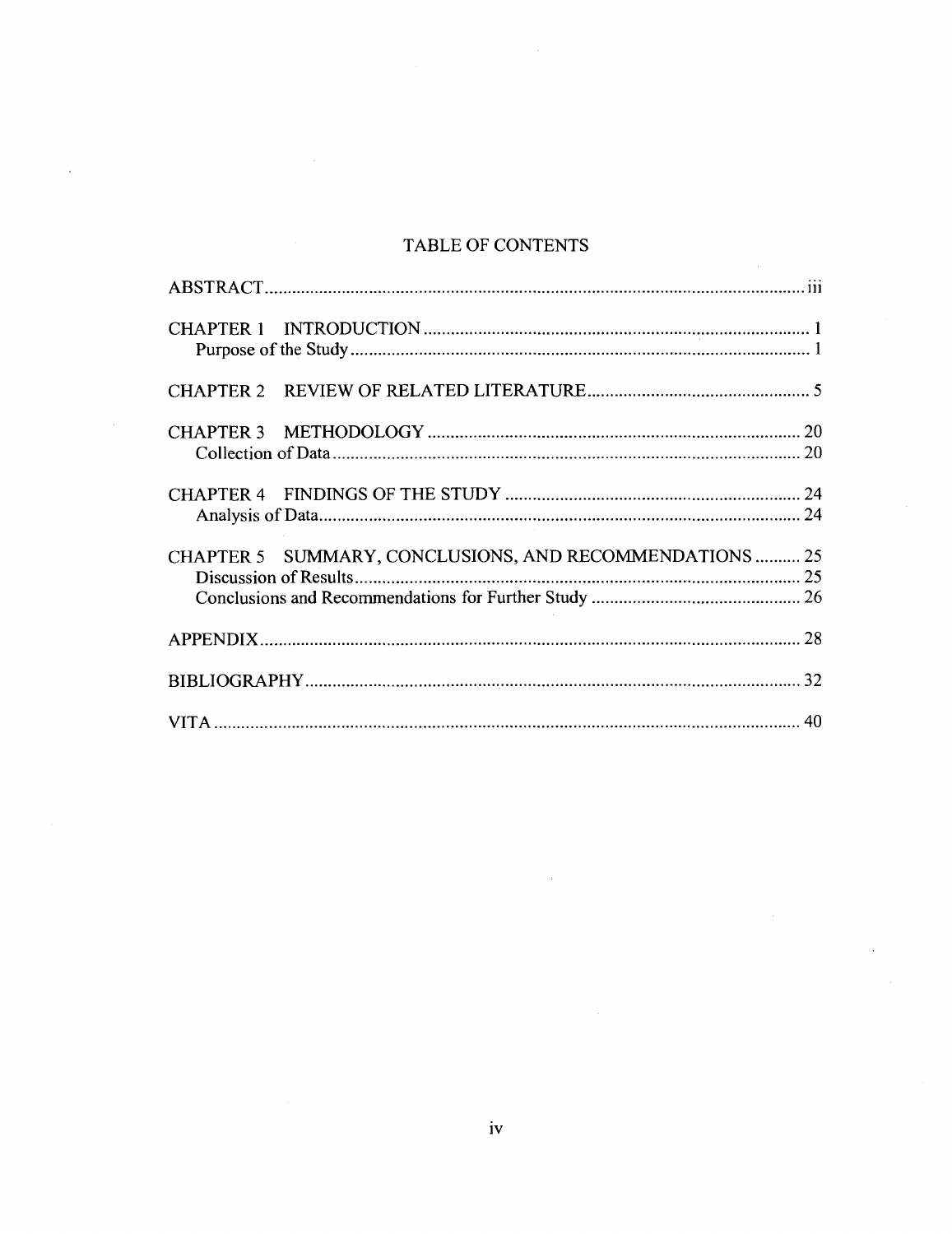#### CHAPTER 1

#### INTRODUCTION

Body composition has been extensively studied in adult subjects; however, there is less research regarding children. Research using children as subjects pose several difficulties: Skinfold measurement requires removal of some clothing and underwater weighing is difficult for most children, especially non-swimmers. Other measures of body composition such as bioelectrical impedance, waist-to-hip ratio, and body mass index are all convenient methods but their validity have not been widely studied in children. The BOD POD presents a user-friendly technique for measuring children, however, little research has been done on children using the BOD POD.

#### Purpose of the Study

The purpose of this pilot study was to examine different body composition measurement methods in children. The study was conducted on 7 males between the ages 12-14 years.

There are a number of assumptions, limitations, and delimitations when using the BOD POD.

Clothing: Children should wear appropriate clothing while being tested. Subjects may wear spandex-style shorts or brief-style swimsuits (which is recommended by the manufacturer).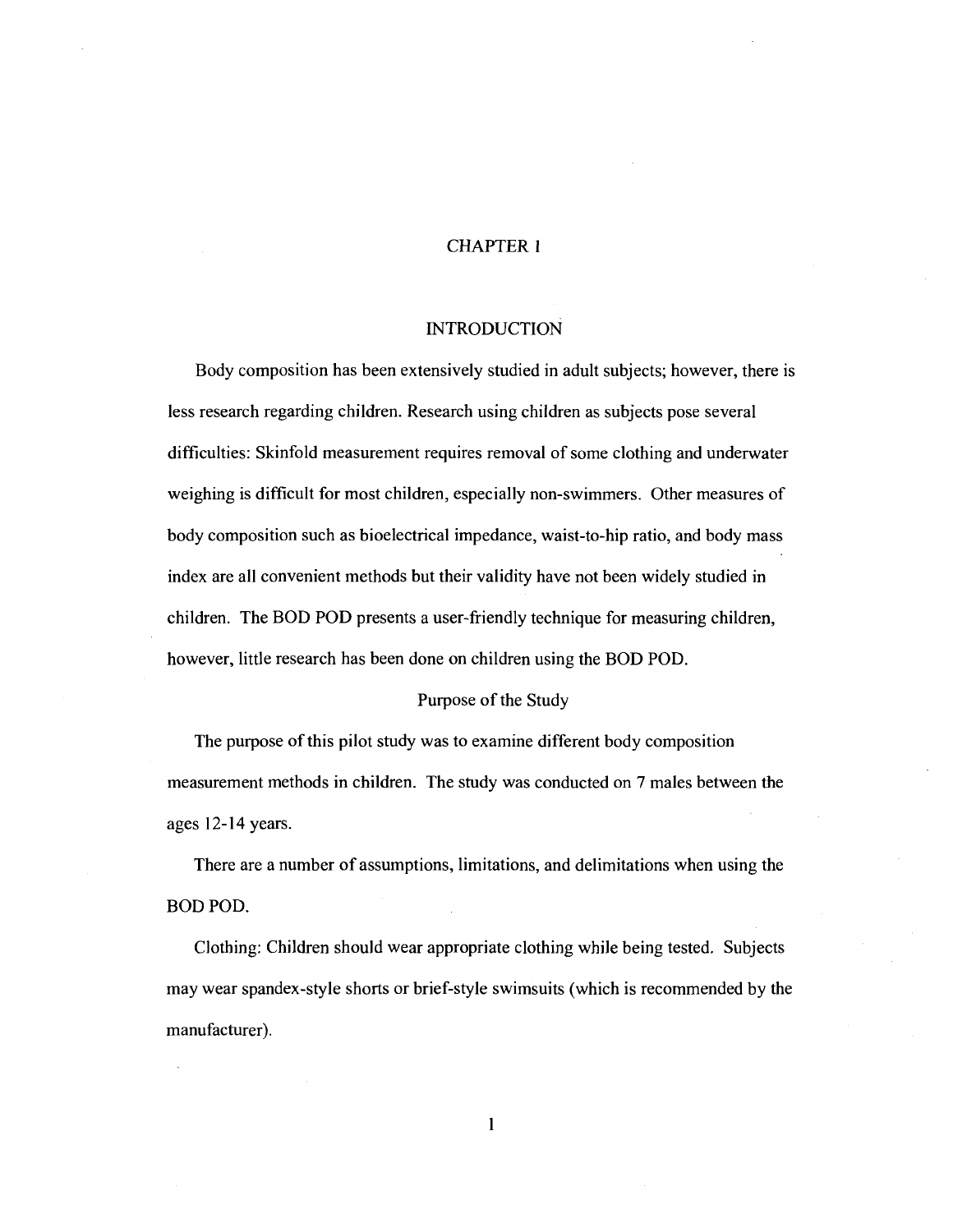In the present study, subjects were instructed to bring a lycra bathing suit or cycling shorts to help adhere to the BOD POD protocol.

Non-dry, non-resting conditions: The subjects could be tested after UWW, which could lead to the subjects not being completely dry for the BOD POD testing. Also, presence in a tank of warm water could elevate the subjects' metabolism above resting states.

Delimitation: The subjects were tested in the BOD POD before UWW and in a rested state.

Thoracic Gas Volume (TGV) Prediction: The BOD POD allows for either a measured, predicted or entered TGV, and the manufacturer suggests that it be measured when possible. However, since there are discrepancies with reliability of TGV in children, predicted TGV was used in the study.

Subject gender: Biaggi et al. (1999) raised the possibility that the gender of the subject could affect the results obtained with the BOD POD. The authors reported a significant effect and the mean difference between the BOD POD and UWW was positive for females  $(1.0 + - 2.5\% \text{ BF})$  and negative for males  $(-1.2 + - 3.1\% \text{ BF})$ . Fields et al. (2002) plotted the gender-specific means for studies in which mean differences were reported separately for males and females. In the analysis, the authors concluded it was impossible to separate the confounding effects of subject gender and %BF.

Delimitations: Biaggi et al. (1999) hypothesized that the gender effect observed in their study may have been attributable to the greater amount of body hair on men compared to women. Since the study was conducted on children ages 12-14, body hair was not of significant concern with the exception of hair on the head. However, a hair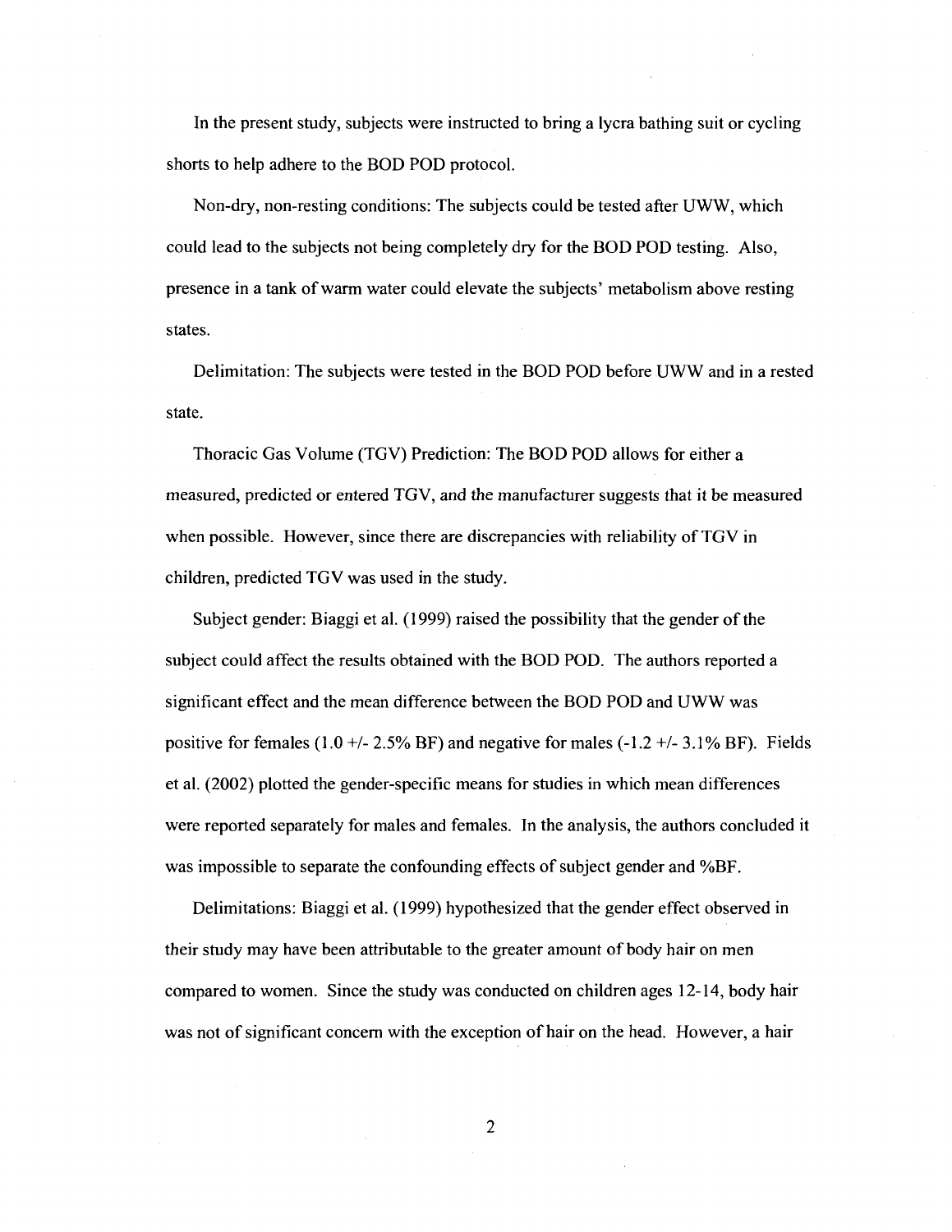cap was worn during the BOD POD analysis, thus neutralizing the differences in head hair.

Body hair: Higgins et. al. (2001) attempted to determine the effect of body hair (scalp and facial) on ADP estimates of %BF. The presence of only a beard (facial hair and swimcap) resulted in a significant underestimation of %BF compared to the criterion method (the beard was removed and a swimcap was worn) (16.2% compared with 17.1%; p < 0.001 in the criterion method). The effect of scalp hair (no swim cap worn) resulted in a significant underestimation in %BF relative to the criterion method, either with facial hair (facial hair and no swimcap; 14.8%; p < 0.001) or without facial hair (no facial hair and no swimcap;  $14.8\%$ ,  $p < 0.001$ ).

Higgins et al. (2001) thought the underestimation in %BF may be caused by the effect of trapped isothermal air in the body hair on body-volume estimates. The study (Higgins et al., 2001) concluded facial hair should be kept to a minimum and a swimcap should be worn at all times to ensure accurate estimation of %BF when using the BOD POD.

Because the present study used children, facial hair was not be a factor, but a swimcap should have eliminated inaccuracies regarding scalp hair and the BOD POD.

Subject size: Wells and Fuller (2001) investigated the precision of measurement and body size in ADP across a wide range of body size. Wells and Fuller (2001) concluded the BOD POD shows good precision for BV and BD across a wide range of body size. Also, it was noted that if using pairs of BOD POD procedures, allowing the rejection of data where successive BD values differed by  $> 0.007$  kg/l.

Fasting and postprandial conditions: Gas in the stomach or intestine that is not accounted for can lead to an underestimated in body density (Db) and an overestimation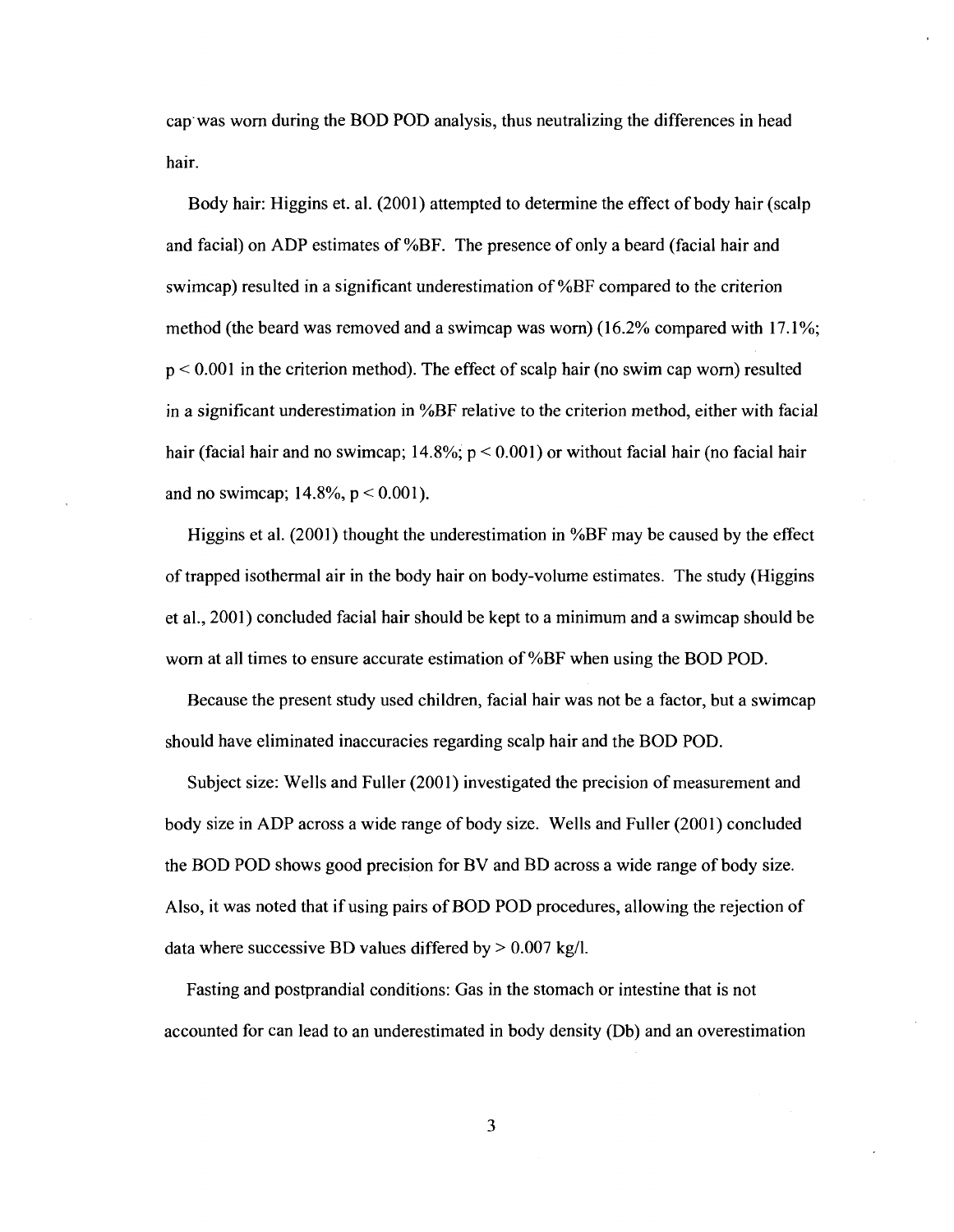of %BF when measure by UWW. The amount of gas in the stomach and intestine in the postprandial state can vary depending on the type and quantity of the food ingested.

Body Composition Validation: While it is assumed that UWW is the "gold standard" for measuring body composition, UWW has its own associated errors. There is an inherent and unavoidable trait of body composition validation studies conducted on human subjects in that the reference methods (in this case, UWW) against which the test methods were compared (BOD POD) have its own margin of error.

While UWW has been widely accepted as a reference standard, little information is available on intersystem reliability. With UWW, there is a lack of a standardized system and protocol. Lohman (1992) reported a standard deviation in BV of 0.0015 g/ml for two individuals measured by UWW at five different laboratories following the same protocol. These results might not reflect the true reliability between UWW systems due to the wide range of equipment and protocols used in different laboratories.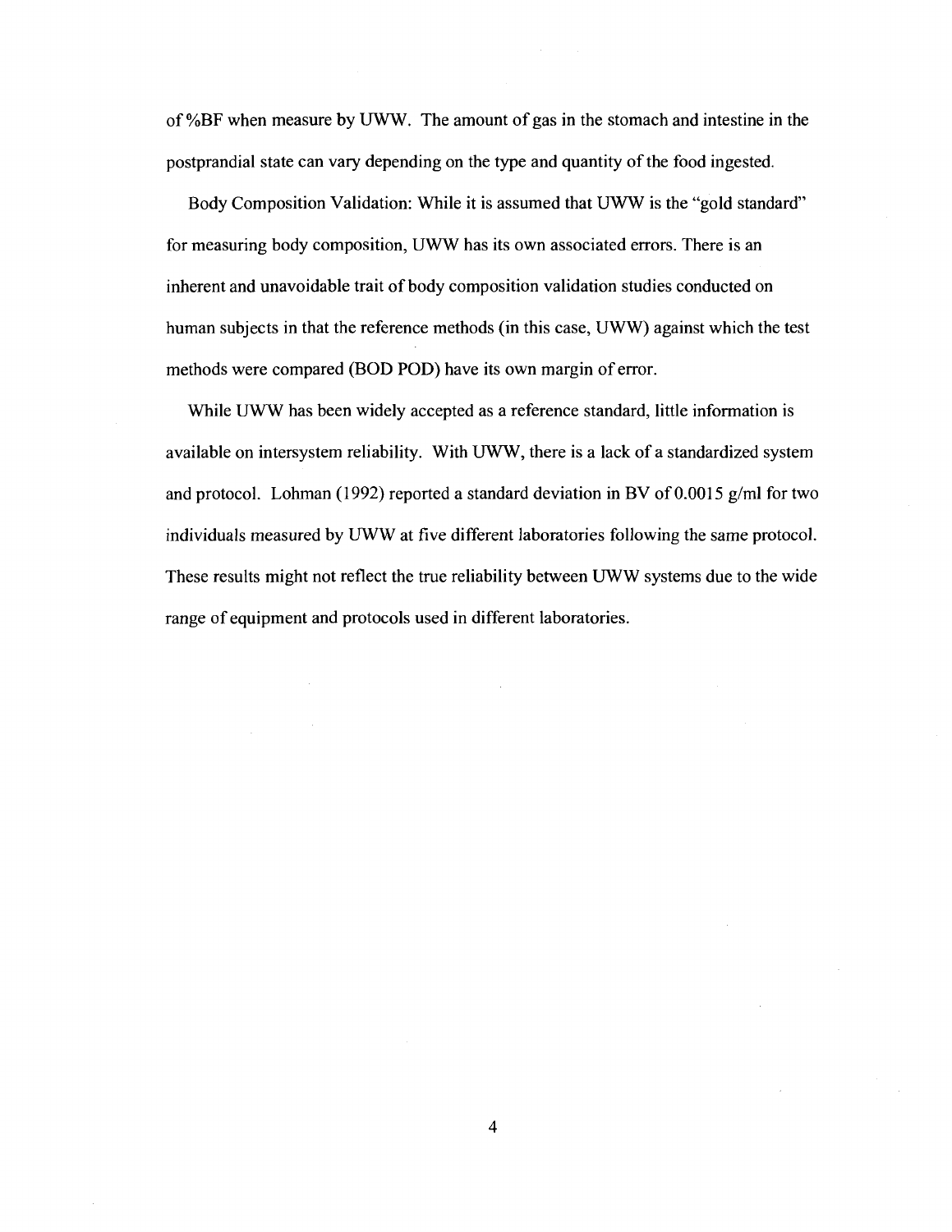#### CHAPTER 2

#### REVIEW OF RELATED LITERATURE

Fields et al. (2002) reviewed body composition assessment via air-displacement plethysmography in adults and children. At that time, there were five studies conducted with children as the primary subjects between December 1995 and August 2001. The authors found that the average of the study means indicated that the BOD POD and UWW agreed within 1% BF for adults and children, whereas the BOD POD and DEXA agree within 1% BF for adults and 2% BF for children.

Wide variations among study means  $(-4.0\%$  to 1.9% BF for BOD POD - UWW and -3.0% to 1.7% BF for BOD POD - DEXA) were possibly due in part to differences in laboratory equipment, study design, and subject characteristics and in some cases failure to follow the BOD POD's recommended protocol.

Of the five studies conducted on children between December 1995 and August 2001, comparing BOD POD to UWW (Nunez et al., 1999; Dewit et al., 2000; Fields and Goran, 2000; Lockner et al., 2000; Wells et al., 2000), two of them (Lockner et al., 2000; Fields and Goran, 2000) reported, on average, the BOD POD gave significantly different %BF measurements than did UWW. The results were in opposite directions (2.6 compared with -2.9% for Lockner et al., 2000; Fields and Goran, 2000, respectively). The other three studies (Nunez et al., 1999; Dewit et al., 2000; Wells et al. 2000) reported that %BF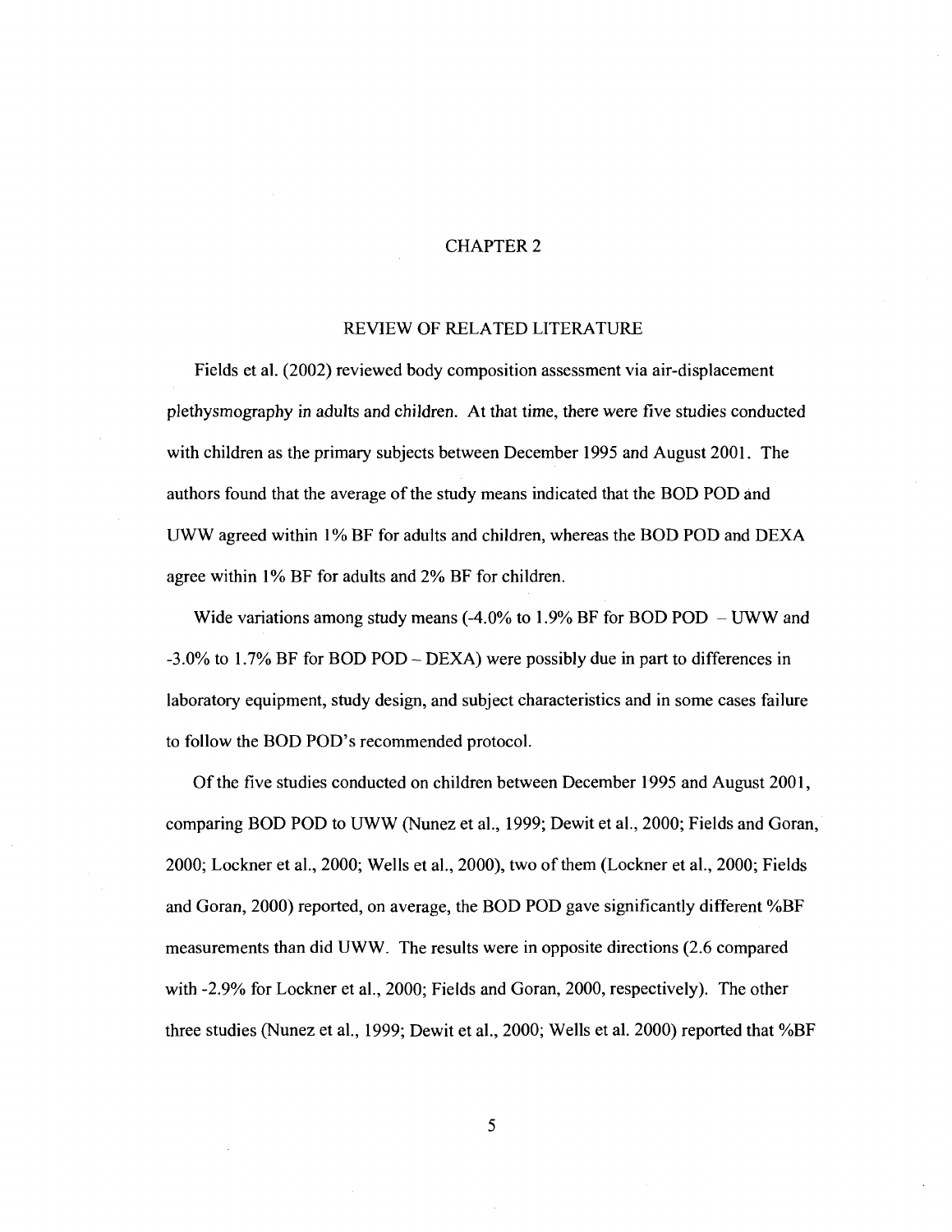measured by the BOD POD was somewhat higher than that measured by UWW (0.6- 1.2% BF), but not significantly so.

Fields et al. (2002) concluded that the BOD POD was a reliable and valid technique that is both quick and effective for evaluating body composition in a wide variety of subjects, including children.

Fields et al. (2005) continued to support air-displacement plethysmography as a suitable and reliable instrument in the assessment of body composition. However, the review (Fields et al., 2005) noted that only six studies (Demerath et al., 2002; Dewit et al., 2000; Fields and Goran, 2000; Lockner et al., 2000; Nunez et al., 1999; Wells et al., 2003) have been focused primarily on children and the results have been inconclusive.

Four of the studies mentioned in the 2005 review were analyzed in the 2001 review of air-displacement plethysmography (Fields et al., 2002). As discussed above, two of the studies yielded significant differences in percent body fat from the BOD POD compared to UWW (Lockner et al, 2000; Fields and Goran, 2000).

Demerath et al. (2002) conducted a study where the mean differences between UWW and the BOD POD were not significant in children. It should be noted that at the individual level, method differences were quite large (with 95% confident intervals ranging from approximately -9% to  $+7%$  body fat) and inter-method differences were particularly great in male children. ADP slightly overestimated percent body fat in leaner children and underestimated body fat in fatter children as compared to UWW.

In regard to the method differences at the individual level, a review of the literature showed that while mean differences in percent body fat using UWW and ADP are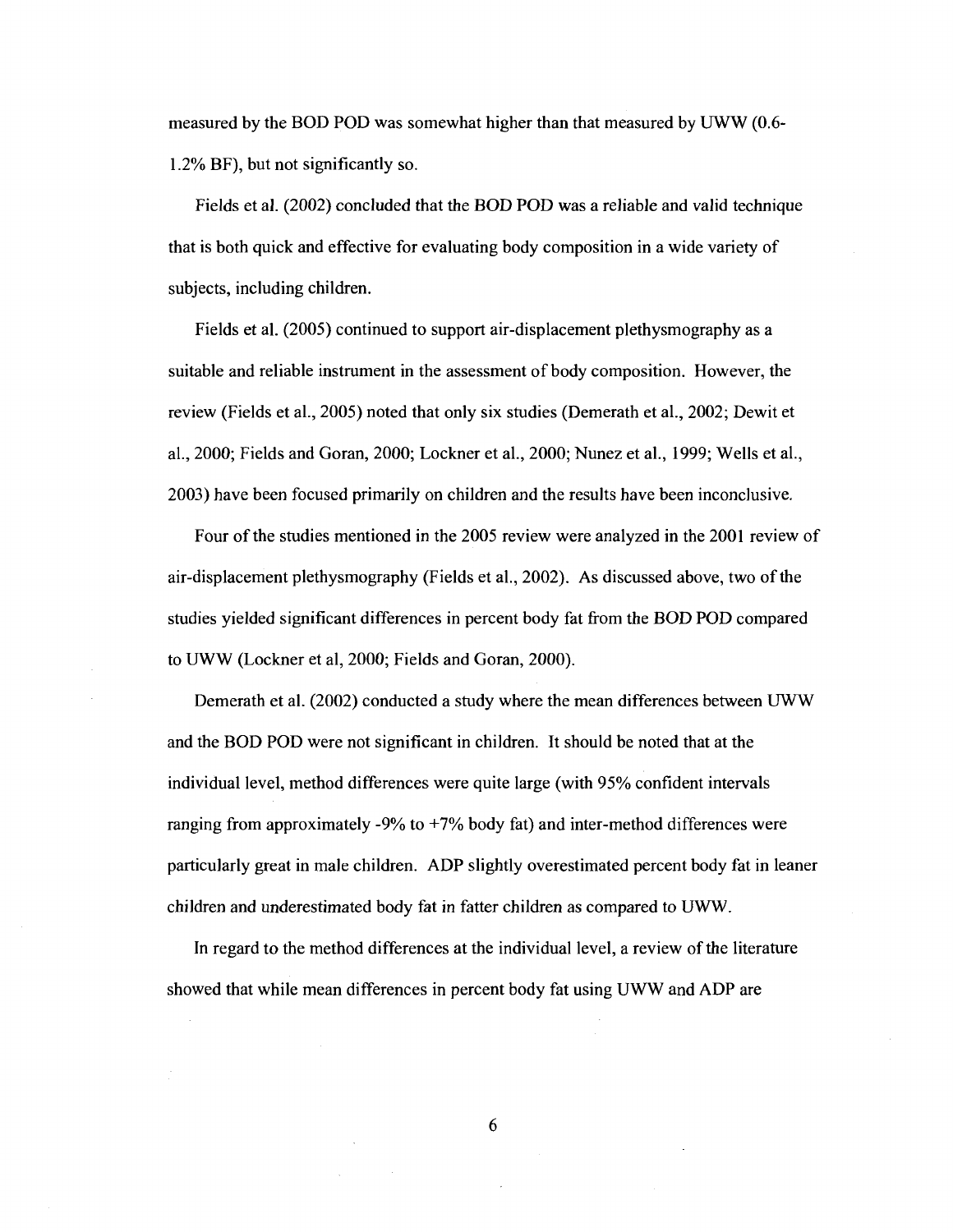relatively low, individual-level differences are approximately +/- 6-8% in typical research settings.

The overestimation in %BF in leaner children and underestimated %BF in fatter children as compared to UWW in the Demerath et al. study stands in contrast to another study where ADP underestimated %BF in leaner children (Nunez et al., 1999).

The majority of studies comparing the BOD POD to UWW report a mean difference of less than 1%BF between the two methods (McCrory et al., 1995; Levenhagen et al., 1999; Fields et al, 2001). The average reported standard error of estimate is 2.7%BF (range = 1.8-3.6%BF) (McCrory et al., 1995; Collins et al., 1999; Fields et al., 2001), which is classified as "very good" by a subjective rating proposed by Lohman (1992).

Collins and McCarthy (2003) investigated the methodological precision of air displacement plethysmography for assessment of body composition in a sample of adults and concluded that the BOD POD retains excellent precision, however repeat measurements of BOD POD should be performed whenever possible to allow for erroneous volume measurement within one procedure.

Collins and McCarthy noted that, at the time of their study (2003), BOD PODderived body composition had been demonstrated to have good agreement with that derived from UWW (McCrory et al., 1995; Biaggi et al., 2002; Levenhagen et al., 1999; Nunez et al., 1999: Fields et al., 2002).

When compared to UWW, Wagner et al. (2000) concluded that the BOD POD systematically underestimated body density, whereas McCrory et al. (1995) reported the BOD POD to be a reliable and valid method for assessing %BF when compared to UWW.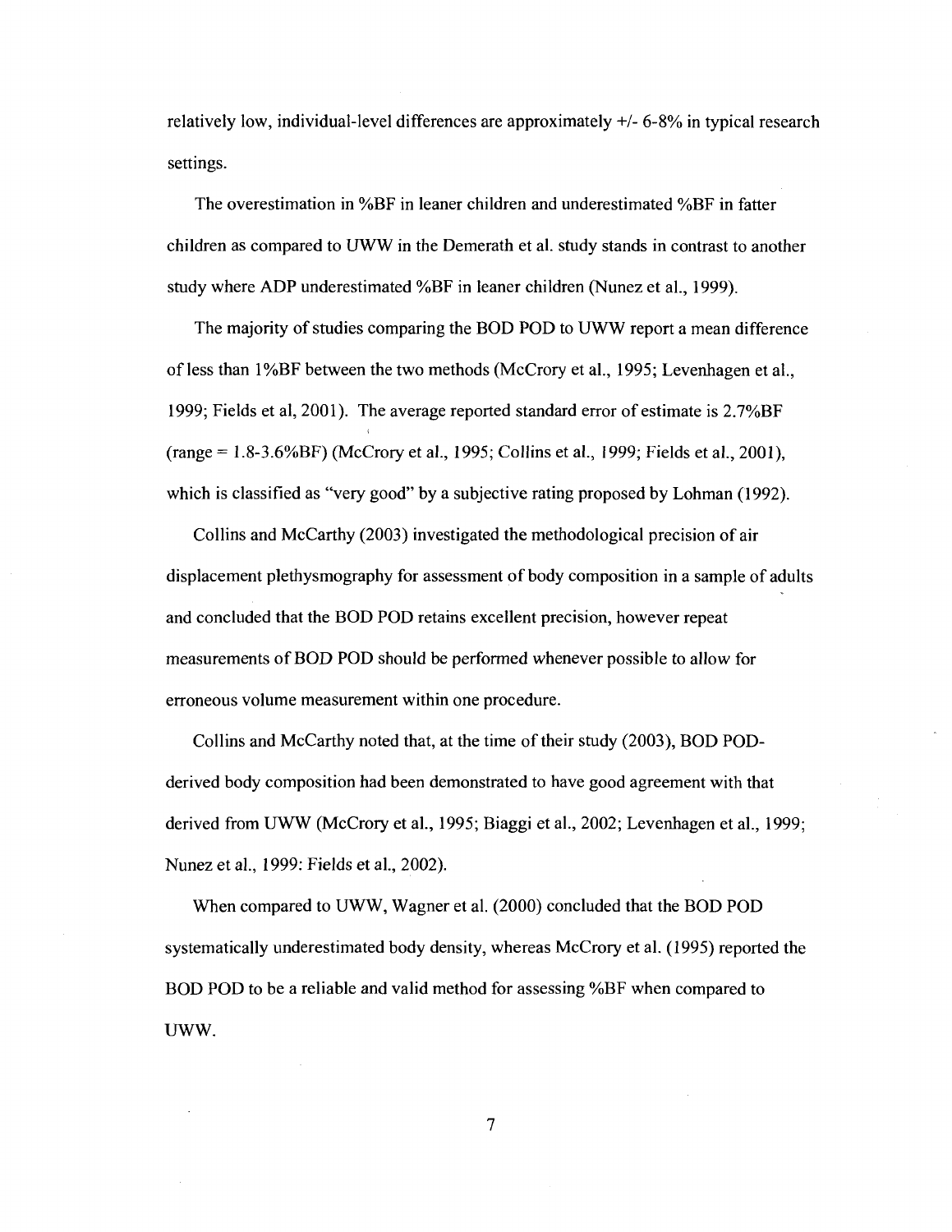Vescovi et al. (2001) compared the estimation of %BF using BOD POD and UWW in a heterogeneous (age and %BF) sample of the population. The study (Vescovi et al., 2001) also attempted to determine whether there were differences between the two methods among lean ( $n = 32$ ), average ( $n = 34$ ) and overweight ( $n = 29$ ) subsets of the sample.

Mean body density using the BOD POD was not significantly different when compared to UWW, which corresponded to a non-significant difference in %BF (Vescovi et al., 2001). Data for the subsets revealed a significant overestimation of %BF for BOD POD compared to UWW for lean individuals while no difference was found in the average or the overweight.

The study (Vescovi et al., 2001) concluded the BOD POD was a highly reliable method and valid when compared to UWW for a heterogeneous sample of adults. However, the authors found the BOD POD to be less reliable when measuring lean individuals and recommended further investigation on the matter.

Fields et al. (2002) reviewed body composition assessment via air-displacement plethysmography in adults and children looking at studies where either UWW or DXA were used as the criterion.

The authors found that the average of the study means indicated that the BOD POD and DXA agree within 1% BF for adults and 2% BF for children.

Wide variations among study means  $(-4.0\% \text{ to } 1.9\% \text{ BF for BOD POD} - \text{UWW and} - \text{IWW} \text{ }$ 3.0% to 1.7% BF for BOD POD - DXA) were likely due in part to differences in laboratory equipment, study design, and subject characteristics and in some cases failure to follow the manufacturer's recommended protocol (Fields et al., 2002).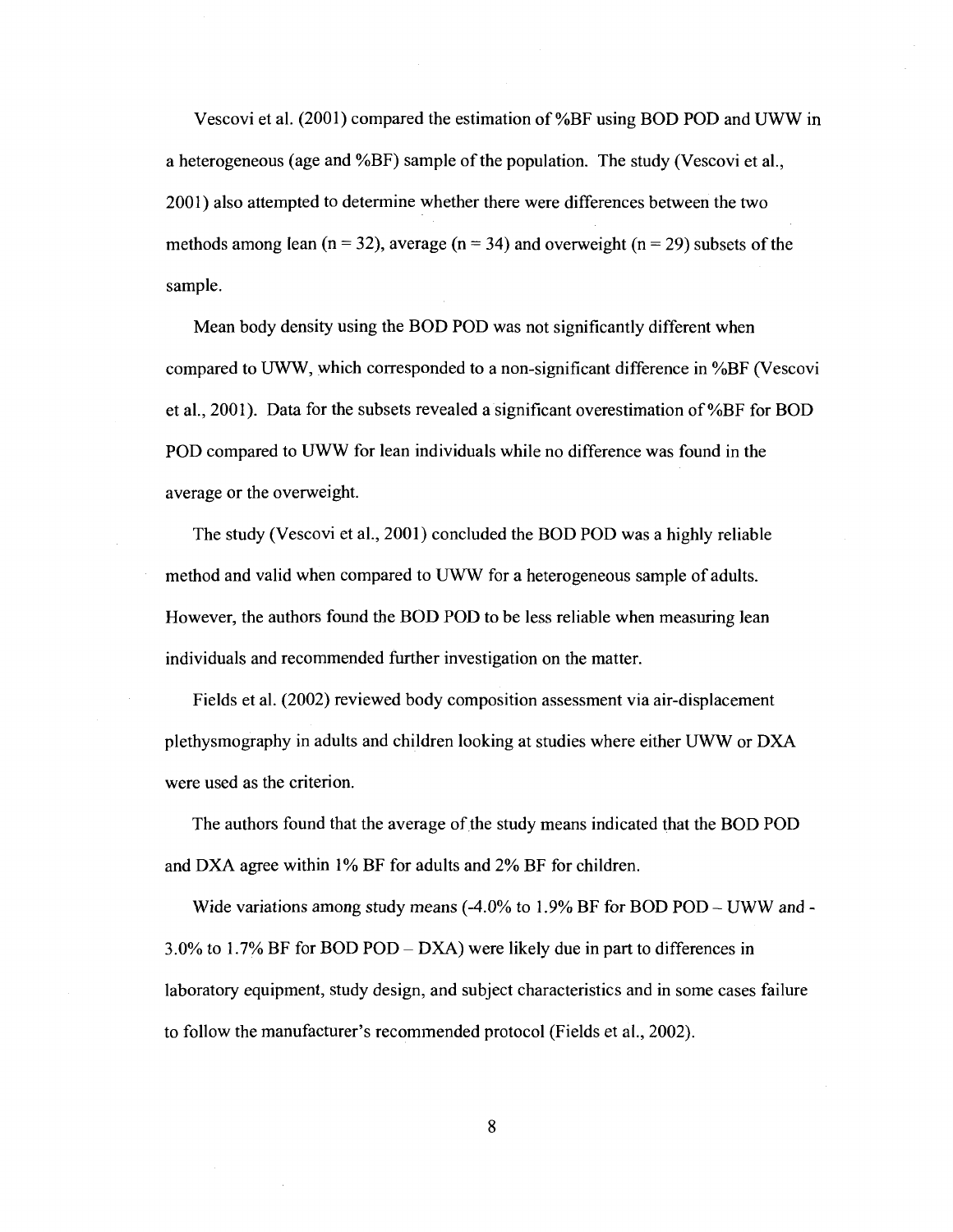Ball (2005) investigated the inter-device variability of the BOD POD by performing duplicate tests using two BOD POD units located in the same laboratory. The study concluded that no clinically significant differences in BD and %BF estimates existed between the BOD POD units and the inter-device variability of the BOD POD has minimal impact on %BF estimates.

Ball (2005) observed that comparisons of BOD POD against DXA report mean %BF differences ranging from 0.5 to 3%BF and standard error of estimates ranging from 2.4 to 3.5%BF.

Radley et al. (2005) compared percentage body fat from DXA and air displacement plethysmography. The study found that BOD POD estimates of percentage fat were highly correlated with those of DXA in both male and female subjects. They compared percentage body fat estimates determined by BOD POD using both the Siri (1961) and Lohman (1986) equations and DXA in a sample of overweight and obese children. The actual mean difference between DXA and BOD POD percentage fat estimates, revealed no consistent gender disparity (Radley et al., 2005). For all subjects, differences in DXA and BOD POD estimates of percentage fat were not significantly related to age, weight, height, hip or thigh measurements.

All BOD POD percentage fat estimates were significantly correlated to those derived by DXA ( $r = 0.90$  to 0.93,  $p \le 0.001$ ). These findings are comparable with those previously reported in children by Nunez et al. (1999) ( $r = 0.90$ ) and Lockner et al.  $(2000)$  (r = 0.94).

Ball and Altena (2004) compared the BOD POD to DXA in men, pointing out that most studies attempting to validate the BOD POD as a body composition method have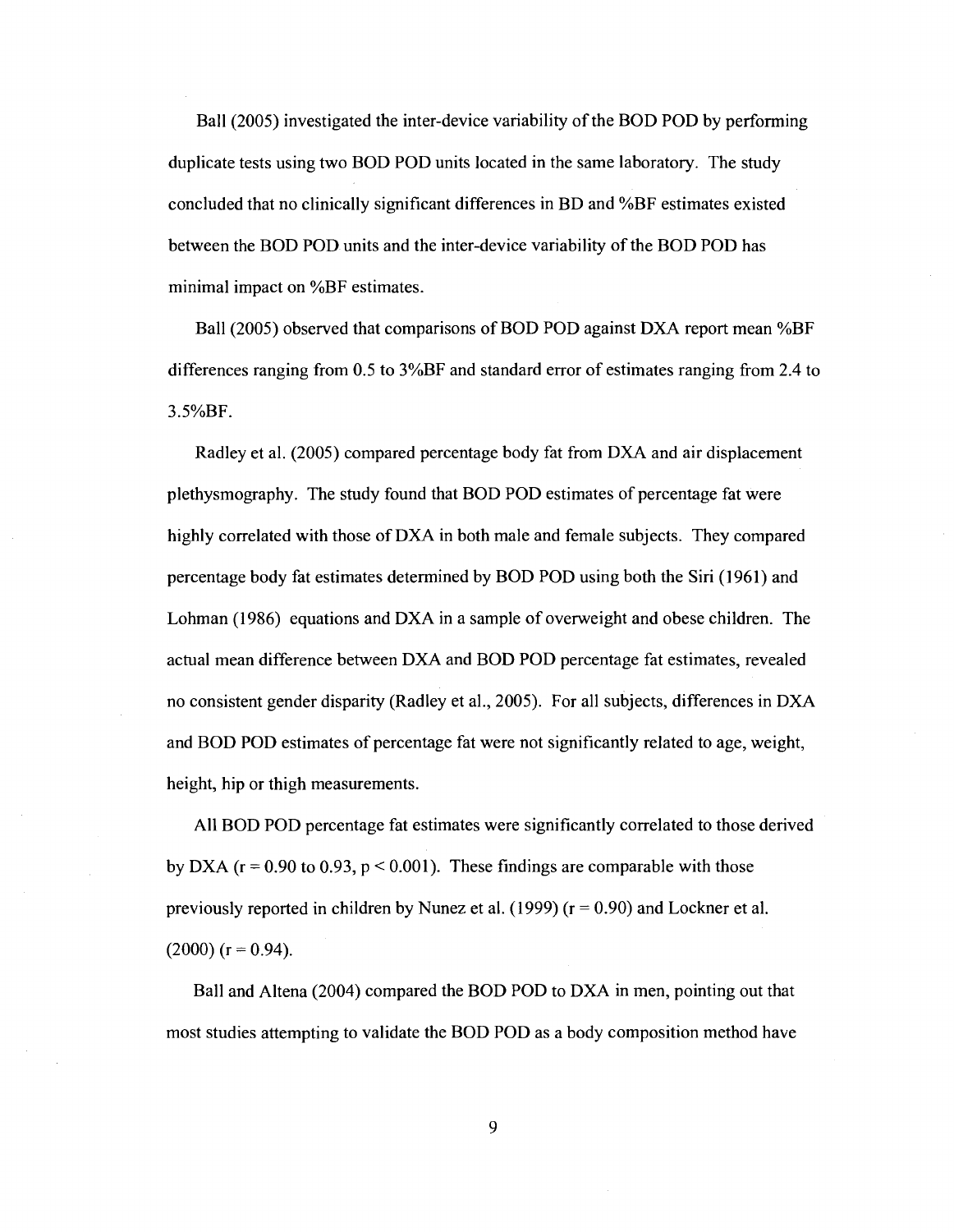compared it to UWW (Koda et al., 2000 is an exception). Ball and Altena (2004) found that the BOD POD estimates of %BF were significantly ( $p < 0.01$ ) higher than estimates from DXA. Ball and Altena (2004) found that although the two methods (BOD POD and DXA) were highly correlated (0.94), the mean difference of 2.2% was significant ( $p \le$ 0.01). There was a trend for the difference to be greater in subjects with higher percentages of body fat ( $p < 0.0001$ ).

Elberg et al. (2004) attempted to determine the ability of the BOD POD and formulas based on triceps skinfold thickness and BIA to estimate changes in body fat over time in children. The criterion method of measuring body composition in this case was DXA. SKF and BIA were highly correlated with DXA ( $p < 0.001$ ). No mean bias for estimates of percentage body fat change was found for the BOD POD compared with DXA for all subjects examined together, and agreement between body fat estimation by BOD POD and DXA did not vary with race or gender. The authors (Elberg et al., 2004) concluded that BOD POD performed better than triceps skinfolds thickness or BIA for measuring changes in body fat in children.

Compared to UWW, Collins and McCarthy (2003) found that less acceptable agreement has been shown using DXA as a criterion method of validation, citing a number of sources as examples of this trend (Sardinha et al., 1998; Collins et al., 1999; Nunez et al., 1999; Lockner et al., 2000; Weyers et al., 2002).

Maddalozzo et al. (2002) examined the validity of the BOD POD and DXA (Elite 4500A. Hologic, Inc.) techniques for assessing %BF of young women (19.4 +/- 1.4 years). %BF was estimated to be 24.3 (SE = 1.1) and 23.8 (SE = 0.8) using the BOD POD and DXA techniques. The study (Maddalozzo et al., 2002) found exact matches, in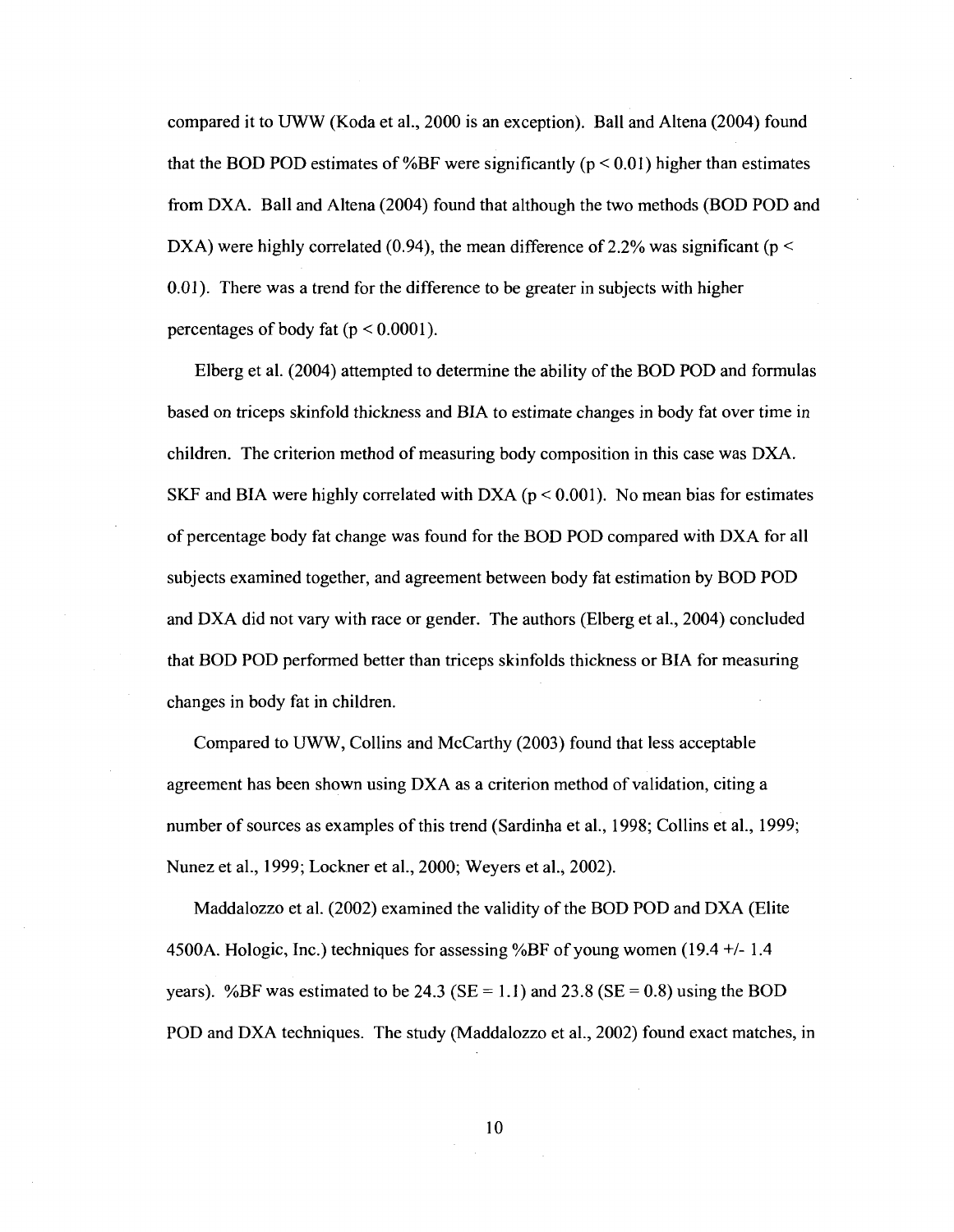terms of %BF, in 10 of the 43 participants (23.3%). Maddalozzo et al. (2002) concluded that their data supported the concurrent validity of the BOD POD and DXA techniques for assessing %BF in young women.

Dixon et al. (2005) compared percent %BF estimated by the BOD POD and bioelectrical impedance (BIA) with UWW. BIA measurements (Athletic mode) were conducted using a Tanita body fat analyzer (model TBF-300A). UWW was used as the criterion measurement. BIA consistently underestimated %BF, significantly so ( $p <$ 0.01), for this athletic group (Division III collegiate wrestlers with a mean %BF of 14.5 for UWW) of subjects.

Dixon et al. claimed that the BOD POD seemed to demonstrate a consistent pattern of underestimating %BF when compared with UWW in men, particularly lean subjects (Collins et al., 1999; Levenhagen et al., 1999; Stafford et al., 1998).

The Collins et al. (1999) study reported that the BOD POD underestimated %BF by a mean difference of 1.9% when compared with UWW in a sample of male collegiate football players. Similarly, Levenhagen et al. (1999) reported a mean difference of-2.9% for %BF estimated by ADP compared with UWW for a group of healthy adult men.

Ballard et al. (2004) compared the BOD POD and DXA in female collegiate athletes and 24 female non-athletes. The study found no significant difference when measuring percent body fat between the BOD POD and DXA. The authors concluded that the BOD POD was a reliable method of assessing body composition in female collegiate athletes and non-athletes.

Vescovi et al. (2002) examined the accuracy of %BF estimates in female college athletes obtained by the BOD POD using the BOD POD, using UWW as the criterion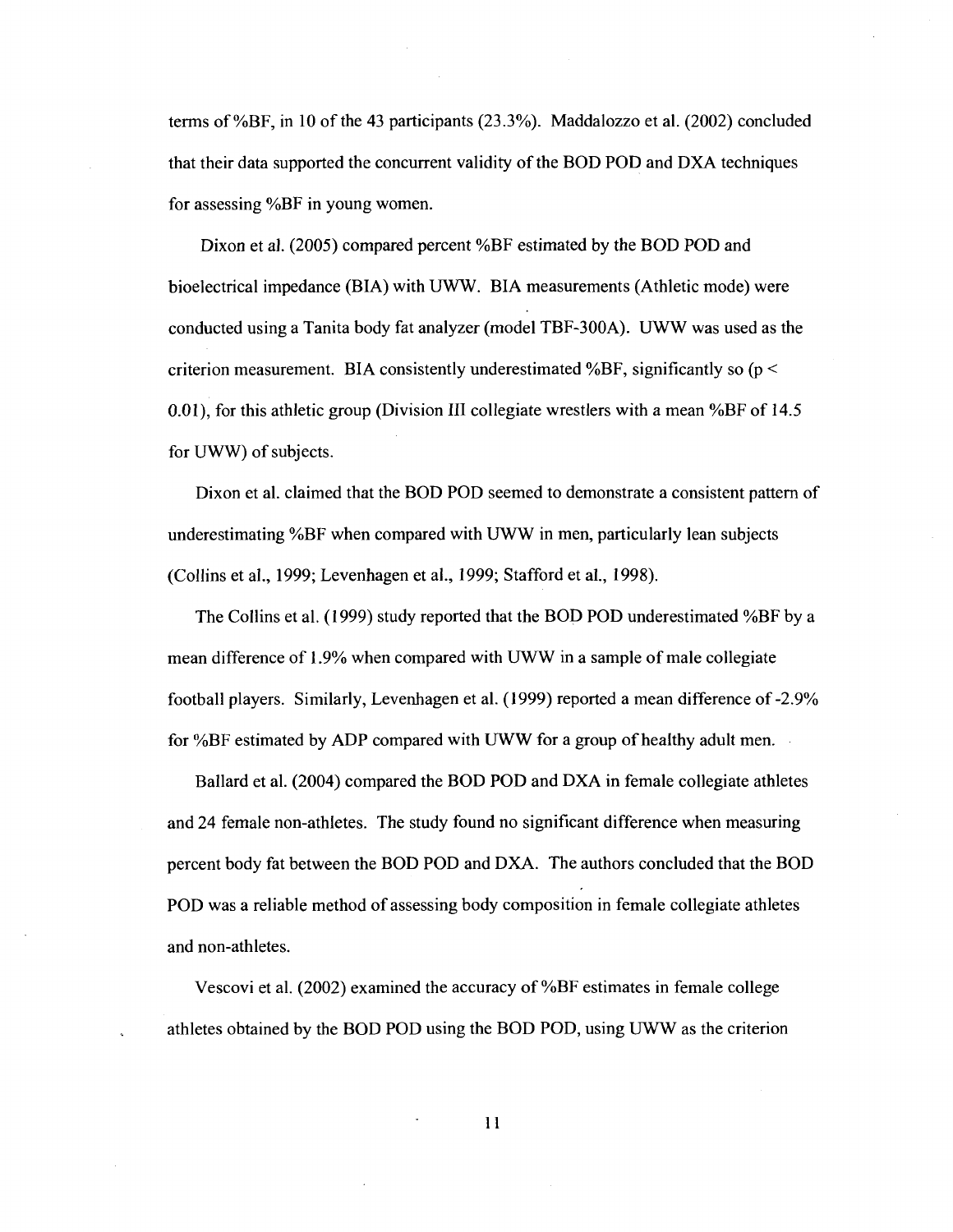method. %BF estimates were also obtained by SKF. A lean subset of the sample was also examined for accuracy. Residual lung volume was measured on land in the same seated position as for underwater weighing by the nitrogen-dilution method (Wilmore, 1969).

Mean %BF estimated for the entire sample by the BOD POD  $(21.2 +1.5.9%)$  was significantly greater than that determined by UWW (19.4 +/- 6.4%) and SKF (18.8 +/-5.5%). Results from the lean subject subset had similar findings where estimated %BF by the BOD POD (17.1  $+/- 3.7\%$ ) was significantly higher than %BF estimates by UWW  $(14.3 +/- 2.8%)$  and SKF  $(15.2 +/- 3.2%)$ . No significant differences were found between %BF values obtained using SKF and those obtained using UWW and mean differences for the entire sample and lean subset were  $-0.6 +/- 5.9%$  and  $0.8 +/- 2.9%$ , respectively.

The results from Vescovi et al. (2002) indicated that the BOD POD significantly overestimated %BF by 8% in female athletes and by 16% for a leaner subset of female athletes compared with UWW. It was concluded (Vescovi et al., 2002) that SKF might be more accurate than those obtained by the BOD POD for female college athletes. The findings in Vescovi et al. (2002) did not support the use of the BOD POD for the determination of %BF in female college athletes. The authors believed the use of SKF seemed more appropriate for more accurate estimates of body composition within the group of female college athletes.

A study by Vescovi et al. (2002) reported that the BOD POD overestimated %BF significantly compared to UWW and that skinfolds were more accurate in estimating %BF of lean female athletes. Ball and Altena (2004) had a problem with this conclusion because UWW was used as the criterion method. In fact, Ball and Altena argued that the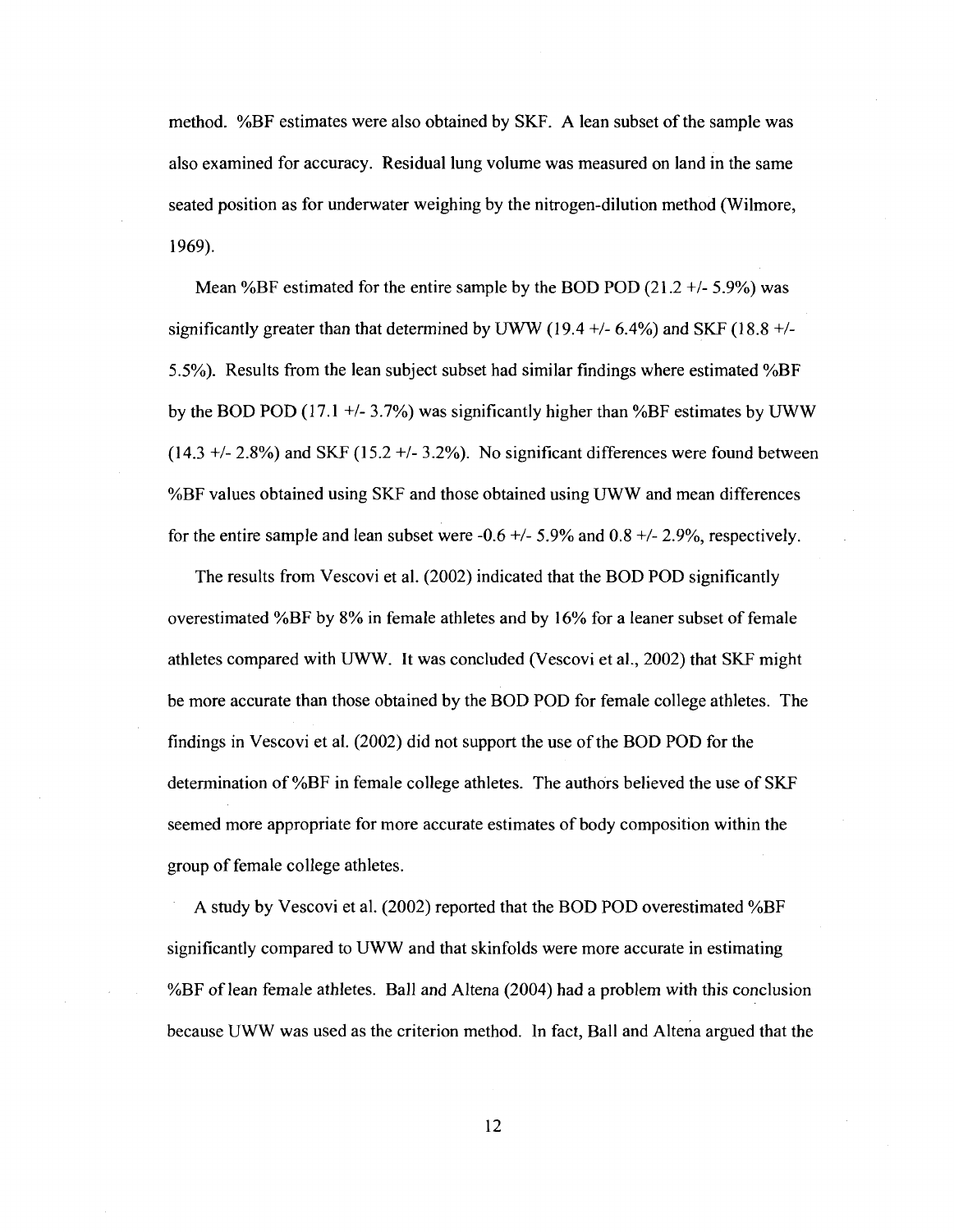BOD POD might have been very accurate in estimating %BF in their (Vescovi et al., 2002) sample. In two recent studies (Ball and Altena, 2004; Ball and Swan, 2004), Ball and Altena (2004) found that SKF underestimated significantly compared to DXA by about 3-5% BF. Adding this amount to the Skinfold mean of the data of Vescovi et al. (2002) would yield a %BF similar to their BOD POD mean.

McCrory et al. (1998) reported no significant impact on the results when TGV was predicted in adults, but other studies presented a significant impact on %BF when measured or predicted TGV was used, especially in children (Demerath et al., 2002; Buchholz et al., 2004). Ball (2005) reassessed inter-device reliability by comparing %BF estimates from the two BP units using predicted TGV to compare results with Collins et al. (2004). The agreement in %BF estimates between the two BP units, in terms of mean difference (0.5 +/- 1.2%BF), 95% limits of agreements ([-1.9-2.9%BF\)](http://-1.9-2.9%BF) and within-subject CV (3.1 +/- 2.2%), was found to be better than that observed by Collins et al. (2004), and was similar to that calculated using measured TGV in this study (Ball, 2005).

Body composition estimates by the BOD POD are based primarily on the measurement of body mass, body volume and TGV. Of the three measurements, Ball (2005) found that the body volume measurement appeared to contribute to the largest source of difference in %BF estimates between the two BOD POD units (BP1 and BP2). Ball (2005) observed a 54 ml difference in mean body volume between BP1 and BP2, 81% of the difference could be explained by differences in body volume, while body mass and TGV explained 13 and 6%, respectively. Ball (2005) suspected that the difference in body volume measurements is most likely a combination of mechanical and physiological changes. Possible physiological sources of error include perspiration,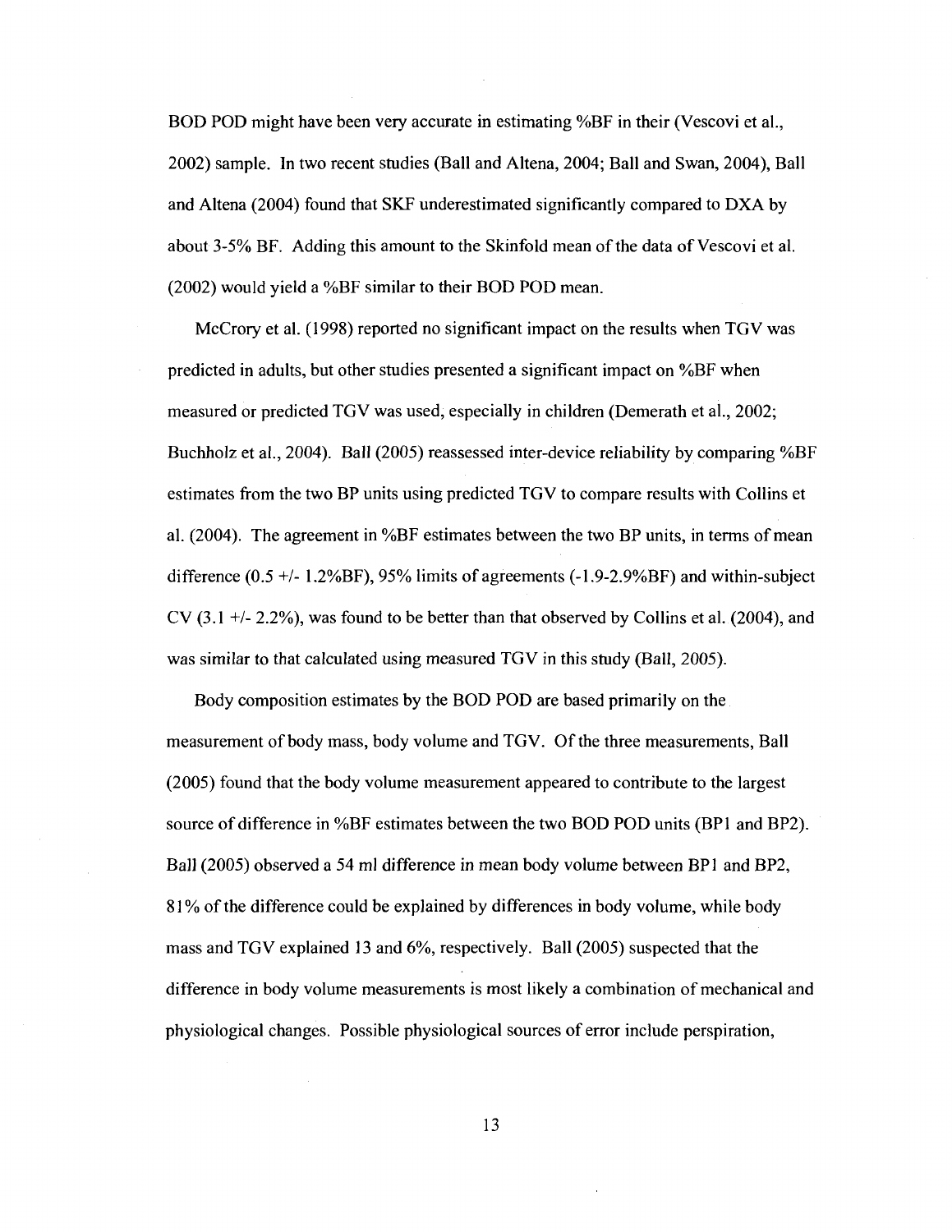breathing rate/pattern and subject positioning. Possible mechanical sources of error include rigidity of the chamber shell and repeatability of door closure.

Ball (2005) found a disparity related to gender, where there was a significant difference in %BF estimates between BOD POD 1 and BOD POD 2 for women  $(0.8\%BF)$ , but not for men  $(0.1\%BF)$ . Ball believed this result could be due to the relatively higher variance in body fatness for women (range  $13{\text -}43\%{\text{BF}}$ ; SD = 6.4) compared to men (range 12-32% $BF$ ; SD = 5.7) and may have resulted in a higher random error of %BF measurements. However, the magnitude of the difference in %BF between the two units for either men or women did not appear to be clinically significant (0.8 vs.  $0.1\%BF$ ).

Levenhagen et al. (1999) observed a limitation within gender findings. Levenhagen et al. (1999) found a significant underestimation for men (16%) and overestimation for women (7%) when comparing values from the BOD POD to UWW. Their sample, however, consisted of only 10 men and 10 women, which may weaken their argument of a gender bias when using the BOD POD.

McCrory et al. (1995) and Vescovi et al. (2001) reported no differences in %BF between the BOD POD and UWW in samples heterogeneous in gender and body composition. However, Sardinha et al. (1998) found a mean difference of-2.6% for %BF measured by the BOD POD compared with DXA for a group of men, whereas Levenhagen et al. (1999) reported a 7% overestimation and a 16% underestimation of %BF for women and men, respectively, when the BOD POD was compared to UWW. The Vescovi et al. (2002) study supported the findings of Levenhagen et al. (1999) where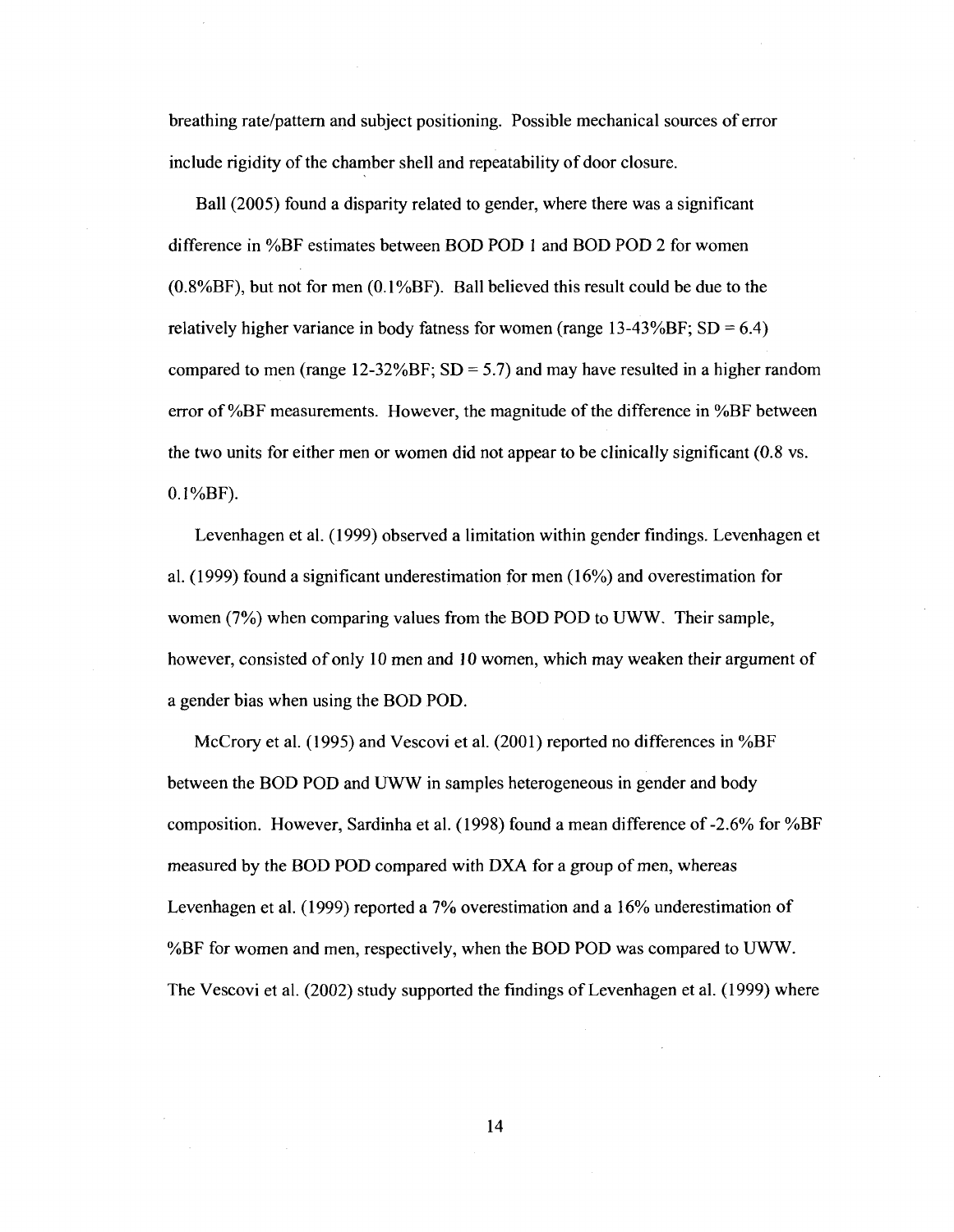there was an 8% overestimation of %BF for their (Vescovi et al., 2002) sample of women.

Wells et al, 2003 concluded that pediatric rather than adult equations for lung volume estimation should be used in children for the BOD POD. The equations of Crapo et al. (1982), derived in adults and incorporated into the BOD POD software, significantly underestimated FRC in children in comparison to the values obtained from child-specific equations (Wells et al., 2003).

Wells et al. (2003) also concluded that, although the use of adult equations for SAA calculation was not found to generate bias in the youth population, it was suggested that children's equations should be used in this context too, to minimize error in very thin or fat subjects.

Elberg et al. (2004) analyzed both the Siri and Lohman age-adjusted models for determining the validity of the BOD POD when measuring changes in %BF. Both BOD POD methods (Siri and Lohman) estimated the change in percentage body fat imperfectly, but acceptably, compared with DXA, with the Siri estimates of change in percentage body fat agreeing better with DXA than estimates made with the Lohman ageadjusted model (Elberg et al., 2004). The authors (Elberg et al., 2004) also found better agreement between DXA and estimates of percentage body fat made with the Siri equation than estimates made with the Lohman model in their previous cross-sectional study (Nicholson et al., 2001). Elberg et al. (2004) believed that with the data collected it was safe to conclude that it is not necessary to apply the Lohman model's corrections to the Siri equation to determine change in percentage body fat in growing children and adolescents.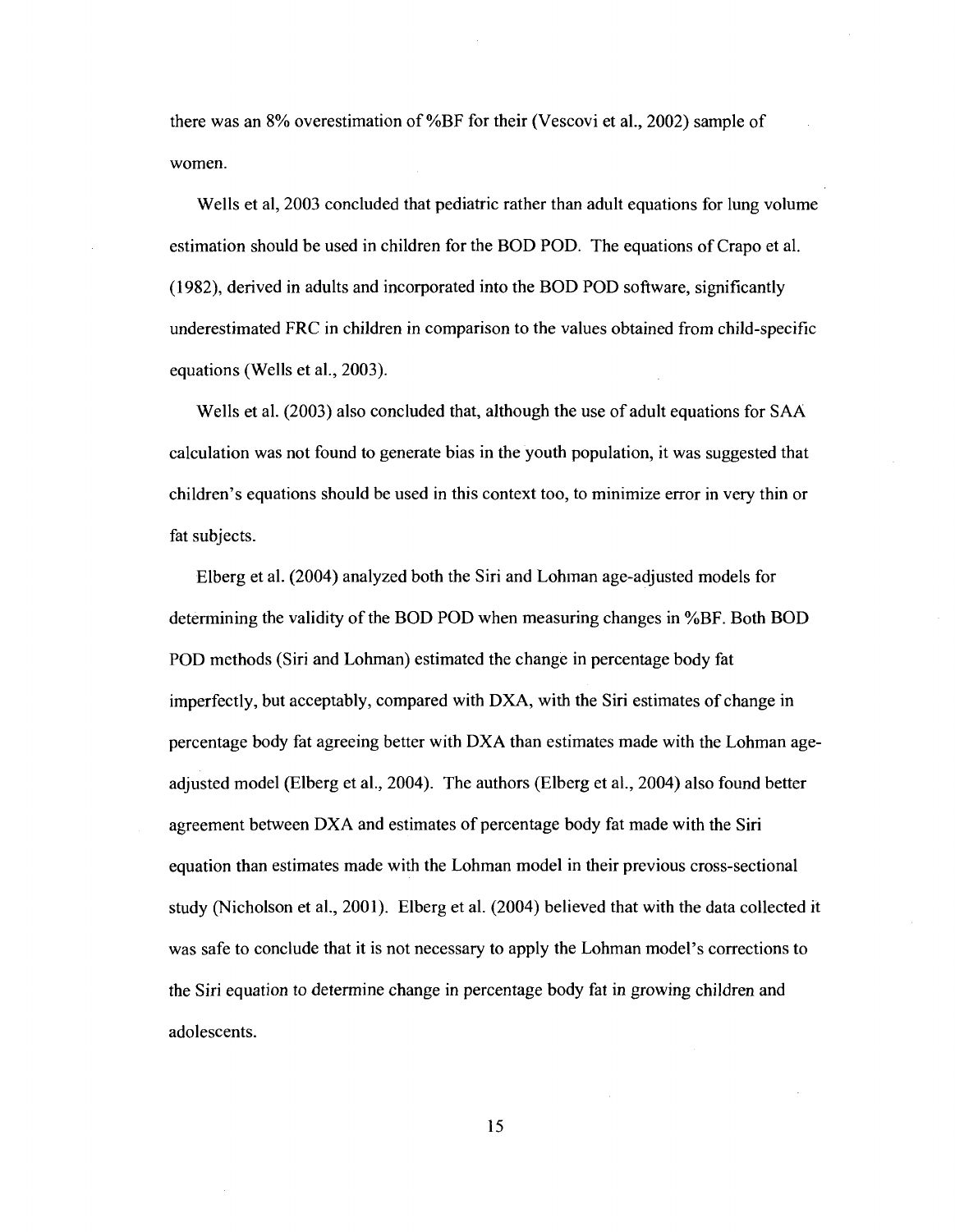In males, the Radley et al. (2003) study supports the results of Roemmich et al. (1997), finding an ADPSIRI %BF overestimation (0.7%). The Siri (1961) equation assumes a greater DFFM (1.1 g/cm3) than would be found in children (Lohman, 1986), thus producing an overestimation in %BF, Radley et al. (2003) argued. Radley et al. (2003) explained the smaller magnitude of the overestimation of %BF in their study  $(0.7\%$  compared to 5.2 and 3.4%) by the greater age in their sample  $(14.87 + 0.41)$ compared to 10.9  $+/-$  0.3 and 13.4  $+/-$  0.5 y), and thus a resultant DFFM closer to 1.1 g/cm3.

Radley et al. (2003) found the results in females using the Siri (1961) equation to be surprising. Similar to boys, the authors expected that female adolescents should have a DFFM lower than 1.1 g/cm3 (Lohman, 1986), therefore resulting in an over-prediction of %BF. These findings are supported by Nunez et al. (1999) and Nicholson et al. (2001), who reported an underestimation ADPSIRI in female subjects, by 0.1 and 3.0%, respectively. Radley et al. (2003) noted the possibility of a systematic error in BV measurements in female subjects, however they explained it was not possible to determine if the under-prediction is a function of gender or body fat content (Fields et al., 2002).

All methods in Elberg et al. (2004) were highly correlated with DXA ( $p < 0.001$ ). No mean bias for estimates of percentage body fat change was found for the BOD POD (Siri equation) compared with DXA for all subjects examined together, and agreement between body fat estimation by the BOD POD and DXA did not vary with race or gender. Estimates of change in percent body fat were systematically overestimated by BIA equations (1.37 +/- 6.98%;  $p < 0.001$ ) (Elberg et al., 2004). Triceps skinfold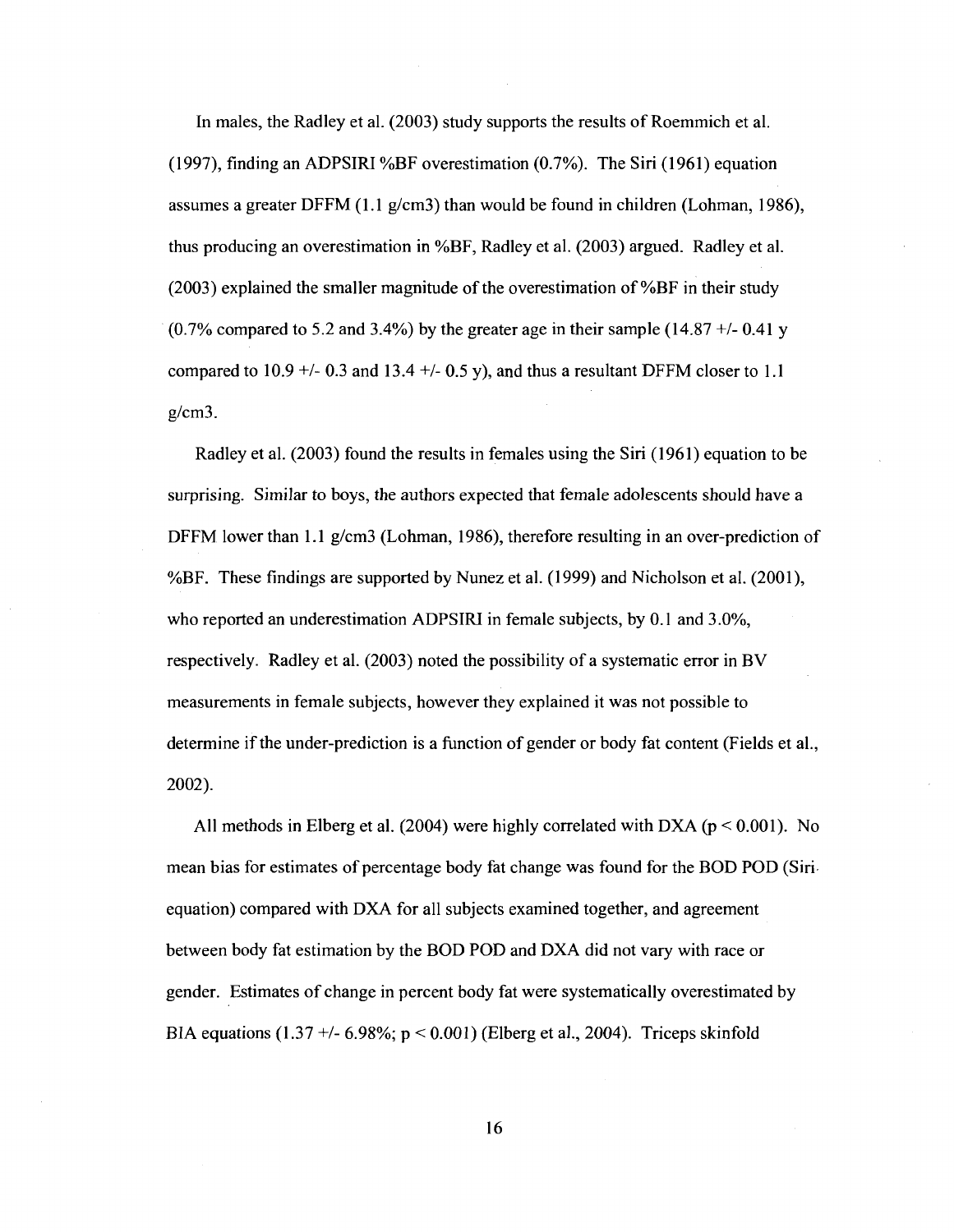thickness accounted for only 13% of the variance in percentage body fat change. The findings in the study (Elberg et al., 2004) were supported by a prior study of 22 adults who underwent weight loss (Weyers et al., 2002).

Elberg et al. (2004) found no significant differences from DXA in estimation of change in percent body fat in African American subjects for both ADP methods.

Collins et al. (2004) studied the effect of race and musculoskeletal development on the accuracy of estimates of %BF via the BOD POD. Estimates of %BF were made with the BOD POD, UWW, DXA and the criterion, a 4C model in 64 black and white men, who were either resistance trained or served as controls.

There was no main effect of race on the validity of estimating %BF by the BOD POD (Collins et al., 2004). There was however, a significant effect of musculoskeletal development on the validity of the estimation of %BF from the BOD POD; the mean difference in %BF between %BF by the BOD POD and %BF by 4C was less in the resistance trained (1.5%BF) than in the control group (5.3%), but a large SEE of 5.5% was observed for the resistance trained (Collins et al., 2004).

The authors (Collins et al., 2004) concluded that race does not affect the accuracy of estimating %BF by the BOD POD and that estimations of %BF via the BOD POD is more accurate in larger individuals with high musculoskeletal development as a group, but warns that individual results were highly variable.

Use of the Schutte equation (Schutte et al., 1984) is a common practice for estimating %BF from BD in black males. However, Collins et al. (2004) points to studies using multi-component models (Millard-Stafford et al., 2001; Visser et al., 1997) that parallel their own findings which indicate that the use of race-specific equations are "unfounded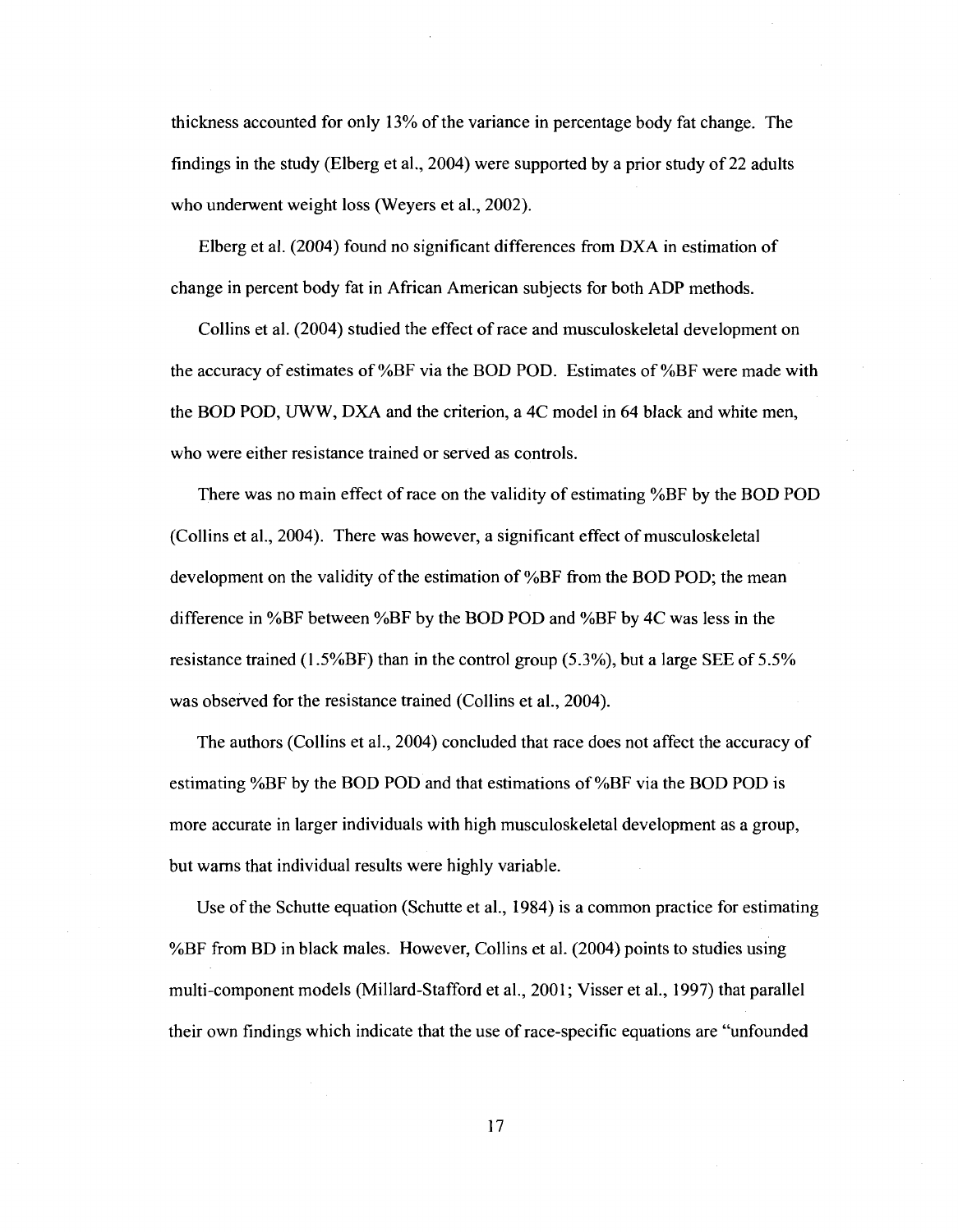and invalid (Collins et al., 2004)." The assumption underlying the rationale for using such equations is that higher bone density and muscularity in blacks would translate into a higher DFFM. However, current techniques that simultaneously measure bone mineral and body water provide contrasting evidence. Because the mineral fraction is relatively low (< 7% of the fat-free mass), any potential effect on the DFFM is small and is more than offset by increased body water fraction (Collins et al., 2004). And, resistancetrained individuals (blacks and whites) may have a DFFM lower than the assumed 1.1 g/ml -1 (Millard-Stafford et al., 2001; Modlesky et al., 1996). In Collins et al. (2004), the black males did not have a DFFM above 1.1 g/ml -1 , consistent with Visser et al. (1997) and Millard-Stafford et al. (2001). Wagner and Heyward (2001) also indicate that the Schutte equation (Schutte et al., 1984) systematically overestimated %BF in black men (87% of sample) and proposed another race-specific equation (Collins et al., 2004). Therefore, Collins et al. (2004) stated that there is no biological basis for a race-specific equation to estimate %BF from BD.

There are a group of multivariable regression equations that estimate directly % fat mass from various skinfold thicknesses, without its logarithmic sum. Slaughter et al (1988) equations proposed for prepubertal, pubertal and postpubertal males and females are the most commonly used (Rodriguez et al., 2005).

Rodriguez et al. (2005) observed that the set of Slaughter et al. (1988) equations, performed by triceps and subscapular (TS) and by triceps and calf (TC) skinfolds, showed the best agreement in the whole sample of male and female adolescents.

According to Rodriguez et al. (2005), in a study of skinfold equation regarding male adolescents, only the equations of Slaughter et al (1988) might be appropriately used. In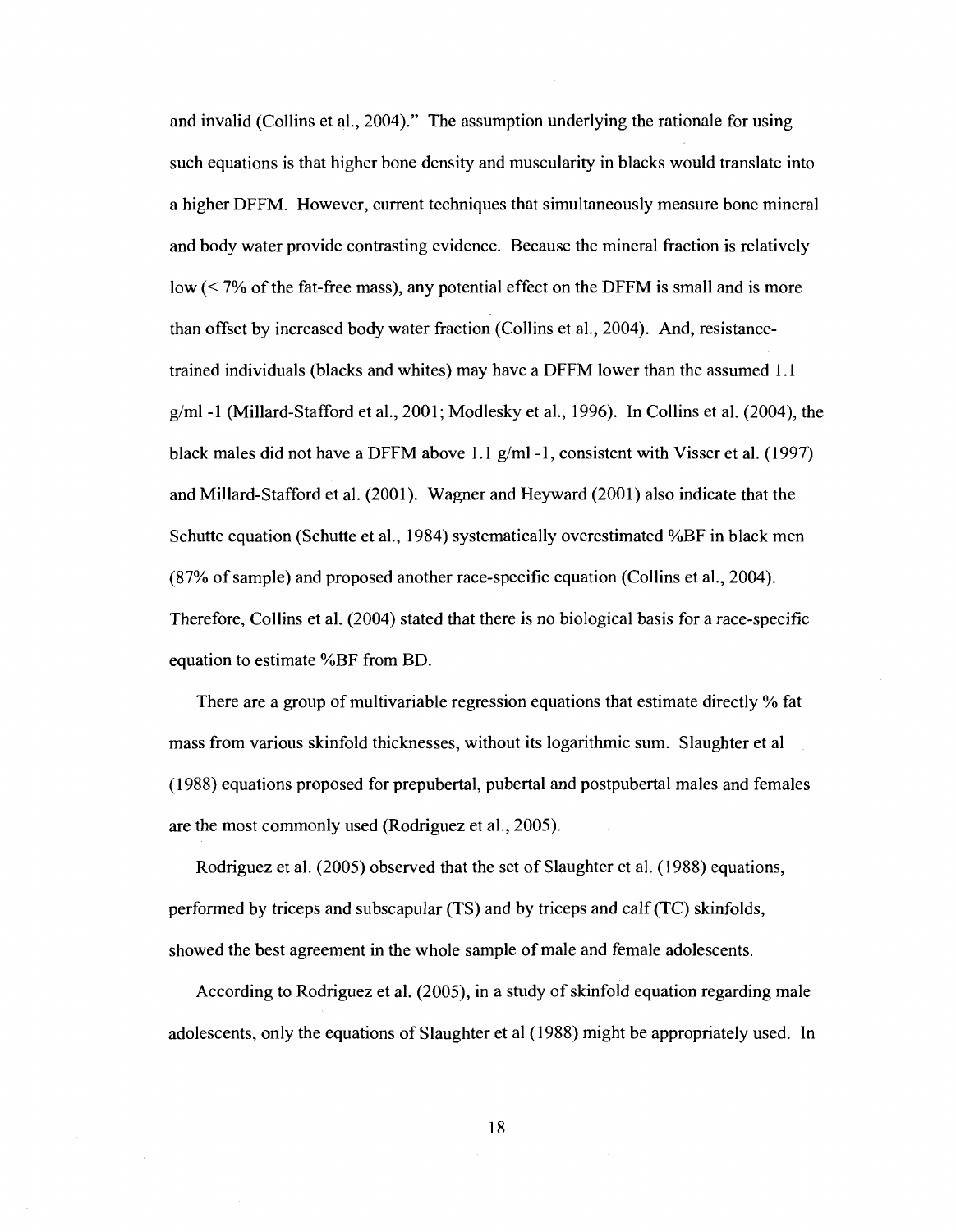the Rodriguez et al. (2005) article, Slaughter et al. (1988) and Brook (1971) equations showed the lowest error and biases were not dependent on body fat. The authors postulated that the Brook (1971) equation could be used in female adolescents and Slaughter et al. (1988) equations in males and females to predict body fatness in epidemiological studies or in clinical settings.

Parker et al. (2003) used the equations of Slaughter et al. (1988) to estimate body fatness, on the grounds that these provided greatest accuracy relative to reference (twocomponent) models in previous studies (Reilly et al., 1995).

Janz et al. (1993), in a cross-validation of the Slaughter skinfold equations, found all of the Slaughter SKF equations to be reliable.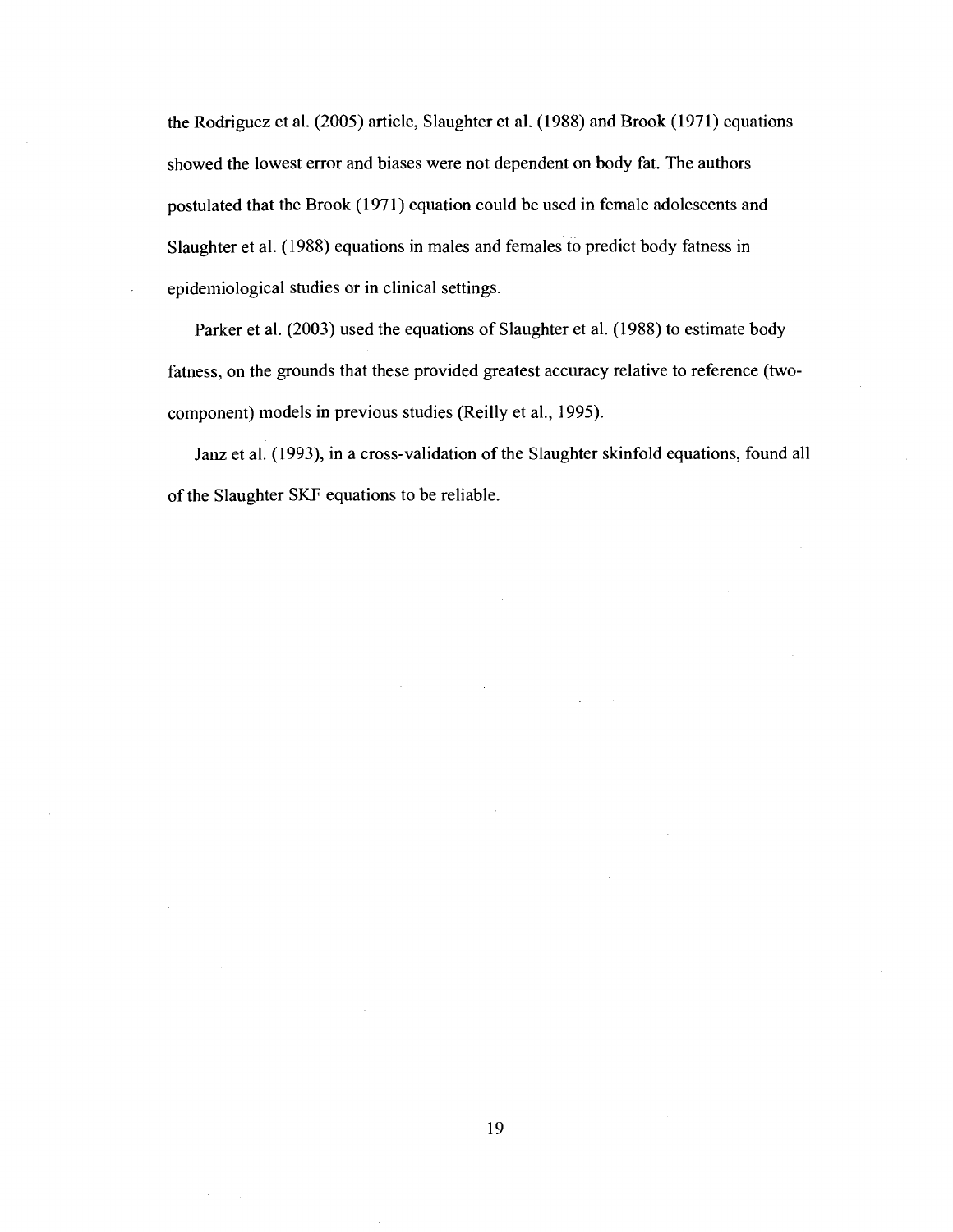## CHAPTER 3

#### METHODOLOGY

#### Collection of Data

Seven boys (13.14 +/- 1.14) participated in the study. The subjects are described in Table 4. Body composition of seven boys 12-14 years of age (13.1 +/- 1.1 years) was measured via the BOD POD, UWW, SKF, BIA, and BMI. Mean body mass of the subjects was  $63.7 +118.9$  kg. Criterion for inclusion was based on a sample of the general population of children. Subjects were recruited from the local community by the UNLV faculty. Measurements were performed in the afternoon on the same day within a 2-hour period for all subjects.

The order of testing of the body composition was done with an emphasis on subjects being tested lastly using the UWW technique to minimize potential error from subject saturation in the water and possible changes in body temperature.

Participant written informed consent along with parental/guardian informed consent were obtained before testing (see appendix).

Height and Weight: Body mass (weight) was measured using the calibrated BOD POD electrical scale. Body mass was also measured on a balance beam scale.

Height was measured to the nearest one-half inch using a wall-standing stadiometer with subjects standing erect with feet flat on the floor without footwear.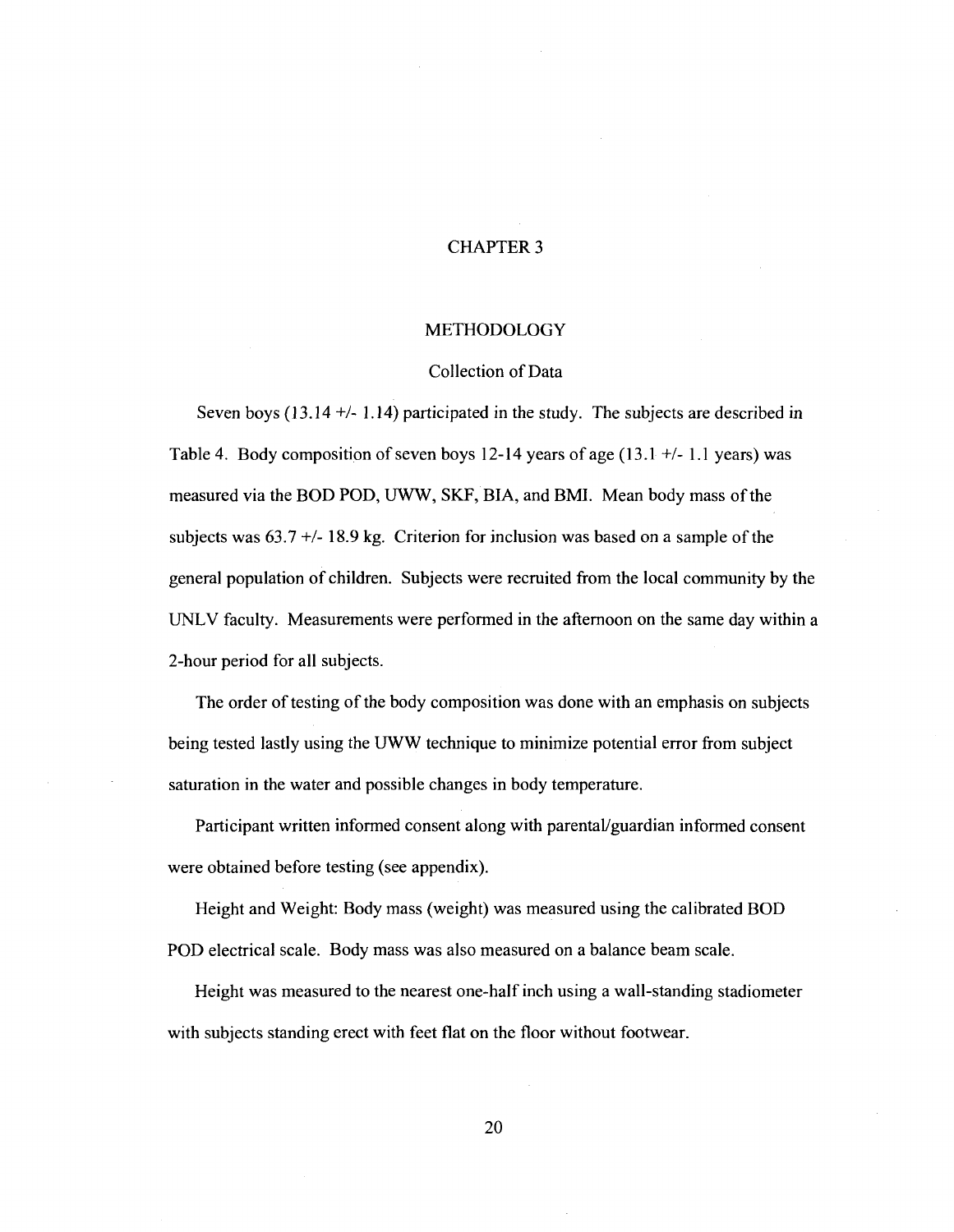Body Mass Index - BMI: Body Mass Index was determined based on the height and weight of each subject.

For children and teens, BMI is age- and gender-specific and is often referred to as BMI-for-age. After BMI is calculated for children and teens, the BMI number is plotted on the CDC BMI-for-age growth charts (see appendix) to obtain a percentile ranking. Percentiles are the most commonly used indicator to assess the size and growth patterns of individual children in the United States. The percentile indicates the relative position of the child's BMI number among children of the same gender and age.

BMI for children is calculated by dividing a person's weight by the square of their height, where:

BMI = Weight in kilograms / Height in meters2 (CDC)

BMI-for-age weight status categories and the corresponding percentiles are shown in table 1.

Circumference Measurements- Waist-To-Hip Ratio: Circumference measurements were made on all of the subjects by the same investigator. All circumference measurements were made to the nearest 0.5 cm using an inelastic tape in accordance with the Anthropometric Standardization Reference Manual (Lohman, 1988). Waist measurement was recorded at the minimal horizontal circumference between the ribs and the iliac crest. Hip circumference was measured at the maximum circumference over the buttocks.

BOD POD: Body volume was measured using the BOD POD whole body air displacement plethysmography (Life Measurement, Concord, CA) and software version 3.1.0, in accordance with the manufacturer's operation instructions.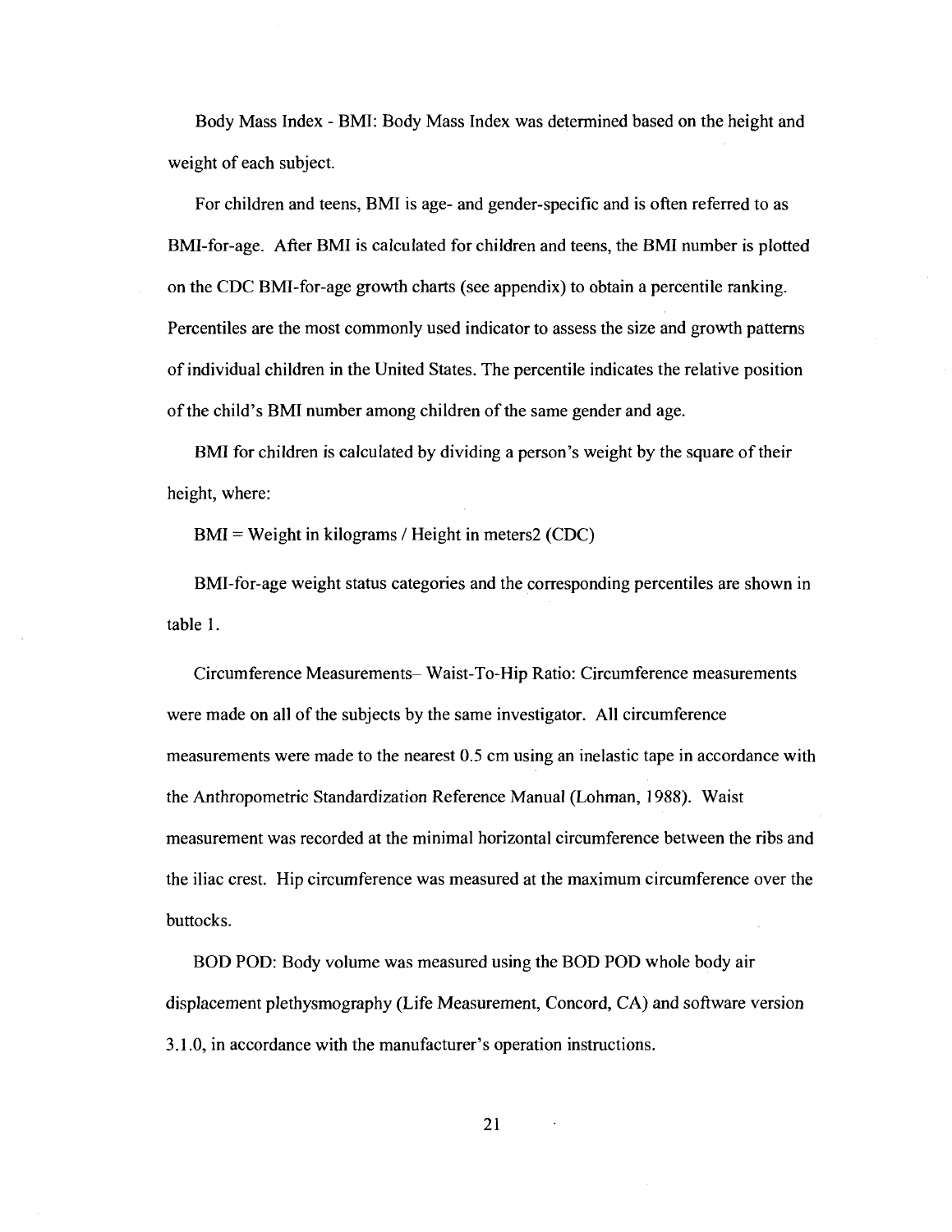All measurements were performed by the same investigator. Before any measurements are taken, a system testing calibration, using a cylinder of a known volume (50.284 liters), and manual calibration of the scales, using 'two 10-kg weights', were completed. After the calibration, subjects were weighed and then entered the BOD POD chamber wearing only a tight-fitting swimsuit (with the exception of one subject, who wore mesh shorts) or cycling/lycra shorts and a swim cap.

To calculate raw body volume, two 50-second measurements were performed. If these measurements are within 150 mL or 0.2% (whichever is larger), they were accepted, and the mean volume was used for further calculations. If these requirements were not met, a third test was administered.

SKINFOLDS (SKF): Skinfold thickness was measured by a trained technician, who completed a test-retest reliability study with Lange Skinfold calipers. The instrument used was a Lange Skinfold caliper, which conforms to specifications established by the committee of the Food and Nutrition Board of the National Research Council of the United States.

Percentage body fat was estimated using the 2-site Skinfold Formula, triceps and subscapular (Slaughter et al., 1988).

The Skinfold measurements were taken at the arm (triceps, at vertical fold on the back of the upper arm midway between the shoulder and elbow joints) and back (scapula, a diagonal fold on the interior angle of the scapula). All SKF measurements were taken on the same day by the same trained investigator. The Slaughter (1988) equation was used to determine body fat percent through skinfold thickness. See table [X] for the Slaughter equation chart.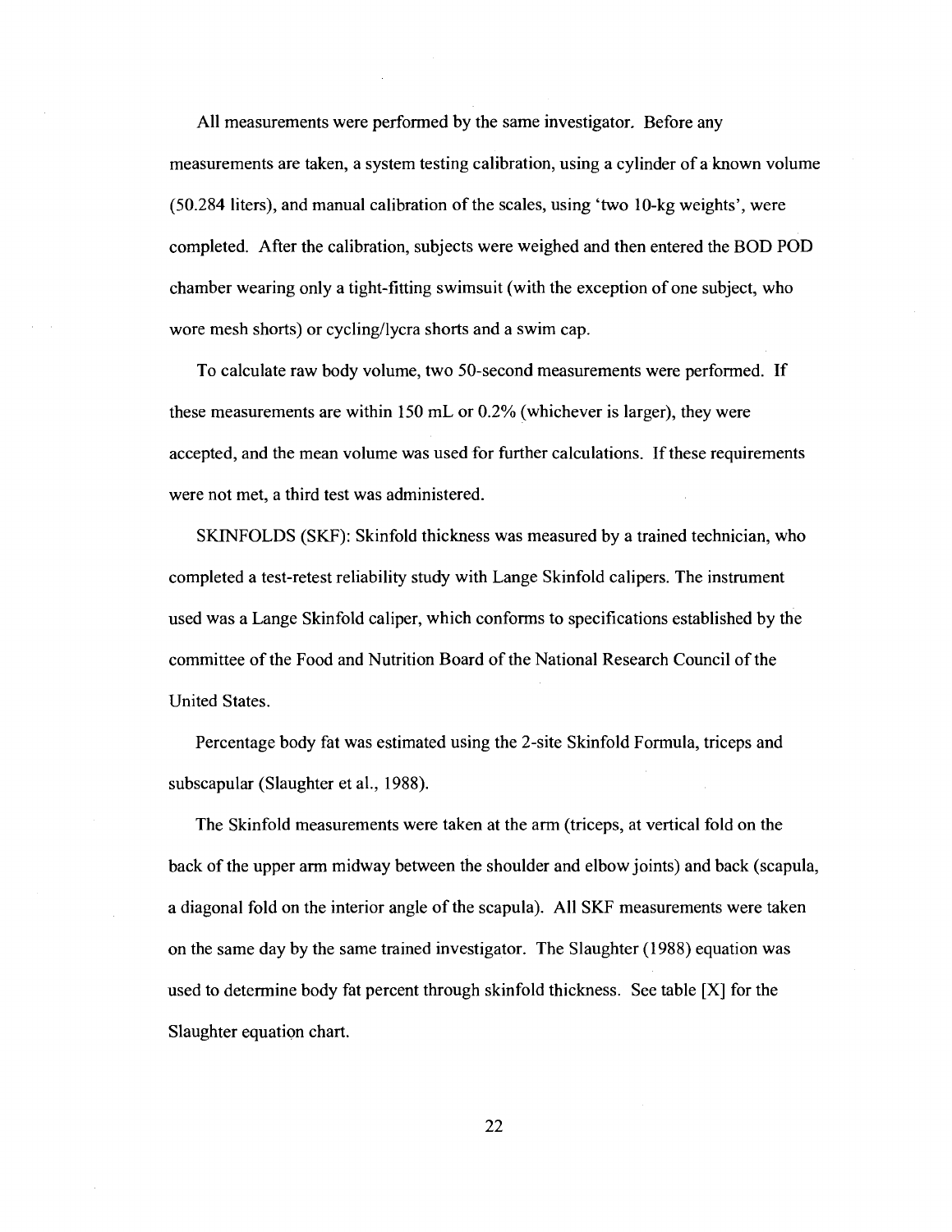Bioelectrical Impedance - BIA: Bioelectrical impedance was measured using a trained technician, using the Tanita Instrument in accordance with the manufacturer's operation instructions. Spencer et al. (2003) had shown that the estimation of % TBF in young men using a stand-on footpad analyzer is closely related to results obtained using the more time-consuming tetrapolar analyzer. Jebb et al. (2000) summarized that the Tanita body fat analyzer is a valid alternative method to other impedance-based prediction techniques for the measurement of body fat. The subjects removed their shoes, socks and any metal jewelry before measurement.

Underwater Weighing – UWW: UWW was measured by the same investigators, using the equipment at the University of Nevada, Las Vegas Exercise Physiology Laboratory. The subjects were in as little clothing as possible (swim trunks or lycra shorts). After being weighed on land, the subject got wet before entering the underwater weighing tank by showering. Most importantly, the hair was fully saturated with water before entering the tank. A weight jacket with sinker weights (sinkers) was weighed under water before being placed on the subject. The subject then had the weight jacket placed on them to help keep the body underwater without effort. The subject used a snorkel to breathe while underwater. When ready, the subject submerged himself entirely under the water. When ready, the subject was instructed to expire some air and hold their breath. After the time of exhalation, the underwater weight was recorded by printing the underwater weight with the attached computer and printer. The subject was then prompted to lift their head out of the water and breathe into the re-breathing bag, with approximately eight inhalations and exhalations into the bag to conclude the test.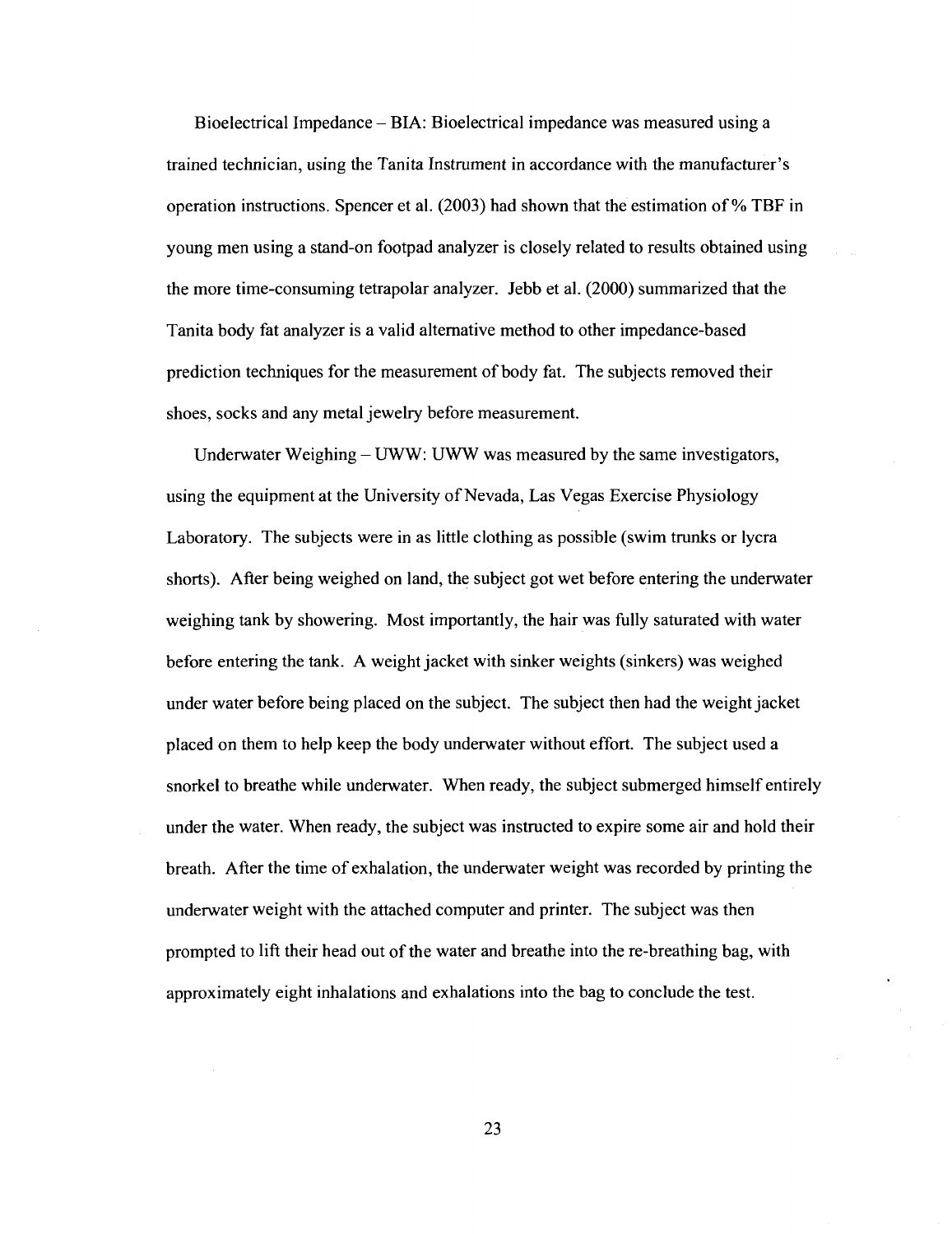#### CHAPTER 4

#### FINDINGS OF THE STUDY

#### Analysis of Data

Mean average of the BOD POD was 21.94 (+/- 7.8%) compared to 21.8 (+/- 7.3%) for UWW. There was no statistically significant difference between the two methods (see table 5).

Mean average of the SKF was 23.2% (+/- 7.7%) compared to 21.8 (+/- 7.3%) for UWW. There was no statistically significant difference between the two methods (see table 6).

Mean average of the BIA was 20.8% (+/- 7.6%) compared to 21.8 (+/- 7.3%) for UWW. There was no statistically significant difference between the two methods (see table 7).

A t-test was used to test whether or not the mean subject differences in the BOD POD were significantly different from UWW, where:  $t (6) = .384$ ;  $p > 0.05$ .

The difference between the BOD POD and UWW was not significant beyond the 5% level.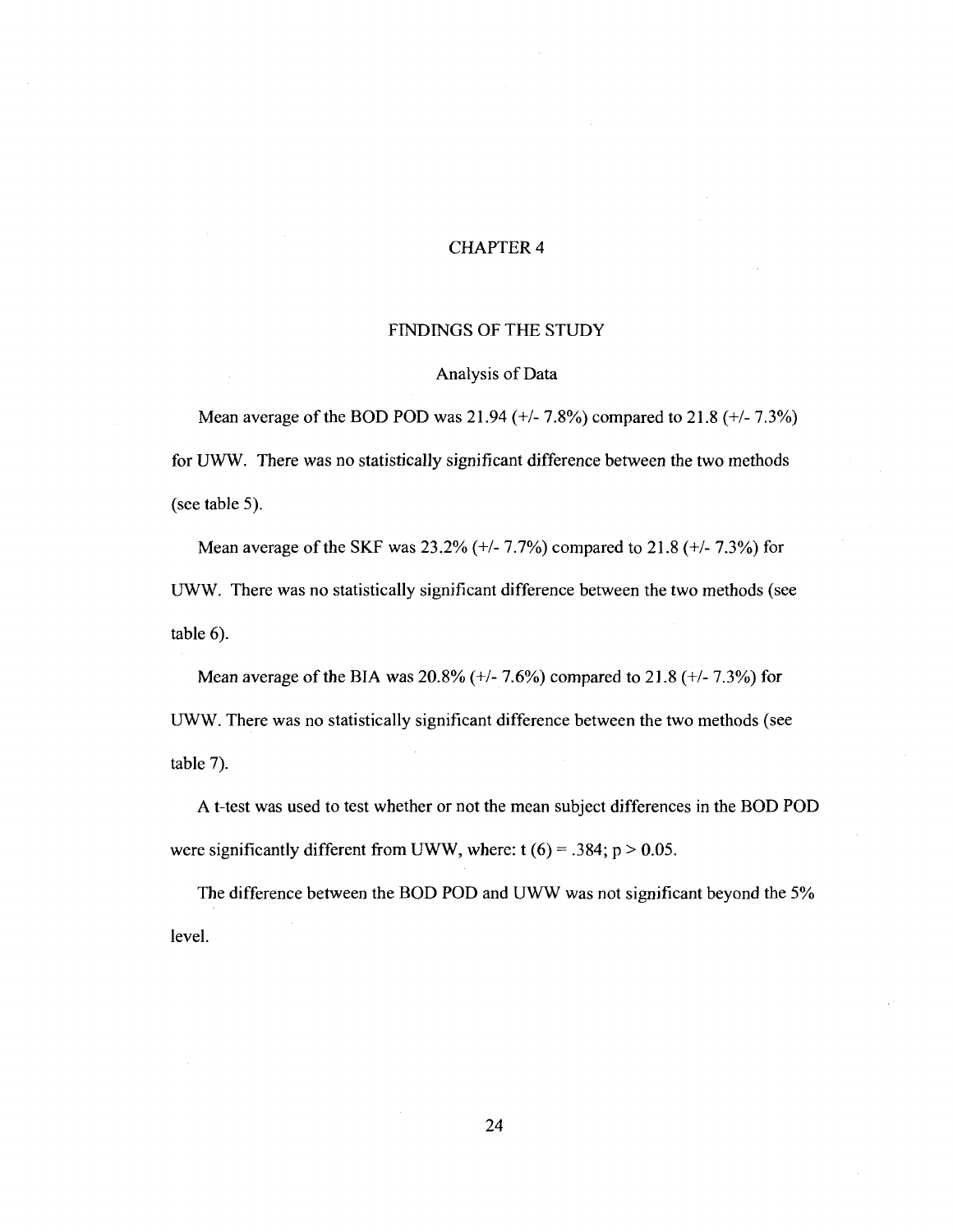#### CHAPTER 5

#### SUMMARY, CONCLUSIONS, AND RECOMMENDATIONS

#### Discussion of Results

The results obtained in this study associate with the results from prior investigation regarding the accuracy of the BOD POD when using UWW as the criterion. As mentioned in Chapter 2, four of the studies mentioned in the 2005 review were analyzed in the 2001 review of air-displacement plethysmography (Fields et al., 2002). Two of the studies yielded significant differences in percent body fat from the BOD POD compared to UWW (Lockner et al, 2000; Fields and Goran, 2000).

Demerath et al. (2002) also observed results where the mean differences between UWW and the BOD POD were not significant in children. Wells et al. (2003) reported a mean bias of less than 0.5% when measuring the degree of accuracy for the BOD POD versus multi-compartment models. The study concluded that accuracy of the BOD POD was high for the whole group (children aged 5-7 yrs of age).

While UWW continues to remain the "gold standard" for measuring body composition, the BOD POD is rapidly becoming an effective technique for determining body composition and is less intimidating than UWW, where it does not require the subject to be submerged underwater.

The difference of 0.13%BF in this pilot study associates with the other studies done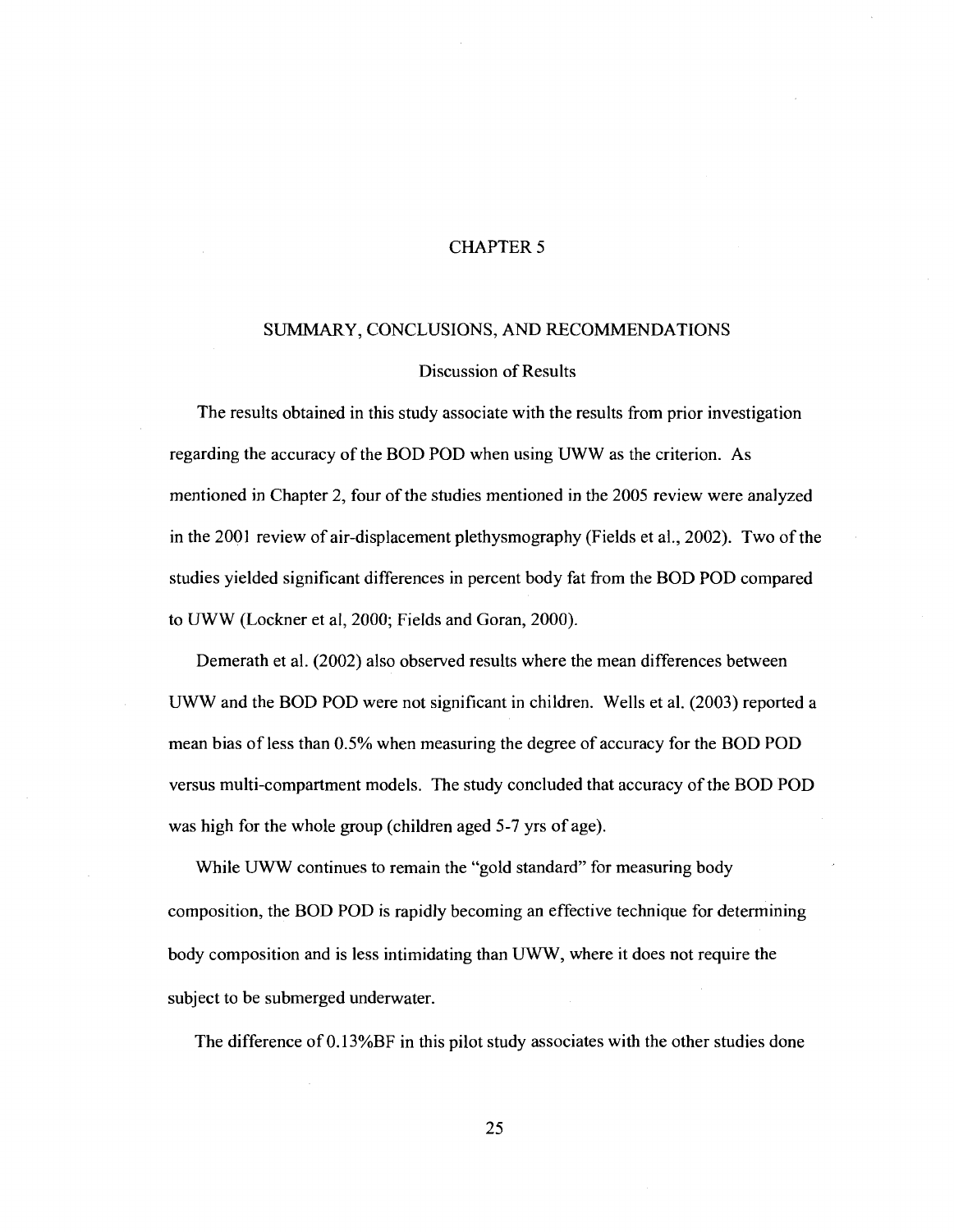on children (Nunez et al., 1999; Dewit et al., 2000; Fields and Goran, 2000; Lockner et al., 2000; Wells et al., 2000). See Table 8 for the results of the other studies regarding children and the BOD POD.

As mentioned in Chapter 2, a review by Fields et al (2003) revealed that two previous studies observed a significant difference between the BOD POD and UWW, while the other three studies reported no significant difference.

The findings in this study also found a slight overestimation of %BF, but not significantly so, which agrees with Nunez et al., Dewit et al. (2000) and Wells et al. (2000).

BMI appeared to overestimate body fat in the leaner subjects and underestimated body fat in the subjects who appeared to have less muscle mass than the norm. This was consistent with the CDC ([CDC.gov\)](http://CDC.gov) reporting similar findings.

This is an important finding since the BOD POD is a less invasive method for measuring body composition in children and may be used for a larger percentage of the youth population when compared to UWW. Also, there was a strong relationship between SKF and UWW as well as BIA and UWW. Further investigation may improve the accuracy of the BOD POD for assessing body composition in children and provide an alternative to UWW. Regarding BIA and UWW, a larger population study may have produced different results. The same logic can be applied to SKF and UWW as well as the BOD POD and UWW.

#### Conclusions and Recommendations for Further Study

Future research should be applied to determining the accuracy of the BOD POD in children when compared to UWW. The results have been inconclusive in terms of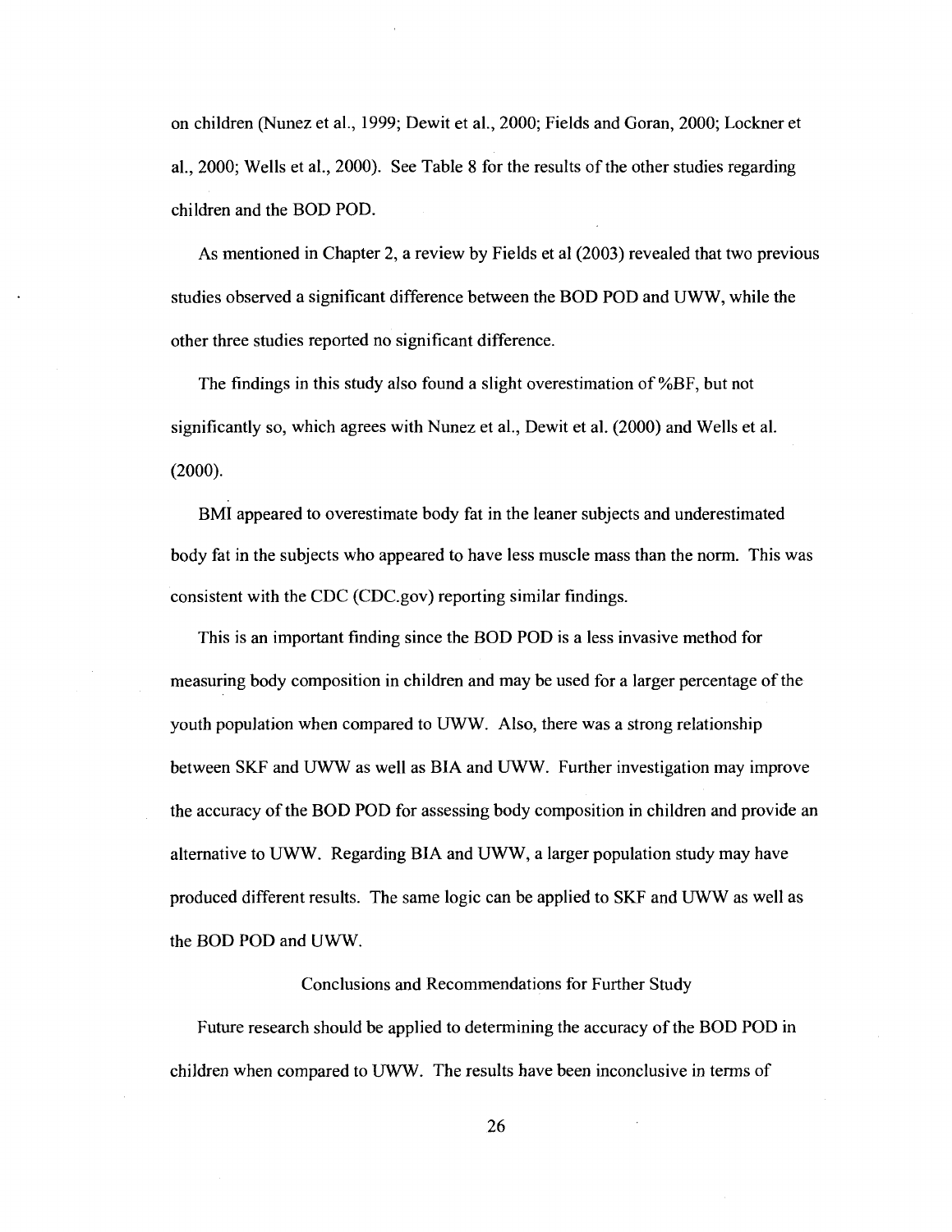statistical significance and a large population study on children is recommended to help determine the accuracy of the BOD POD.

 $\hat{\mathcal{A}}$ 

 $\sim 10$ 

 $\bar{z}$ 

 $\frac{1}{2} \frac{1}{2}$ 

 $\sim$ 

÷.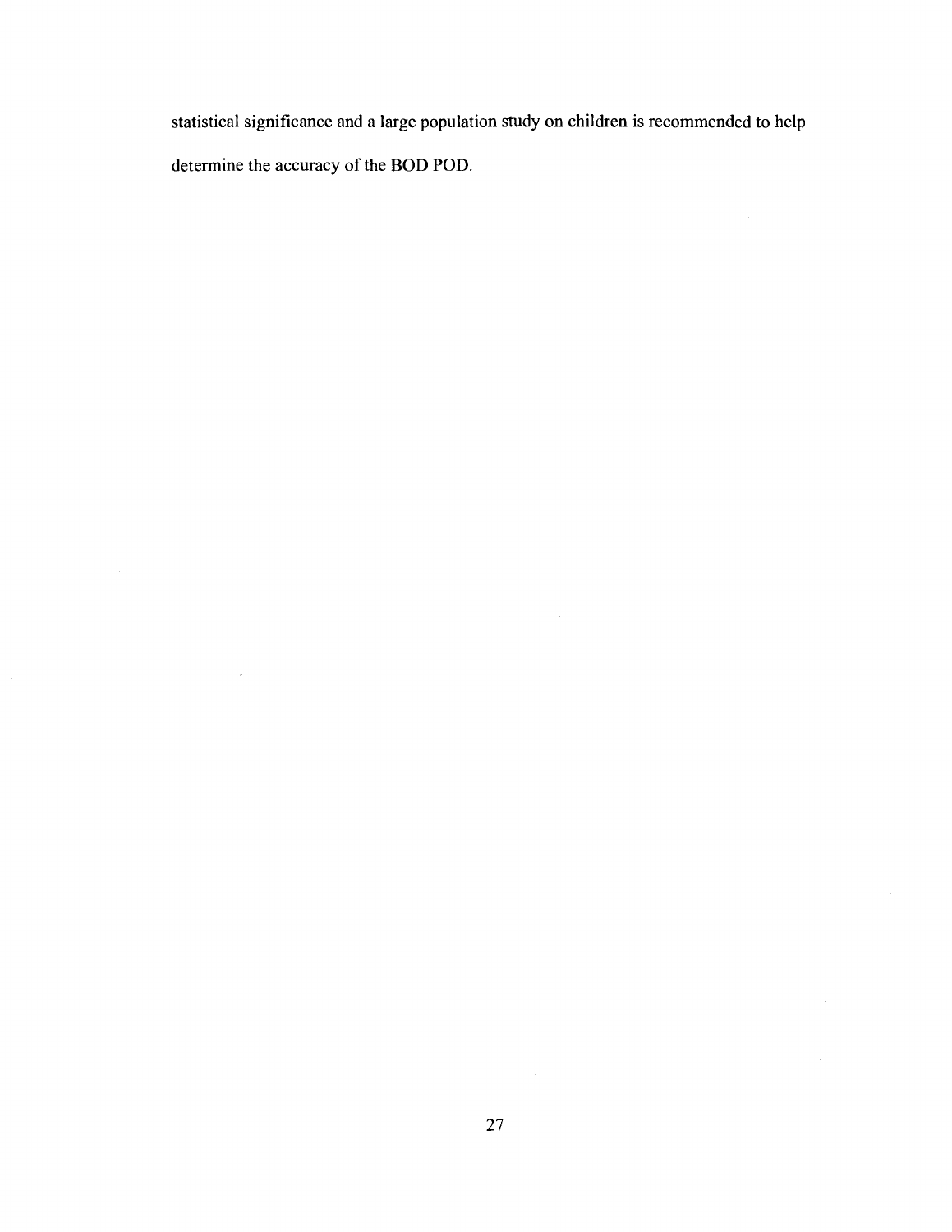## APPENDIX

## Table 1: BMI Table For Children

 $\ddot{\phantom{a}}$ 

| Weight status category | Percentile range                             |
|------------------------|----------------------------------------------|
| Underweight            | Less than the 5th percentile                 |
| Healthy weight         | 5th percentile up to the 85th percentile     |
| At risk of overweight  | 85th to less than the 95th percentile        |
| Overweight             | Equal to or greater than the 95th percentile |

Table 2: Trend Towards Underestimation %BF in Men and

Overestimation %BF in Women.

|                             |    |                       | %BF          |            |        |
|-----------------------------|----|-----------------------|--------------|------------|--------|
| Reference                   | N  | Char                  | <b>ADP</b>   | <b>UWW</b> | % Diff |
| Vescovi et al.,<br>2002     | 80 | F                     | 21.2         | 19.4       | 8.5    |
| Vescovi et al.,<br>2002     | 39 | $F-L$                 | $\cdot$ 17.1 | 14.3       | 16.4   |
| Levenhagen et.<br>Al., 1999 | 10 | $M-L$                 | 15.7         | 18.6       | 15.6   |
| Collins et al.,<br>1999     | 69 | $M-L$                 | 15.1         | 17         | 11.2   |
| Stafford et al.,<br>1998    | 40 | $M-L$                 | 9.9          | 14         | 29.3   |
| Collins et al.,<br>1998     | 50 | $M-L$                 | 15           | 18         | 16.7   |
| Vescovi et al.,<br>2001     | 32 | $M-L$ , $F-L$         | 16.4         | 14.1       | 14     |
| Vescovi et al.,<br>2001     | 29 | M-OW, F-<br><b>OW</b> | 29.9         | 30.8       | 2.9    |
| Levenhagen et<br>al., 1999  | 10 | F-OW                  | 31.2         | 29.2       | 6.4    |
| Yee and Kern,<br>1998       | 28 | F-OW                  | 37.7         | 37.5       | 0.5    |
| Yee and Kern,<br>1998       | 30 | M-OW                  | 27.1         | 26.5       | 2.2    |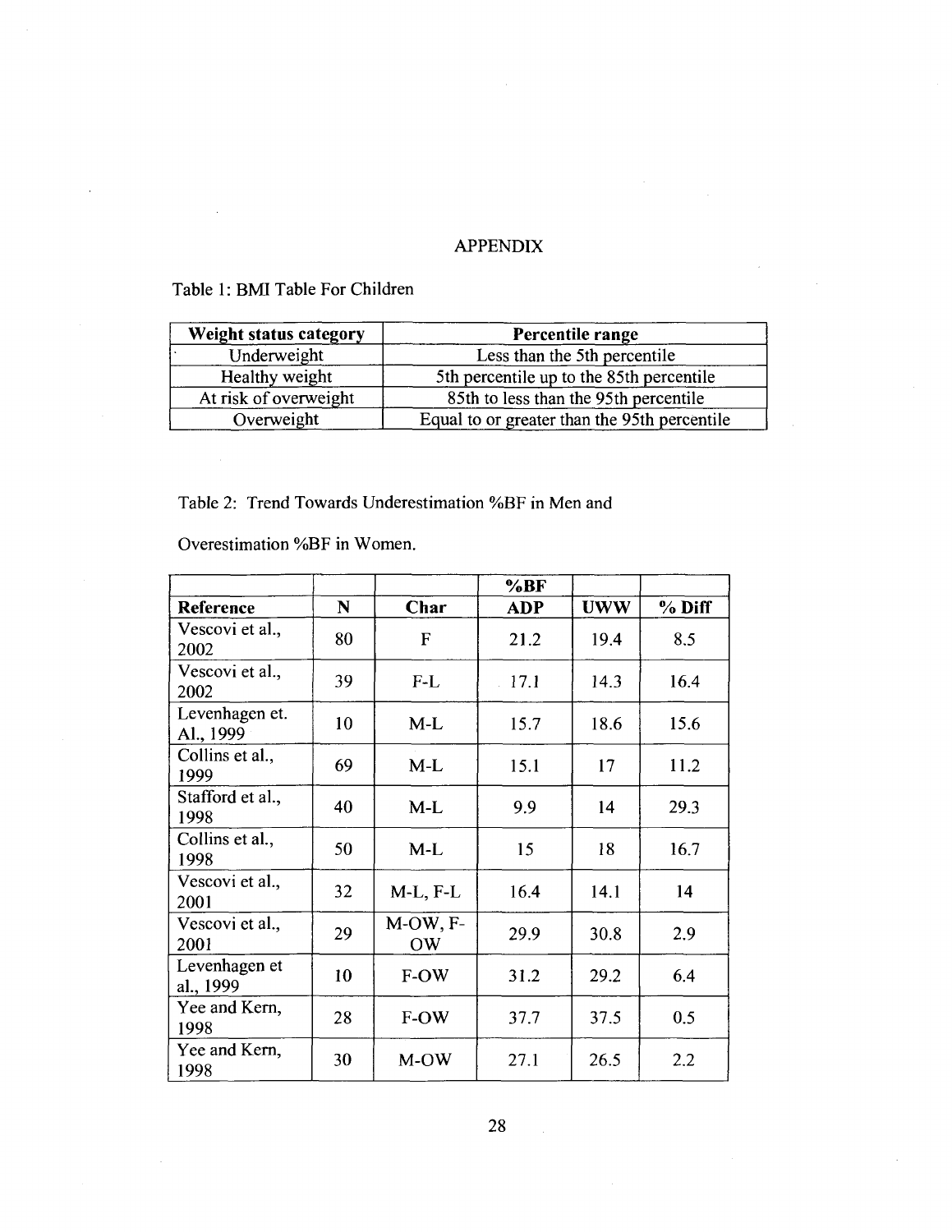| McCrory et al., | 68 | $M-AVE, F-$ |       |      |     |
|-----------------|----|-------------|-------|------|-----|
| 1995            |    | А           | ے ۔ ب | 23.4 | ∪.Ծ |

## Table 3: Subject Results: %BF

 $\overline{\phantom{a}}$ 

 $\ddot{\phantom{a}}$ 

|                | <b>BODPOD</b> | <b>UWW</b> | <b>SKF</b> | <b>BIA</b> | <b>BMI</b> | WtHr |
|----------------|---------------|------------|------------|------------|------------|------|
|                | 8.30%         | 9.10%      | 10.90%     | 9.00%      | 19.5       | 0.8  |
| $\overline{2}$ | 19.30%        | 20.70%     | 23.60%     | 23.50%     | 20.9       | 0.8  |
| 3              | 34.80%        | 34.50%     | 36.80%     | 34.00%     | 29.4       | 0.9  |
| 4              | 22.70%        | 21.80%     | 19.80%     | 22.00%     | 24         | 0.8  |
| 5              | 23.60%        | 22.70%     | 25.70%     | 20.50%     | 24.4       | 0.8  |
| 6              | 22.30%        | 21.70%     | 23.50%     | 20.50%     | 20.2       | 0.8  |
| 7              | 22.60%        | 22.20%     | 22.10%     | 16.00%     | 22.1       | 0.9  |
|                |               |            |            |            |            |      |
| Averages       | 21.90%        | 21.80%     | 23.20%     | 20.80%     | 22.9       | 0.8  |

## Table 4: Subject Data

|          | <b>AGE</b> | $BMI-%$ | <b>BMI</b> | HT(m) | WT(kg) | <b>WHr</b> |
|----------|------------|---------|------------|-------|--------|------------|
|          | 14.3       | 45      | 19.5       | 1.715 | 57.4   | 0.84       |
| 2        | 13.8       | 68      | 20.9       | 1.632 | 55.6   | 0.78       |
| 3        | 13.3       | 97      | 29.4       | 1.676 | 82.6   | 0.91       |
| 4        | 14.6       | 87      | 24         | 1.676 | 67.6   | 0.79       |
|          | 12.7       | 93      | 24.4       | 1.651 | 66.5   | 0.81       |
| 6        | 12.7       | 70      | 20.2       | 1.537 | 47.6   | 0.78       |
| 7        | 14.7       | 74      | 22.1       | 1.765 | 68.9   | 0.86       |
|          |            |         |            |       |        |            |
| Averages | 13.7       |         | 22.9       | 1.665 | 63.7   | 0.82       |

| $WHr =$     | Waist to hip ratio     |
|-------------|------------------------|
| $BM =$      | <b>Body Mass Index</b> |
| $HT(m) =$   | Height in meters       |
| $WT (kg) =$ | Weight in kg           |

## Table 5: BOD POD vs. UWW Statistics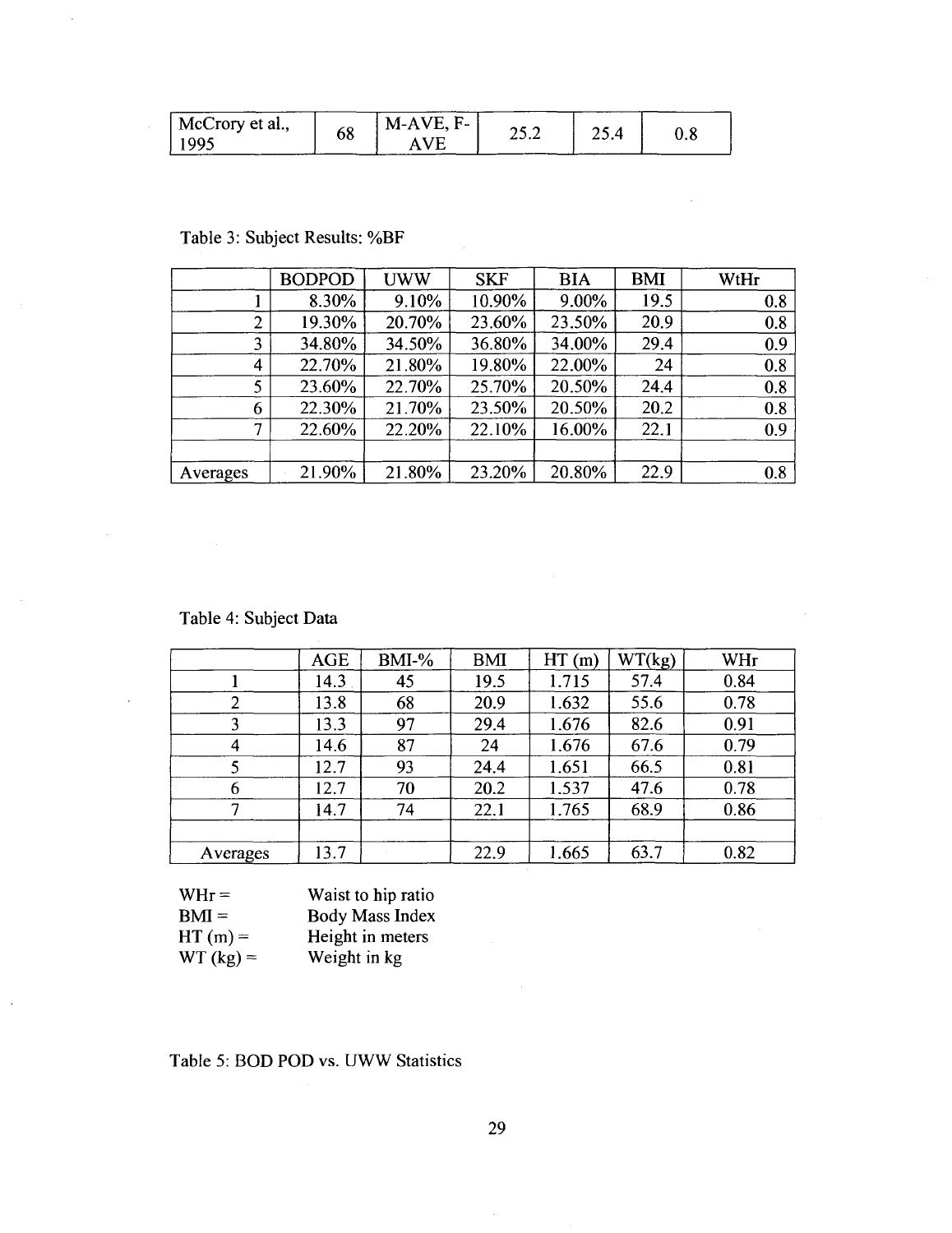#### **T-Test**

[CataSeil] /UserB/robertkaplan/Documents/UKIV THESIS.sav

**Paired Samples Statistics** 

|        |     | Mean    | N | Std.<br>Deviation | Std. Error<br>Mean |
|--------|-----|---------|---|-------------------|--------------------|
| Pair 1 | ADP | 21.9429 |   | 7.77064           | 2.93703            |
|        | UWV | 1.8143  |   | 7.35718           | 2.78075            |

| <b>Paired Samples Correlations</b> |           |  |             |  |  |
|------------------------------------|-----------|--|-------------|--|--|
|                                    |           |  | Correlation |  |  |
|                                    | ADP & UWW |  |             |  |  |

|    |                           |           |       |                   |                    | <b>Paired Samples Test</b>                   |        |      |      |                     |
|----|---------------------------|-----------|-------|-------------------|--------------------|----------------------------------------------|--------|------|------|---------------------|
|    | <b>Paired Differences</b> |           |       |                   |                    |                                              |        |      |      |                     |
| ۰ò |                           |           |       |                   |                    | 95% Confidence Interval of<br>the Difference |        |      |      |                     |
|    |                           |           | Mean  | Std.<br>Deviation | Std. Error<br>Mean | Lower                                        | Upper  |      | ∗ df | Sig. (2-<br>tailed) |
|    | Pair 1                    | ADP - UWW | 12857 | .88641            | .33503             | $-69122$                                     | .94836 | .384 |      | 714                 |

#### Table 6: SKF vs. UWW Statistics

#### **4- T-Tcst**

[DataSet1] /Users/robert%aplan/Documents/UNEV\_THESES.sav

| <b>Paired Samples Statistics</b> |            |         |  |                   |                    |  |  |
|----------------------------------|------------|---------|--|-------------------|--------------------|--|--|
|                                  |            | Mean    |  | Std.<br>Deviation | Std. Error<br>Mean |  |  |
| Pair 1                           | <b>SKF</b> | 23.2000 |  | 7.69762           | 2.90943            |  |  |
|                                  | <b>LWW</b> | 21.8143 |  | 7.35718           | 2.78075            |  |  |

| <b>Paired Samples Correlations</b> |  |             |  |  |  |
|------------------------------------|--|-------------|--|--|--|
|                                    |  | Correlation |  |  |  |
| SKF & UWW<br>Pair                  |  |             |  |  |  |

#### **Paired Samples Test**

|                    | Parred Differences |                    |                    |                                              |        |       |  |                         |
|--------------------|--------------------|--------------------|--------------------|----------------------------------------------|--------|-------|--|-------------------------|
|                    |                    |                    |                    | 95% Confidence Interval of<br>the Difference |        |       |  |                         |
|                    | Mean               | Std.<br>Deviation. | Std. Error<br>Mean | Lower                                        | Upper  |       |  | $S_1g.$ (2 -<br>tailed) |
| Pair.<br>SKF - UWW | 38571              | .81423             | 68571              | $-.29217$                                    | .06360 | 2.021 |  | .090                    |

Table 7: BIA vs. UWW Statistics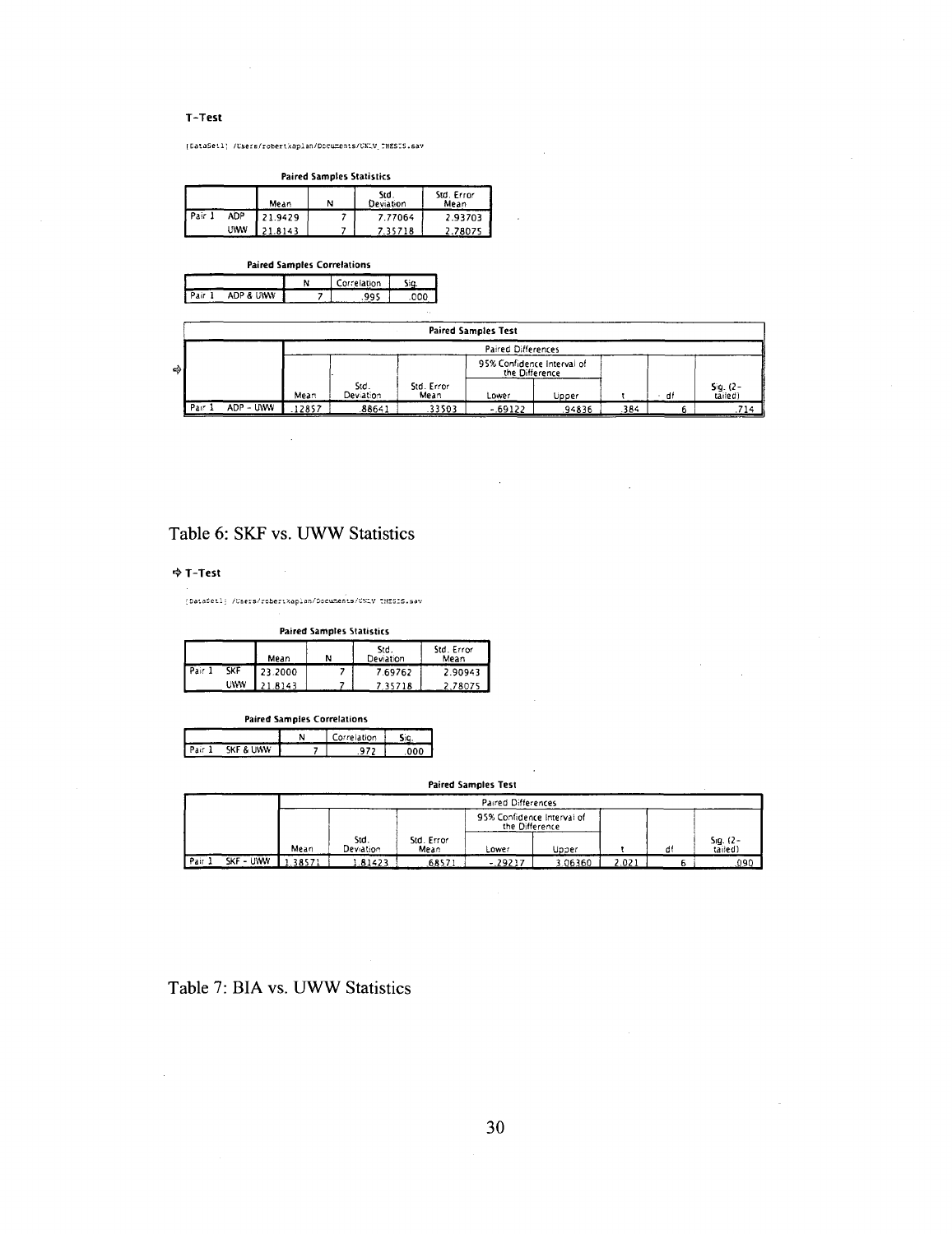#### **4 T-Test**

 $\bar{z}$ 

I Da-.aSe'.i; /users/reber:.;opiari/v3cujEenLE/W£.v THESIS.sav

**Paired Samples Statistics** 

|        |            | Mean    | N | Std.<br><b>Deviation</b> | Std. Error<br>Mean |
|--------|------------|---------|---|--------------------------|--------------------|
| Pair 1 | BΙA        | 20.7857 |   | 7.58758                  | 2.86784            |
|        | <b>UWW</b> | 21.8143 |   | 7.35718                  | 2.78075            |

| <b>Paired Samples Correlations</b> |                      |   |             |  |  |  |  |
|------------------------------------|----------------------|---|-------------|--|--|--|--|
|                                    |                      | ٨ | Correlation |  |  |  |  |
|                                    | <b>BIA &amp; UWW</b> |   |             |  |  |  |  |

#### **Paired Samples Test**

 $\mathcal{L}_{\mathcal{A}}$ 

|       |                  | <b>Paired Differences</b> |                   |                    |                                              |         |         |   |                      |
|-------|------------------|---------------------------|-------------------|--------------------|----------------------------------------------|---------|---------|---|----------------------|
|       |                  |                           |                   |                    | 95% Confidence Interval of<br>the Difference |         |         |   |                      |
|       |                  | Mean                      | Std.<br>Deviation | Std. Error<br>Mean | Lower                                        | Uoper   |         | đ | $Sq.$ (2-<br>talled) |
| Pair. | <b>BIA - UWW</b> | .02857                    | ۔ 75240           | .04031             | $-3.57412$                                   | 1.51698 | $-.989$ |   | .361                 |

Table 8: Summary Of Studies That Compared Percentage Body Fat Measurements made with the BOD POD (ADP) or Underwater Weighing (UWW)

| Reference                 | N  | <b>Sex</b> | Age       | <b>BMI</b> | <b>ADP - UWW</b><br>%BF |
|---------------------------|----|------------|-----------|------------|-------------------------|
| Nunez et al., 1999        | 48 | M.F        | $19$ -Jun | $21 +/- 4$ | 1.2                     |
| Dewit et al., 2000        | 22 | M.F        | $13$ -Aug | $17 + 2$   | $0.8 +/- 5.4$           |
| Fields and Goran,<br>2000 | 25 | M.F        | $14-Sep$  | $13 - 35$  | $2.6 + -3.4$            |
| Lockner et al., 2000      | 54 | M.F        | $18-Oct$  | <b>NR</b>  | $-2.9$                  |
| Wells et al., 2000        | 10 | <b>NR</b>  | $14$ -Jul | $17 +/- 2$ | $0.6 + -0.7$            |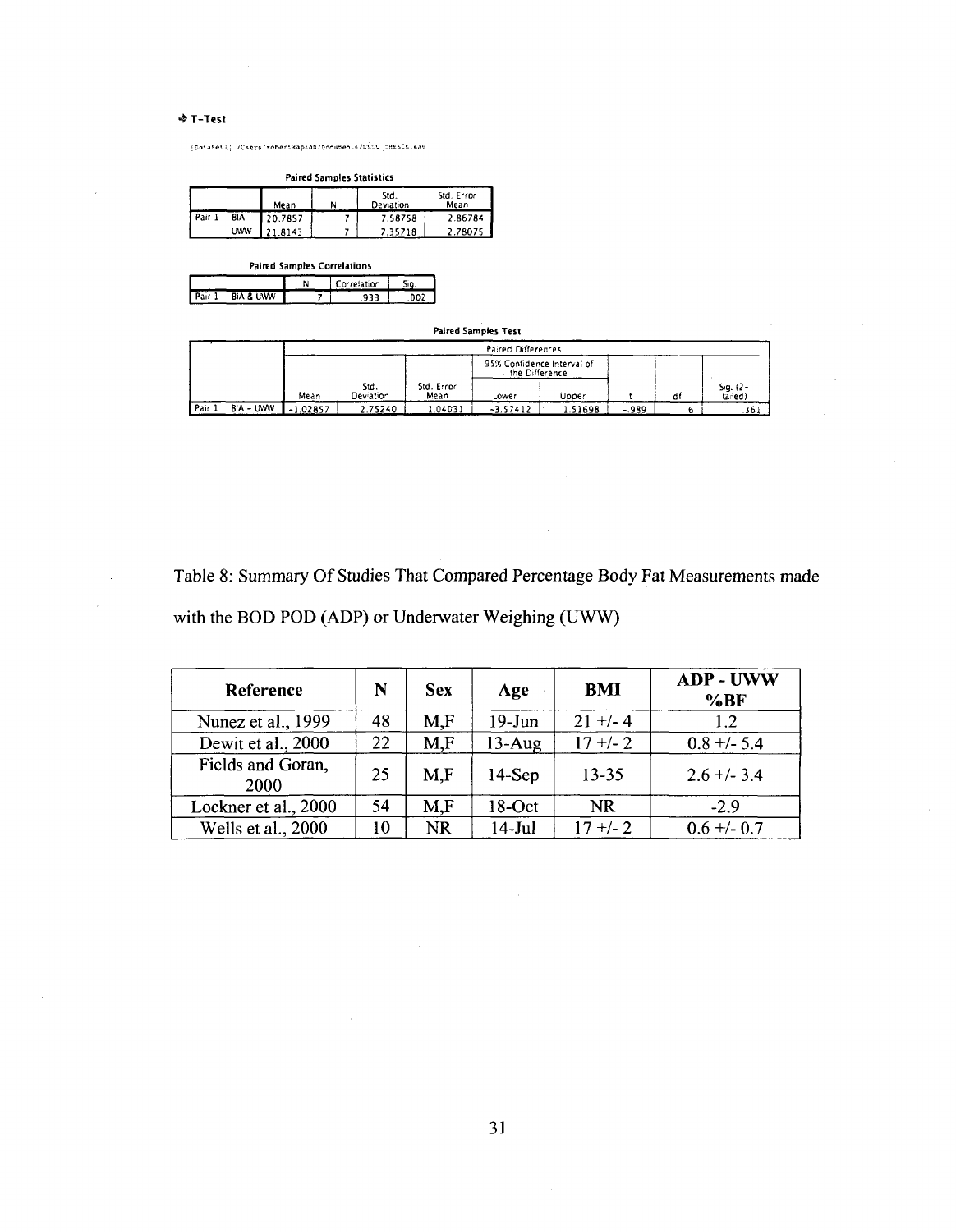#### BIBLIOGRAPHY

*Aim for a healthy weight: Assess your risk.* National Heart, Lung and Blood Institute. Sep.2004 <http://www.nhlbi.nih.gov/health/public/heart/obesity/lose\_wt/risk.htm#limitations>.

- Ball, S. D., Altena, T. S. (2004). Comparison of the Bod Pod and dual energy x-ray absorptiometry in men. *Physiological Measurement, 25,* 671-678.
- Ball, S. D. (2005). Interdevice variability in percent fat estimates using the BOD POD. *European Journal of Clinical Nutrition, 59,* 996-1001.
- Ballard, T. B., Fafara, L., Vukovich, M. D. (2004). Comparison of Bod Pod and DXA in female collegiate athletes. *Medicine and Science in Sports and Exercise, 36,* 731-735.
- Biaggi, R. R., Vollman, M. W., Nies, M. A., Brener, C. E., Flakoll, P. J., Levenhagen, D., et al. (1999). Comparison of air-displacement plethysmography with hydrostatic weighing and bioelectrical impedance analysis for the assessment of body composition in healthy adults. *American Journal of Clinical Nutrition, 69,* 898-903.
- Blake, G. M., McKeeney, D. B., Chhaya, S. C, Ryan, P. J., Fogelman, I. (1992). Dual energy x-ray absorptiometry: the effects of beam hardening on bone density measurements. *Medical Physics, 19,* 459-465.
- Bland, J. M., Altman, D. G. (1996). Statistical methods for assessing agreement between two methods of clinical measurement. *Lancet, 1,* 307-310.
- *BOD POD.* Life Measurement, Inc. Sep. 2004 < [http://www.bodpod.com/b\\_how.php>](http://www.bodpod.com/b_how.php).

British Columbia: Ministry of Health Services. *Radiation Protection Branch. A study on the radiological safety of dual energy x-ray absorptiometry bone mineral densitometry equipment.* Sep. 2004 [<http://www.bccdc.org/download.php?item=9&PHPSESSID=d61131 a753db 1 ae4f72](http://www.bccdc.org/download.php?item=9&PHPSESSID=d61131%20a753db%201%20ae4f72?0a0246a54c799%20July%2023,%202001.) [0a0246a54c799 July 23, 2001.>](http://www.bccdc.org/download.php?item=9&PHPSESSID=d61131%20a753db%201%20ae4f72?0a0246a54c799%20July%2023,%202001.).

Collins, A. L., McCarthy, H. D. (2003). Evaluation of factors determining the precision of body composition measurements by air displacement plethysmography. *European Journal of Clinical Nutrition, 57, 110-116.* 

Collins, A. L., Saunders, S., McCarthy, H. D., Williams, J. E., Fuller, N. J. (2004).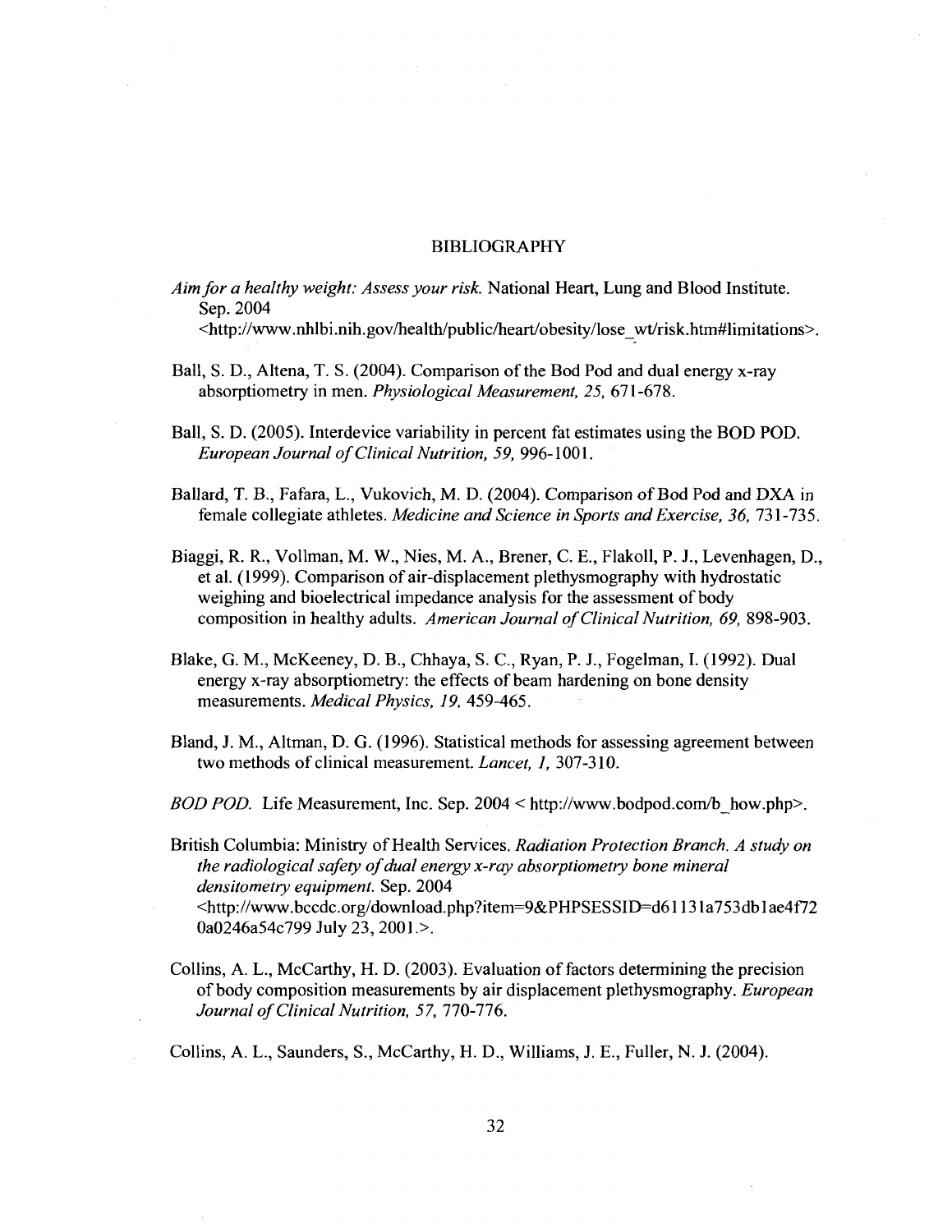Within- and between-laboratory precision in the measurement of body volume using air displacement plethysmography and its effect on body composition assessment. *InternationalJournal of Obesity, 28,* 80-90.

- Demerath, E. W., Guo, S. S., Chumlea, W. C, Towne, B., Roche, A. F., Siervogel, R. M. (2002). Comparison of percent body fat estimates using air displacement plethysmography and hydrodensitometry in adults and children. *International Journal of Obesity, 26,* 389-397.
- Deurenberg, P. Westerterp, K. R., Velthuis-Te Wierik, E. J. M. (1994). Betweenlaboratory comparison of densitometry and bio-electrical impedance measurements. *British Journal of Nutrition, 71,* 309-316.
- Dewit, O., Fuller, N. J., Fewtrell, M. S., Elia, M., Wells, J. C. K. (2000). Whole body airdisplacement plethysmography compared with hydrodensitometry for body composition analysis. *Archives of Disease in Childhood, 82,* 159-164.
- Dioum, A., Gartner, A., Maire, B., Delpeuch, F., Wade, S. (2005). Body composition predicted from skinfolds in African women: a cross-validation study using airdisplacement plethysmography and a black-specific equation. *British Journal of Nutrition, 93,* 973-979.
- Dixon, C. B., Deitrick, R. W., Pierce, J. R., Cutrufello, P. T., Drapeau, L. L. (2005). Evaluation of the BOD POD and leg-to-leg bioelectrical impedance analysis for estimating percent body fat in national collegiate athletic association division III wrestlers. *The Journal of Strength and Conditioning Research, 19,* 85-91.
- DuBois, D., DuBois, E. F. (1916). A formula to estimate the approximate surface area if height and weight be known. *Archives of Internal Medicine, 17,* 863-871.
- Durnin, J. V. G. A., Taylor, A. (1960). Replicability of measurements of density of the human body as determined by underwater weighing. *Journal of Applied Physiology, 15,* 142-144.
- Eisenkolbl, J., Kartasurya, M., Widhalm, K. (2001). Underestimation of percentage fat mass measured by bioelectrical impedance analysis compared to dual energy X-ray absorptiometry method in obese children. *European Journal of Clinical Nutrition, 55,*  423-429.
- Elberg, J., McDuffie, J. R., Sebring, N. G., Salaita, C, Keil, M., Robotham, D., et al. (2004). Comparison of methods to assess change in children's body composition. *The American Journal of Clinical Nutrition, 280,* 64-69.
- Field, A., Cook, N. R., Gillman, M. W. (2005). Weight status in childhood as a predictor of becoming overweight or hypertensive in early adulthood. *Obesity Research, 13,*  163-169.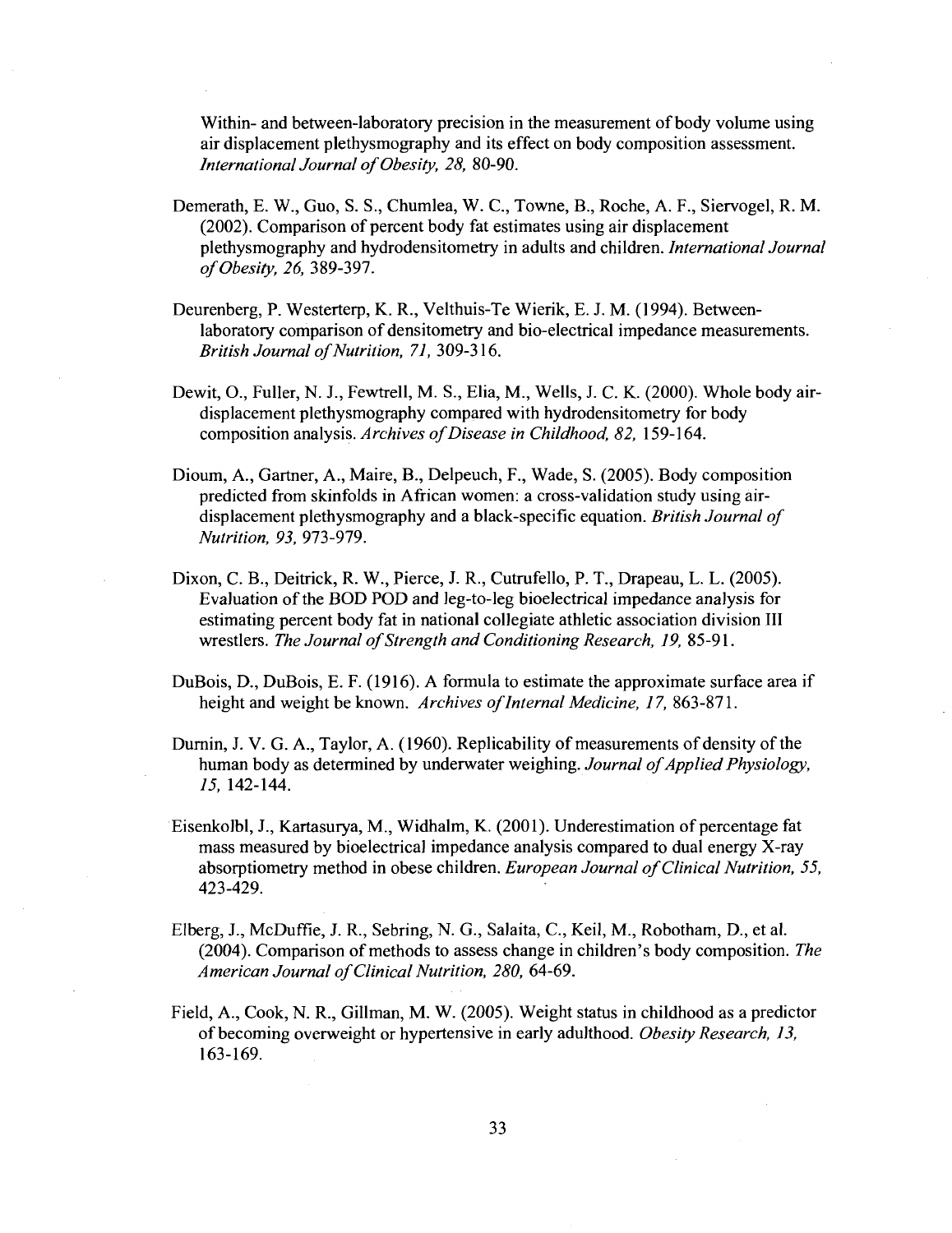- Fields, D. A., Goran, M. I. (2000). Body composition techniques and the fourcompartment model in children. *Journal of Applied Physiology, 89,* 613-620.
- Fields, D. A., Wilson, G. D., Gladden, L. B., Hunter, G. R., Pascoe, D. D., Goran, M. I. (2001). Comparison of the BOD POD with the four-compartment model in adult females. *Medicine and Science in Sports and Exercise, 33,* 1605-1610.
- Fields, D. A., Goran, M. I., McCrory, M. A. (2002). Body-composition assessment via air-displacement plethysmography in adults and children: a review. *The American Journal of Clinical Nutrition, 75,* 453-67.
- Fields, D. A., Higgins, P. B., Hunter, G. R. (2004). Assessment of body composition by air-displacement plethysmography: influence of body temperature and moisture. *Dynamic Medicine, 3,* 3.
- Finkelstein, E. A., Fiebelkorn, I. C., Wang, G. (2004). State-Level Estimates of Annual Medical Expenditures Attributable to Obesity. *Obesity Research, 12,* 18.
- Frisard, M. I., Greenway, F. L., Delany, J. P. (2005). Comparison of methods to assess body composition changes during a period of weight loss. *Obesity Research, 13,* 845- 854.
- Going, S. B., Massett, M. P., Hall, M. C, Bare, L. A., Root, P. A., Williams, D. P., et al. (1993). Detections of small changes in body composition by dual-energy X-ray absorptiometry. *The American Journal of Clinical Nutrition, 57,* 845-850.
- Going, S. B. Densitometry. In: Roche, A. F., Heymsfield, S. B., Lohman, T. G. (1996). *Human body composition.* Human Kinetics Publishers.
- Goran, M. I., Driscoll, P., Johnson, R., Nagy, T. R., Hunter, G. (1996). Cross-calibration of body-composition techniques against dual-energy X-ray absorptiometry in young children. *The American Journal of Clinical Nutriton, 63,* 299-305.
- Gundlach, B. L., Visscher, G. J. W. (1986). The plethysmometric measurement of total body volume. *Human Biology, 58,* 783-799.
- Gutin, B., Litaker, M., Islam, S., Manos, T., Smith, C, Treiber, F. (1996). Body composition measurement in 9-11-y-old children by dual-energy x-ray absorptiometry, skinfold-thickness measurements, and bioimpedance analysis. *The American Journal of Clinical Nutrition, 63,* 287-292
- Higgins, P. B., Fields, D. A., Hunter, G. R., Gower, B. A. (2001). Effect of scalp and facial hair on air displacement plethysmography estimates of percentage of body fat. *Obesity Research, 9,* 326-330.

Horber, F. F., Thomi, F., Casez, J. P., Fonteille, J., Jaeger, P. (1992). Impact of hydration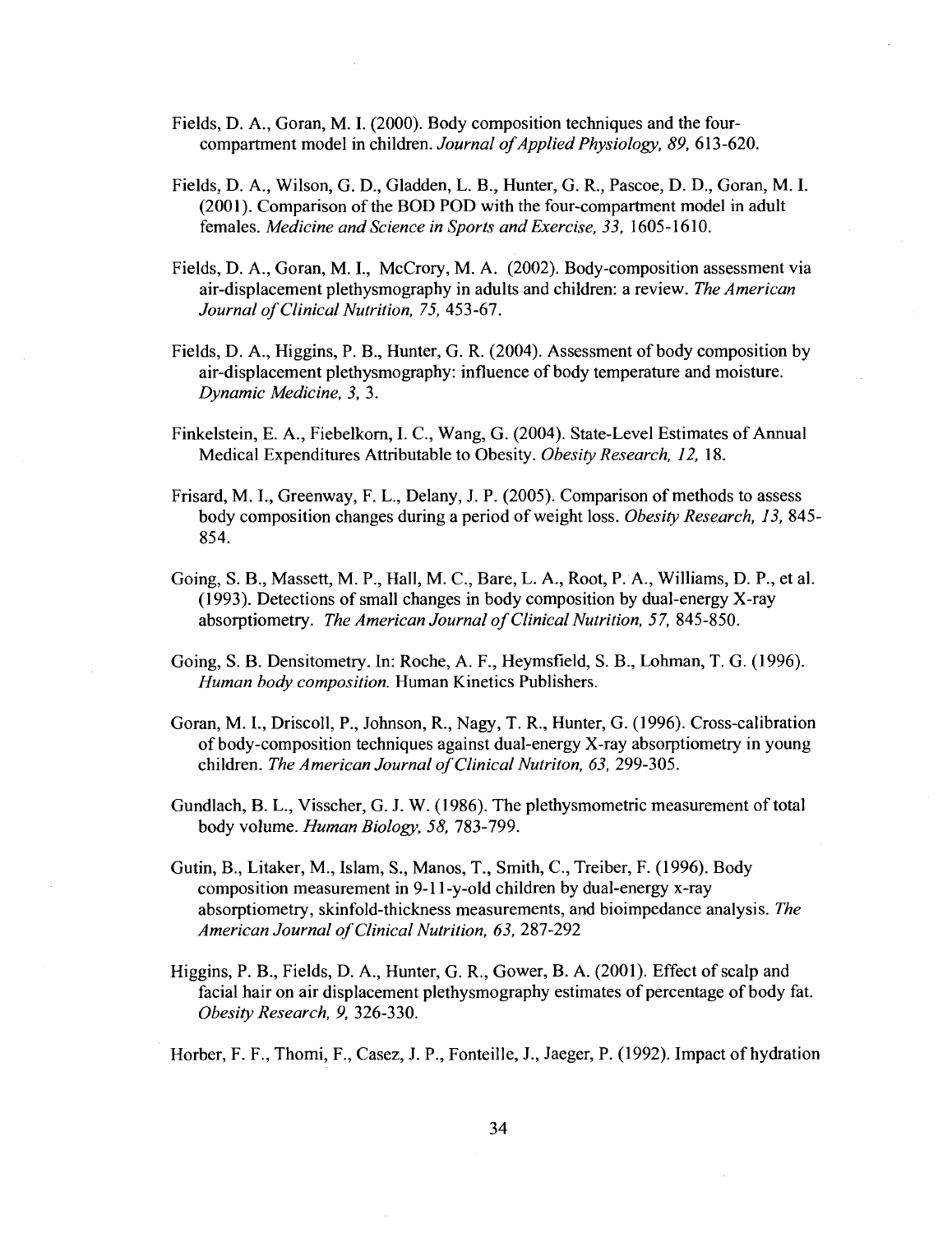status on body composition as measured by dual energy x-ray absorptiometry in normal volunteers and patients on haemodialysis. *British Journal of Radiology, 65,*  895-900.

- Iwaoka, H., Yokoyama, T., Nakayama, T., Matsumura, Y., Yoshitake, Y., Fuchi, T., et al. (1998). Determination of percent body fat by the newly developed sulfur hexafluoride dilution method and air displacement plethysmography. *Journal of Nutritional Science and Vitaminology, 44,* 561-568.
- Jebb, S. A., Goldberg, G. R., Jennings, G., Elia, M. (1995). Dual-energy X-ray absorptiometry measurements of body composition: effects of depth and tissue thickness, including comparisons with direct analysis. *Clinical Science, 88,* 319-324.
- Koda, M., Tsuzuku, S., Ando, F., Niino, N., Shimokata, H. (2000). Body composition by air displacement plethysmography in middle-aged and elderly Japanese: comparison with dual-energy X-ray absorptiometry. *Annals of the New York Academy of Sciences, 904,* 484-488.
- Kraemer, W. J., Torine, J. C, Silvestre, R., French, D. N., Ratamess, N. A., Spiering, B. A., et al. (2005). Body size and composition of National Football League players. *Journal of Strength and Conditioning Research, 19,* 485-489.
- Laskey, M. A., Phil, D. (1996). Dual-Energy X-Ray Absorptiometry and Body Composition. *Nutrition, 12,* 45-51.
- Lohman, T. G. (1986). *Applicability of body composition techniques and constants for children and youths.* Exercise and Sport Sciences Reviews. New York: Macmillan.
- Lohman, T. G., Roche, A. F., Martorell, R. (1988). *Anthropometric Standardization Reference Manual.* Human Kinetics.
- Maddalozzo, G. F., Cardinal, B. J., Snow, C. M. (2002). Concurrent validity of the BOD POD and dual energy x-ray absorptiometry techniques for assessing body composition in young women. *Journal of the American Dietetic Association, 102,*  1677-1679.
- Mazess, R. B., Hanson, J. A., Payne, R., Nord, R., Wilson, M. (2000). Axial and totalbody bone densitometry using a narrow-angle fan-beam. *Osteoporosis International, 11,* 158-166.
- Mendez, J., Lukaski, H. C. (1981). Variability of body density in ambulatory subjects measured at different days. *The American Journal of Clinical Nutrition, 34,* 78-81.
- Millard-Stafford, L., Collins, M. A., Rosskope, L. B., Snow, T. K., Webb, S. A. (1998). Air displacement plethysmography compared to multi-component model for estimating body composition in African American men. *Medicine and Science in*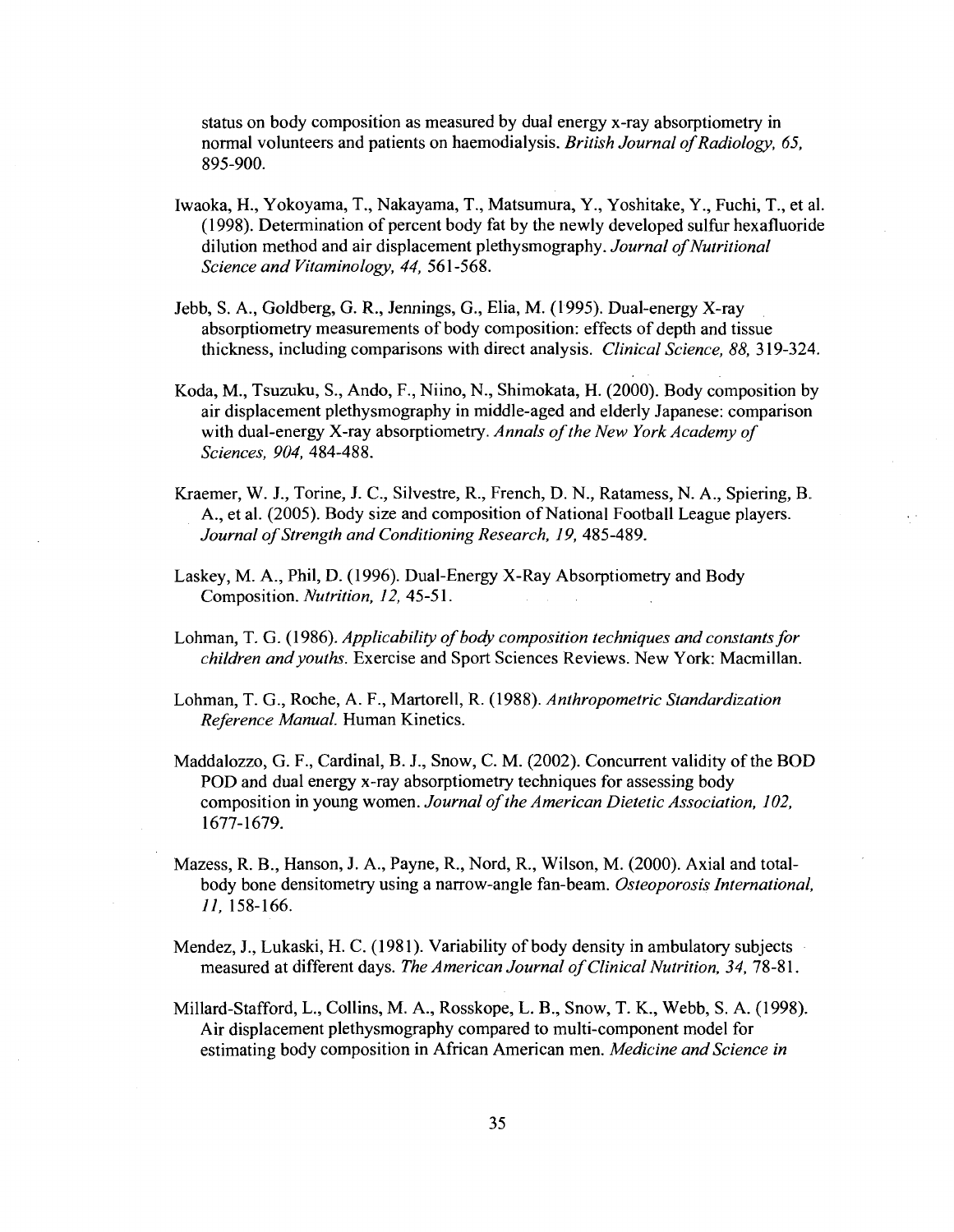*Sports and Exercise, 30,* 145.

- Miyatake, N., Nonaka, K., Fujii, M. (1999). A new air displacement plethysmography for the determination of Japanese body composition. *Diabetes, Obesity and Metabolism, 1,* 347-351.
- Modlesky, C. M., Lewis, R. D., Yetman, K. A., Rose, B., Rosskopf, L. B., Snow, T. K., et al. (1996). Comparison of body composition and bone mineral measurements from two DXA instruments in young men. *The American Journal of Clinical Nutrition, 64,*  669-676.
- Mokdad, A. H., Marks, J. S., Stroup, D. F., Gerberding, J. L. (2004). Actual Causes of Death in the United States, 2000. *The Journal of the American Medical Association, 291,* 1238-1245.
- Mosteller, R. D. (1987). Simplified calculation of body surface area. *The New England Journal of Medicine, 317,* 1098.
- Nicholson, J. C, McDuffie, J. R., Bonat, S. H., Russell, D. L., Boyce, K. A., McCann, S., et al. (2001). Estimation of body fatness by air displacement plethysmography in African American and white children. *Pediatric Research, 50,* 467-473.
- Nicoll, J. J., Tothill, P., Smith, M. A., Reid, D., Kennedy, N. S., Nuki, G. (1987). In vivo precision of total body calcium and sodium measurements by neuron activation analysis. *Physics in Medicine and Biology, 32,* 243-246.
- Nunez, C, Kovera, A. J., Pietrobelli, A., Heshka, S., Horlick, M., Kehayias, J. J., et al. (1999). Body composition in children and adults by air displacement plethysmography. *European Journal of Clinical Nutrition, 53,* 382-387.
- Ogden, C. L., Flegal, K. M, Carroll, M. D., Johnson, C. L. (2002). Prevalence and trends in overweight among US children and adolescents, 1999-2000. *Journal of the American Medical Association, 288,* 1728-1732.
- *Overweight and Obesity: Obesity Trends.* Centers for Disease Control and Prevention. Sep. 2004 [<http://www.cdc.gov/nccdphp/dnpa/obesity/trend/maps/index.htm>.](http://www.cdc.gov/nccdphp/dnpa/obesity/trend/maps/index.htm)
- *Prevalence of Overweight Among Children and Adolescents.* National Center for Health Statistics. Sep. 2004 [<http://www.cdc.gov/nchs/products/pubs/pubd/hestats/overwght99.htm>.](http://www.cdc.gov/nchs/products/pubs/pubd/hestats/overwght99.htm)
- Radley, D., Gately, P. J., Cooke, C. B., Carroll, S., Oldroyd, B., Truscott, J. G. (2003). Estimates of percentage body fat in young adolescents: a comparison of dual-energy x-ray absorptiometry and air displacement plethysmography. *European Journal of Clinical Nutrition, 57,* 1402-10.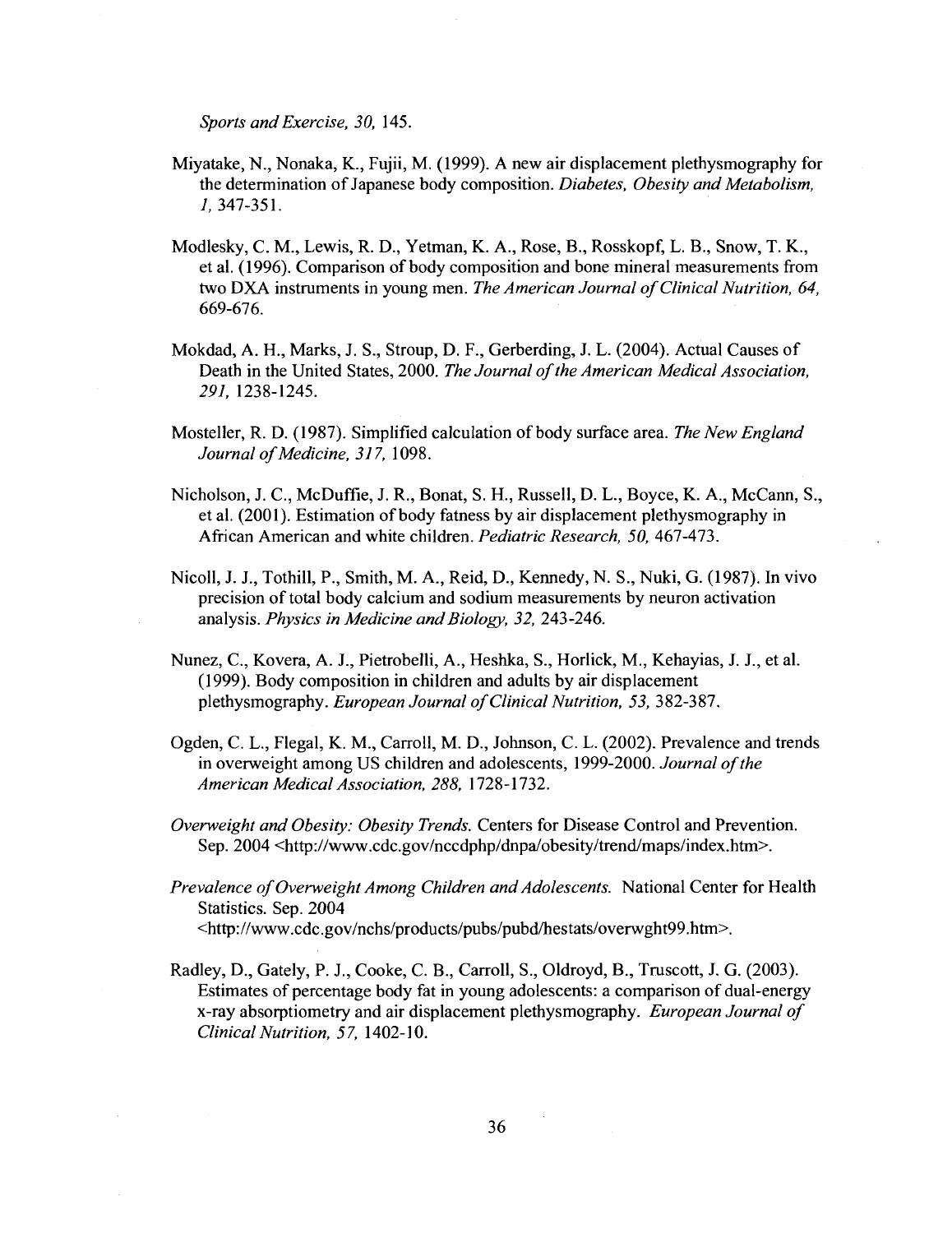- Radley, D., Gately, P. J., Cooke, C. B., Carroll, S., Oldroyd, B., Truscott, J. G. (2005). Percentage fat in overweight and obese children: comparison of DXA and air displacement plethysmography. *Obesity Research, 13,* 75-85.
- Rosenthal, M., Cramer, D., Bain, S. H., Denison, D., Bush, A., Warner, J. O. (1993). Lung function in white children aged 4 to 19 years: II-single breath analysis and plethysmography. *Thorax, 48,* 803-808.
- Sardinha, L. B., Lohman, T. G., Teixeira, P. J., Guedes, D. P., Going, S. B. (1998). Comparison of air displacement plethysmography with dual-energy X-ray absorptiometry and 3 field methods for estimating body composition in middle-aged men. *The American Journal of Clinical Nutrition, 68,* 786-793.
- Schutte, J. E., Townsend, E. J., Hugg, J., Shoup, R. F., Malina, R. M., Blomqvist, C. G. (1984). Density of lean body mass is greater in Blacks than in Whites. *Journal of Applied Physiology: Respiratory, Environmental and Exercise Physiology, 56,* 1647- 1649.
- Sheng, H-P., Adolph, A. L., Smith, E. O., Garza, C. (1988). Body volume and fat-free mass determinations by acoustic plethysmography. *Pediatric Research, 24,* 85-89.
- Shuter, B., Aslani, A. (2000). Body surface area: Dubois and Dubois revisited. *European Journal of Applied Physiology, 82,* 250-254.
- Siri, W. E. (1961). Body composition from fluid spaces and density: analysis of methods. In: Henschel A, ed. *Techniques for measuring body composition.* Washington, DC: National Academy of Sciences, National Research Council.
- Slaughter, M. H., Lohman, T. G., Boileau, R. A., Horswill, C. A., Stillman, R. J., Van Loan, M. D., et al. (1988). Skinfold equations for estimation of body fatness in children and youth. *Human Biology, 60,* 709-723.
- Torgan. *Childhood Obesity on the Rise.* Sep. 2004 [<http://www.nih.gov/news/WordonHealth/jun2002/childhoodobesity.htm>.](http://www.nih.gov/news/WordonHealth/jun2002/childhoodobesity.htm)
- Tothill, P., Avenell, A., Love, J., Reid, D. M. (1994). Comparisons between hologic, lunar and Norland dual-energy X-ray absorptiometers and other techniques used for whole-body soft tissue measurements. *European Journal of Clinical Nutrition, 48,*  781-794.
- Tothill, P., Hannan, W. J. (2000). Comparisons between Hologic QDR 100W, QDR 4500A, and lunar expert dual-energy absorptiometry scanners used for measuring total body bone and soft tissue. *Annals of the New York Academy of Sciences, 904,*  63-71.

Van Loan, M. D., Keim, N. L., Berg, K., Mayclin, P. L. (1995). Evaluation of body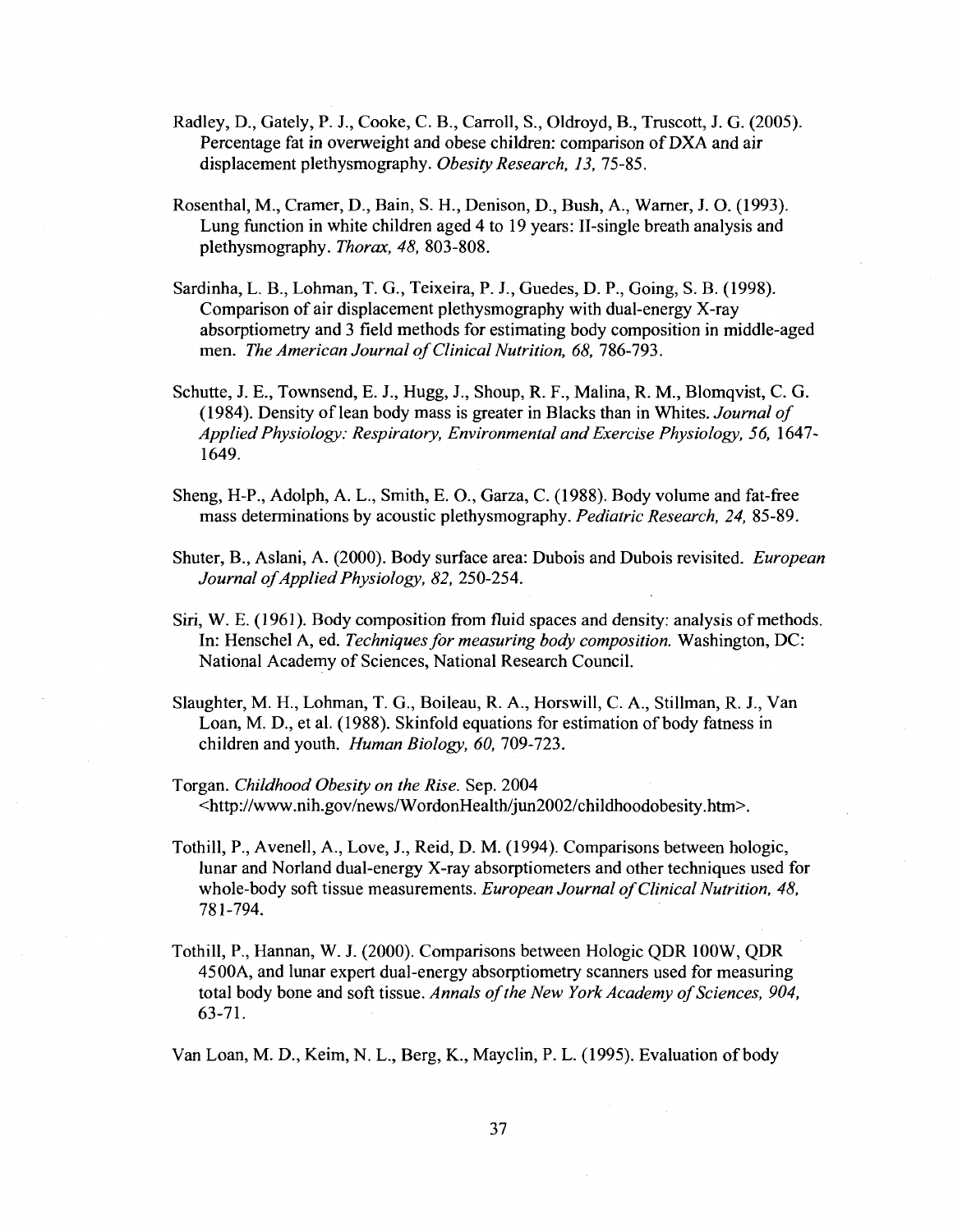composition by dual energy X-ray absorptiometry and two different software packages. *Medicine and Science in Sports and Exercise, 27,* 587-591.

- Vescovi, J. D., Zimmerman, S. L., Miller, W. C, Fernhall, B. (2002). Effects of clothing on accuracy and reliability of air displacement plethysmography. *Medicine and Science in Sports and Exercise, 34,* 282-285.
- Vescovi, J. D., Hildebrandt, L., Miller, W., Hammer, R., Spiller, A, (2002). Evaluation of the BOD POD for estimating percent fat in female college athletes. *The Journal of Strength and Conditioning Research, 16,* 599-605.
- Visser, M., Fuerst, T., Lang, T., Salamone, L., Harris, T. B. (1999). Validity of fan-beam dual-energy X-ray absorptiometry for measuring fat-free mass and leg muscle mass (Health, Aging, and Body Composition Study - Dual-Energy X-Ray Absorptiometry and Body Composition Working Group). *Journal of Applied Physiology, 87,* 1513- 1520.
- Wagner, D. R., Heyward, V. H., Gibson, A. L. (2000). Validation of air displacement plethysmography for assessing body composition. *Medicine and Science in Sports and Exercise, 32,* 1339-1344.
- Wang, Y., Lobstein, T. (2006). Worldwide trends in childhood overweight and obesity. *International Journal of Pediatric Obesity, 1,* 11-25.
- Wells, J. C. K., Fuller, N. J. (2001). Precision of measurement and body composition in whole-body air displacement plethysmography. *International Journal of Obesity, 25,*  1161-1167.
- Wells, J. C. K., Filler, N. J., Wright, A., Fewtrell, M. S., Cole, T. J. (2003). Evaluation of air-displacement plethysmography in children aged 5-7 years using a threecomponent model of body composition. *British Journal of Nutrition, 90,* 699-707.
- Weyers, A. M., Mazetti, S. A., Love, D. M., Gomez, A. L., Kraemer, W. J., Volek, J. S. (2002). Comparison of methods for assessing body composition changes during weight loss. *Medicine and Science in Sports and Exercise, 34,* 497-502.
- *Who Should Lose Weight?* National Institutes of Health. Oct. 2004 <[http://www.niddk.nih.gov/federal/advances/2002/lose-weight.pdf>](http://www.niddk.nih.gov/federal/advances/2002/lose-weight.pdf).
- Wilmore, J. H. (1969). A simplified method for the determination of residual lung volume. *Journal of Applied Physiology, 27,* 96-100.
- Winsley, R. J., Fulford, J., MacLeod, K. M., Ramos-Ibanez, N., Williams, C. A., Armstrong, N. (2005). Prediction of visceral adipose tissue using air displacement plethysmography in children. *Obesity Research, 13,* 2048-2051.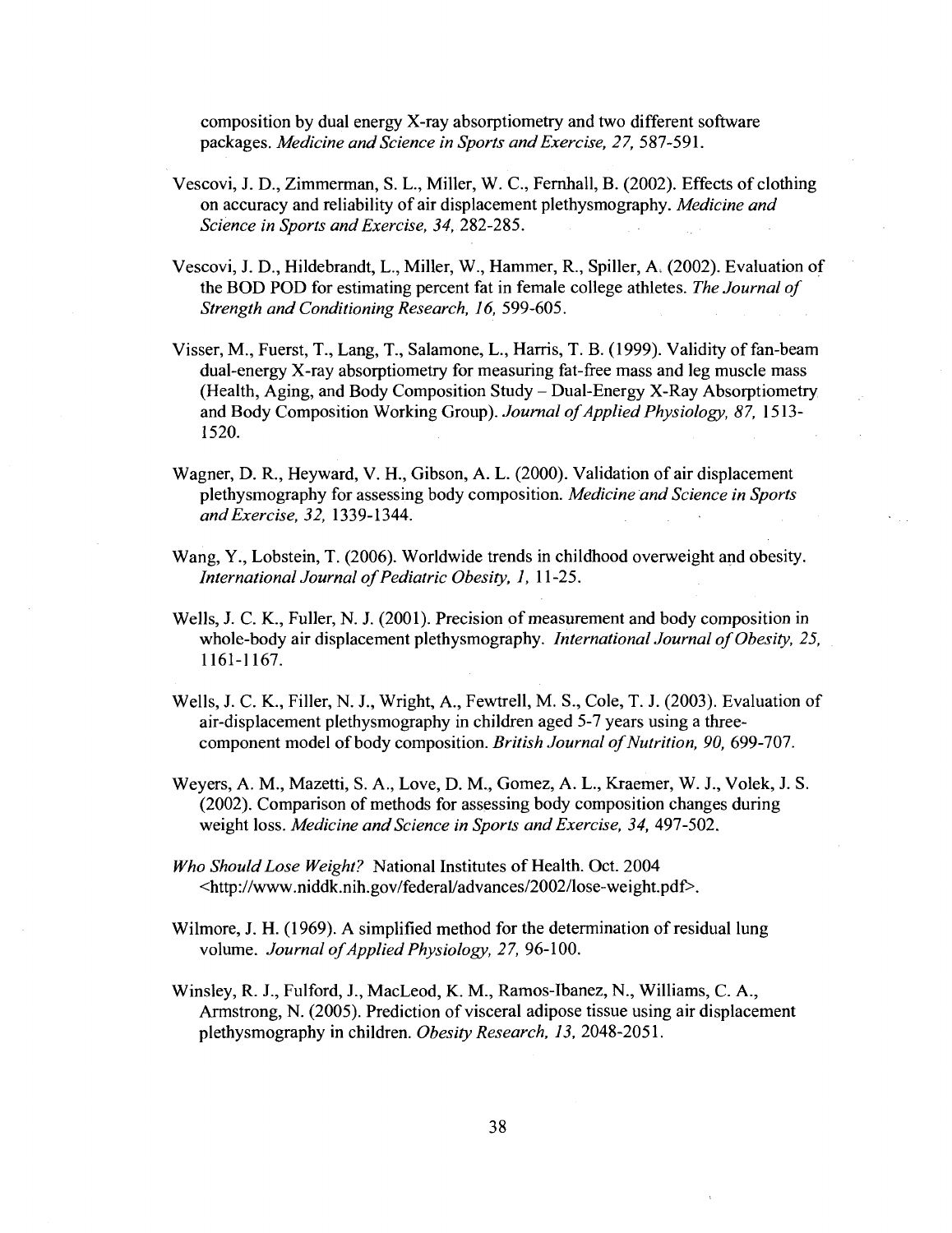- Withers, R. T., LaForgia, J., Pillans, R. K., Shipp, N. J., Chatterton, B. E., Schultz, C. G., et al. (1998). Comparisons of two-, three-, and four-compartment models of body composition analysis in men and women. *Journal of Applied Physiology, 85,* 238- 245.
- Withers, R. T., LaForgia, J., Heymsfield, S. B. (1999). Critical appraisal of the estimation of body composition via two-, three-, and four-compartment models. *American Journal of Human Biology, 11,* 175-185.
- Zapletal, A., Paul, T., Samanek, M. (1976). Normal values of static pulmonary volumes and ventilation in children and adolescents. *Ceskoslovenskd Pediatrie, 31,* 532-539.

 $\bar{z}$ 

 $\mathcal{L}$ 

 $\ddot{\phantom{a}}$ 

 $\sim 10$ 

 $\mathcal{L}$ 

 $\omega$  and  $\omega$